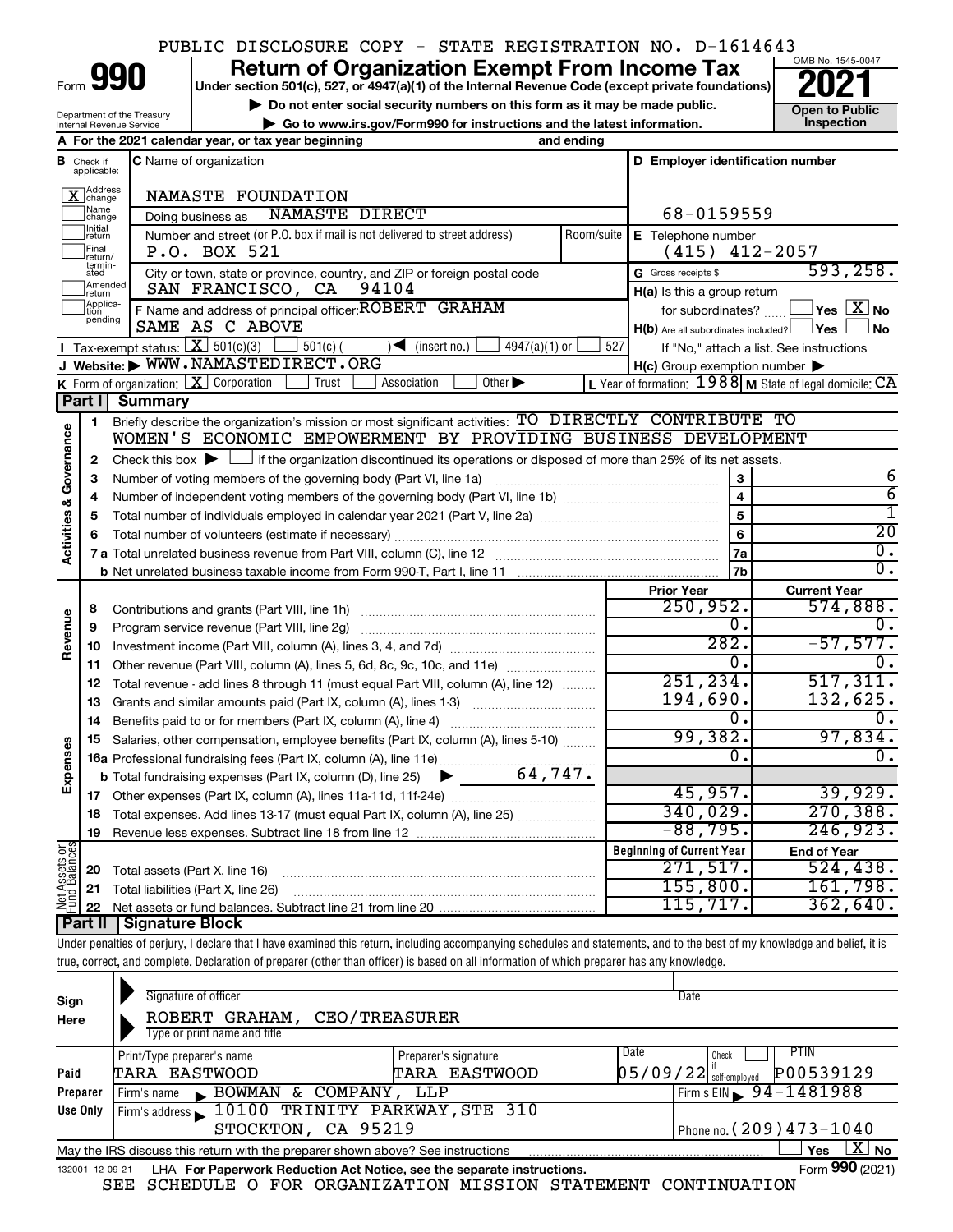|              | NAMASTE FOUNDATION<br>Form 990 (2021)                                                                                                                           | 68-0159559 | Page 2                                  |
|--------------|-----------------------------------------------------------------------------------------------------------------------------------------------------------------|------------|-----------------------------------------|
|              | Part III   Statement of Program Service Accomplishments                                                                                                         |            |                                         |
|              |                                                                                                                                                                 |            |                                         |
| 1.           | Briefly describe the organization's mission:                                                                                                                    |            |                                         |
|              | TO DIRECTLY CONTRIBUTE TO WOMEN'S ECONOMIC EMPOWERMENT BY PROVIDING<br>BUSINESS DEVELOPMENT TRAINING AND MENTORING.                                             |            |                                         |
|              |                                                                                                                                                                 |            |                                         |
|              |                                                                                                                                                                 |            |                                         |
| $\mathbf{2}$ | Did the organization undertake any significant program services during the year which were not listed on the                                                    |            |                                         |
|              |                                                                                                                                                                 |            | $\Box$ Yes $[\overline{\mathrm{X}}]$ No |
|              | If "Yes," describe these new services on Schedule O.                                                                                                            |            | $\Box$ Yes $[\overline{\mathrm{X}}]$ No |
| 3            | Did the organization cease conducting, or make significant changes in how it conducts, any program services?<br>If "Yes," describe these changes on Schedule O. |            |                                         |
| 4            | Describe the organization's program service accomplishments for each of its three largest program services, as measured by expenses.                            |            |                                         |
|              | Section 501(c)(3) and 501(c)(4) organizations are required to report the amount of grants and allocations to others, the total expenses, and                    |            |                                         |
|              | revenue, if any, for each program service reported.                                                                                                             |            |                                         |
| 4a           | 180,966. including grants of \$<br>$132, 625.$ ) (Revenue \$<br>) (Expenses \$<br>(Code:                                                                        |            | $\overline{0.}$                         |
|              | IN 2021, THE ORGANIZATION PROVIDED FINANCIAL LITERACY TRAINING,                                                                                                 |            |                                         |
|              | MENTORING, AND SMALL LOANS TO 400 LOW-INCOME BUSINESS WOMEN IN<br>GUATEMALA. AS A RESULT, THEIR INCOMES DOUBLED.                                                |            |                                         |
|              |                                                                                                                                                                 |            |                                         |
|              |                                                                                                                                                                 |            |                                         |
|              |                                                                                                                                                                 |            |                                         |
|              |                                                                                                                                                                 |            |                                         |
|              |                                                                                                                                                                 |            |                                         |
|              |                                                                                                                                                                 |            |                                         |
|              |                                                                                                                                                                 |            |                                         |
|              |                                                                                                                                                                 |            |                                         |
|              |                                                                                                                                                                 |            |                                         |
|              | 4b (Code: ) (Expenses \$ contracts are not including grants of \$ and \$ code: ) (Revenue \$                                                                    |            |                                         |
|              |                                                                                                                                                                 |            |                                         |
|              |                                                                                                                                                                 |            |                                         |
|              |                                                                                                                                                                 |            |                                         |
|              |                                                                                                                                                                 |            |                                         |
|              |                                                                                                                                                                 |            |                                         |
|              |                                                                                                                                                                 |            |                                         |
|              |                                                                                                                                                                 |            |                                         |
|              |                                                                                                                                                                 |            |                                         |
|              |                                                                                                                                                                 |            |                                         |
|              |                                                                                                                                                                 |            |                                         |
|              |                                                                                                                                                                 |            |                                         |
| 4с           | (Code: ) (Expenses \$<br>Revenue \$<br>including grants of \$                                                                                                   |            |                                         |
|              |                                                                                                                                                                 |            |                                         |
|              |                                                                                                                                                                 |            |                                         |
|              |                                                                                                                                                                 |            |                                         |
|              |                                                                                                                                                                 |            |                                         |
|              |                                                                                                                                                                 |            |                                         |
|              |                                                                                                                                                                 |            |                                         |
|              |                                                                                                                                                                 |            |                                         |
|              |                                                                                                                                                                 |            |                                         |
|              |                                                                                                                                                                 |            |                                         |
|              |                                                                                                                                                                 |            |                                         |
|              | 4d Other program services (Describe on Schedule O.)                                                                                                             |            |                                         |
|              | ) (Revenue \$<br>(Expenses \$<br>including grants of \$                                                                                                         |            |                                         |
| 4e           | 180,966.<br>Total program service expenses                                                                                                                      |            |                                         |
|              |                                                                                                                                                                 |            | Form 990 (2021)                         |
|              | 132002 12-09-21<br>3                                                                                                                                            |            |                                         |
|              | 16100509 758669 49565<br>2021.03041 NAMASTE FOUNDATION                                                                                                          | 49565      | - 2                                     |
|              |                                                                                                                                                                 |            |                                         |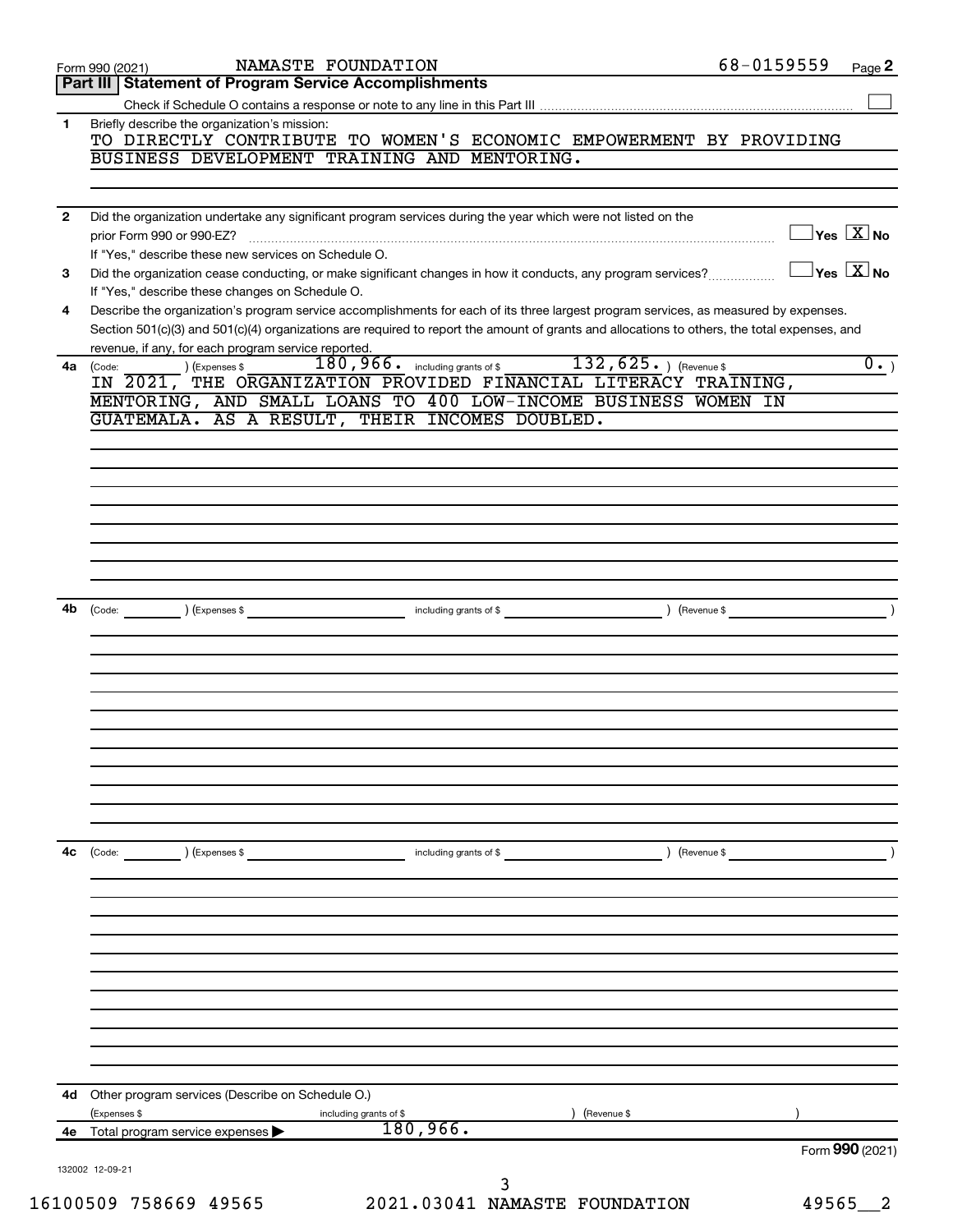Form 990 (2021) Page NAMASTE FOUNDATION 68-0159559 **Part IV Checklist of Required Schedules**

|     |                                                                                                                                                  |                 | Yes                     | No                      |
|-----|--------------------------------------------------------------------------------------------------------------------------------------------------|-----------------|-------------------------|-------------------------|
| 1   | Is the organization described in section $501(c)(3)$ or $4947(a)(1)$ (other than a private foundation)?                                          |                 |                         |                         |
|     | If "Yes," complete Schedule A                                                                                                                    | 1               | х                       |                         |
| 2   |                                                                                                                                                  | $\mathbf{2}$    | $\overline{\textbf{x}}$ |                         |
| З   | Did the organization engage in direct or indirect political campaign activities on behalf of or in opposition to candidates for                  |                 |                         |                         |
|     | public office? If "Yes," complete Schedule C, Part I                                                                                             | 3               |                         | х                       |
| 4   | Section 501(c)(3) organizations. Did the organization engage in lobbying activities, or have a section 501(h) election in effect                 |                 |                         |                         |
|     |                                                                                                                                                  | 4               |                         | х                       |
| 5   | Is the organization a section 501(c)(4), 501(c)(5), or 501(c)(6) organization that receives membership dues, assessments, or                     |                 |                         |                         |
|     |                                                                                                                                                  | 5               |                         | х                       |
| 6   | Did the organization maintain any donor advised funds or any similar funds or accounts for which donors have the right to                        |                 |                         |                         |
|     | provide advice on the distribution or investment of amounts in such funds or accounts? If "Yes," complete Schedule D, Part I                     | 6               |                         | х                       |
| 7   | Did the organization receive or hold a conservation easement, including easements to preserve open space,                                        |                 |                         |                         |
|     | .                                                                                                                                                | $\overline{7}$  |                         | x                       |
| 8   | Did the organization maintain collections of works of art, historical treasures, or other similar assets? If "Yes," complete                     |                 |                         |                         |
|     |                                                                                                                                                  | 8               |                         | x                       |
| 9   | Did the organization report an amount in Part X, line 21, for escrow or custodial account liability, serve as a custodian for                    |                 |                         |                         |
|     | amounts not listed in Part X; or provide credit counseling, debt management, credit repair, or debt negotiation services?                        |                 |                         |                         |
|     |                                                                                                                                                  | 9               |                         | x                       |
| 10  | Did the organization, directly or through a related organization, hold assets in donor-restricted endowments                                     |                 |                         |                         |
|     |                                                                                                                                                  | 10              |                         | x                       |
| 11  | If the organization's answer to any of the following questions is "Yes," then complete Schedule D, Parts VI, VII, VIII, IX, or X,                |                 |                         |                         |
|     | as applicable.                                                                                                                                   |                 |                         |                         |
|     | a Did the organization report an amount for land, buildings, and equipment in Part X, line 10? If "Yes," complete Schedule D,                    |                 | х                       |                         |
|     | Part VI<br><b>b</b> Did the organization report an amount for investments - other securities in Part X, line 12, that is 5% or more of its total | 11a             |                         |                         |
|     |                                                                                                                                                  | 11b             |                         | х                       |
|     | c Did the organization report an amount for investments - program related in Part X, line 13, that is 5% or more of its total                    |                 |                         |                         |
|     |                                                                                                                                                  | 11c             |                         | х                       |
|     | d Did the organization report an amount for other assets in Part X, line 15, that is 5% or more of its total assets reported in                  |                 |                         |                         |
|     |                                                                                                                                                  | 11d             |                         | х                       |
|     |                                                                                                                                                  | 11e             |                         | X                       |
| f   | Did the organization's separate or consolidated financial statements for the tax year include a footnote that addresses                          |                 |                         |                         |
|     | the organization's liability for uncertain tax positions under FIN 48 (ASC 740)? If "Yes," complete Schedule D, Part X                           | 11f             |                         | x                       |
|     | 12a Did the organization obtain separate, independent audited financial statements for the tax year? If "Yes," complete                          |                 |                         |                         |
|     | Schedule D, Parts XI and XII                                                                                                                     | 12a             |                         | x                       |
|     | <b>b</b> Was the organization included in consolidated, independent audited financial statements for the tax year?                               |                 |                         |                         |
|     | If "Yes," and if the organization answered "No" to line 12a, then completing Schedule D, Parts XI and XII is optional www.                       | 12 <sub>b</sub> |                         | Χ                       |
| 13  |                                                                                                                                                  | 13              |                         | $\overline{\textbf{x}}$ |
| 14a |                                                                                                                                                  | 14a             |                         | x                       |
|     | <b>b</b> Did the organization have aggregate revenues or expenses of more than \$10,000 from grantmaking, fundraising, business,                 |                 |                         |                         |
|     | investment, and program service activities outside the United States, or aggregate foreign investments valued at \$100,000                       |                 |                         |                         |
|     |                                                                                                                                                  | 14b             | х                       |                         |
| 15  | Did the organization report on Part IX, column (A), line 3, more than \$5,000 of grants or other assistance to or for any                        |                 | х                       |                         |
|     |                                                                                                                                                  | 15              |                         |                         |
| 16  | Did the organization report on Part IX, column (A), line 3, more than \$5,000 of aggregate grants or other assistance to                         |                 |                         | х                       |
|     | Did the organization report a total of more than \$15,000 of expenses for professional fundraising services on Part IX,                          | 16              |                         |                         |
| 17  |                                                                                                                                                  | 17              |                         | х                       |
| 18  | Did the organization report more than \$15,000 total of fundraising event gross income and contributions on Part VIII, lines                     |                 |                         |                         |
|     |                                                                                                                                                  | 18              |                         | х                       |
| 19  | Did the organization report more than \$15,000 of gross income from gaming activities on Part VIII, line 9a? If "Yes,"                           |                 |                         |                         |
|     |                                                                                                                                                  | 19              |                         | х                       |
|     |                                                                                                                                                  | 20a             |                         | х                       |
|     |                                                                                                                                                  | 20 <sub>b</sub> |                         |                         |
| 21  | Did the organization report more than \$5,000 of grants or other assistance to any domestic organization or                                      |                 |                         |                         |
|     | domestic government on Part IX, column (A), line 1? If "Yes," complete Schedule I, Parts I and II                                                | 21              |                         | х                       |
|     | 132003 12-09-21                                                                                                                                  |                 |                         | Form 990 (2021)         |

16100509 758669 49565 2021.03041 NAMASTE FOUNDATION 49565\_\_2 4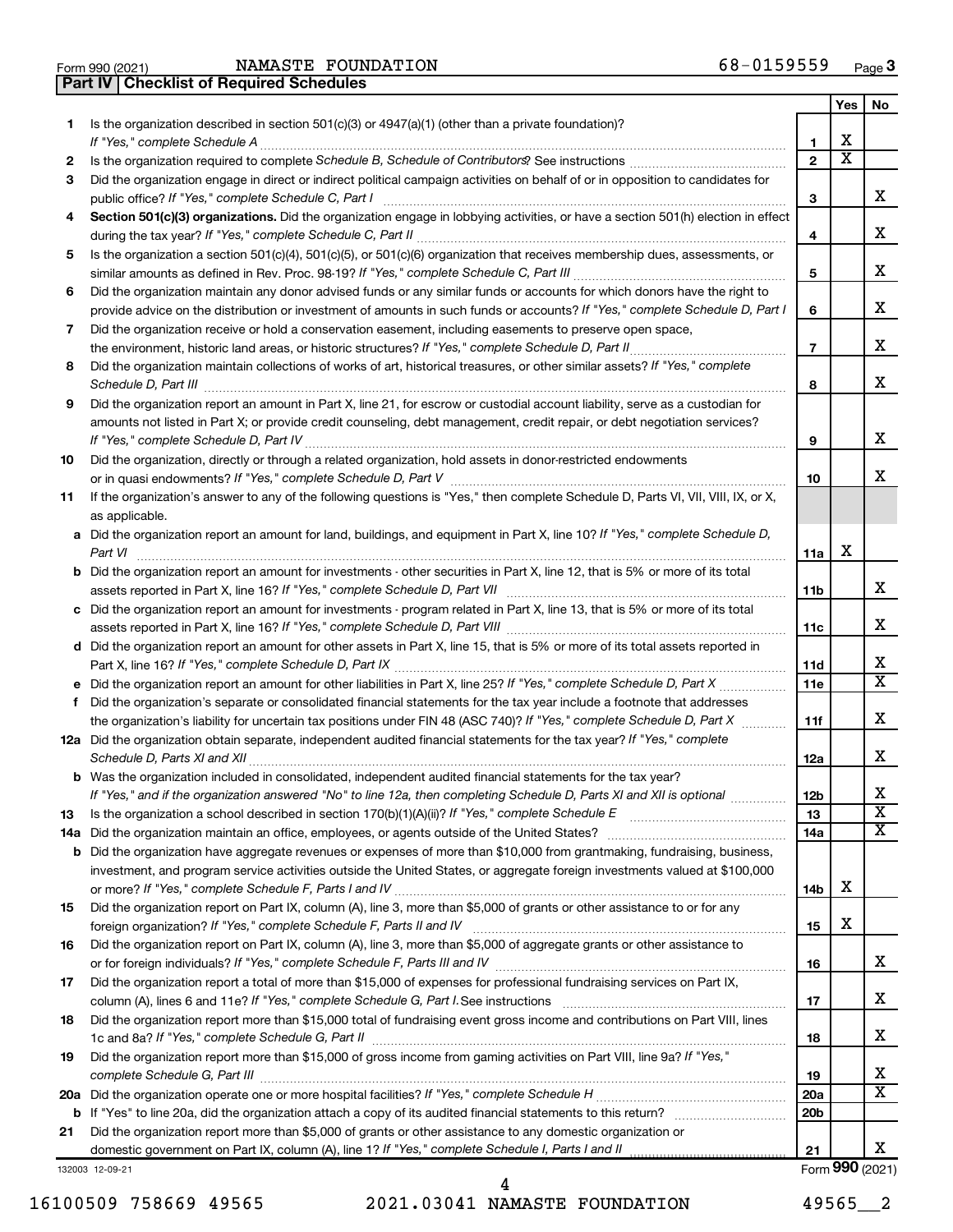|  | Form 990 (2021) |
|--|-----------------|
|  |                 |

*(continued)* **Part IV Checklist of Required Schedules**

|        |                                                                                                                                     |                 | Yes        | No                      |
|--------|-------------------------------------------------------------------------------------------------------------------------------------|-----------------|------------|-------------------------|
| 22     | Did the organization report more than \$5,000 of grants or other assistance to or for domestic individuals on                       |                 |            |                         |
|        |                                                                                                                                     | 22              |            | x                       |
| 23     | Did the organization answer "Yes" to Part VII, Section A, line 3, 4, or 5, about compensation of the organization's current         |                 |            |                         |
|        | and former officers, directors, trustees, key employees, and highest compensated employees? If "Yes," complete                      |                 |            |                         |
|        |                                                                                                                                     | 23              |            | x                       |
|        | 24a Did the organization have a tax-exempt bond issue with an outstanding principal amount of more than \$100,000 as of the         |                 |            |                         |
|        | last day of the year, that was issued after December 31, 2002? If "Yes," answer lines 24b through 24d and complete                  |                 |            | x                       |
|        | <b>b</b> Did the organization invest any proceeds of tax-exempt bonds beyond a temporary period exception?                          | 24a             |            |                         |
|        |                                                                                                                                     | 24b             |            |                         |
|        | c Did the organization maintain an escrow account other than a refunding escrow at any time during the year to defease              | 24c             |            |                         |
|        |                                                                                                                                     | 24d             |            |                         |
|        | 25a Section 501(c)(3), 501(c)(4), and 501(c)(29) organizations. Did the organization engage in an excess benefit                    |                 |            |                         |
|        |                                                                                                                                     | 25a             |            | x                       |
|        | <b>b</b> Is the organization aware that it engaged in an excess benefit transaction with a disqualified person in a prior year, and |                 |            |                         |
|        | that the transaction has not been reported on any of the organization's prior Forms 990 or 990-EZ? If "Yes," complete               |                 |            |                         |
|        | Schedule L, Part I                                                                                                                  | 25b             |            | x                       |
| 26     | Did the organization report any amount on Part X, line 5 or 22, for receivables from or payables to any current                     |                 |            |                         |
|        | or former officer, director, trustee, key employee, creator or founder, substantial contributor, or 35%                             |                 |            |                         |
|        | controlled entity or family member of any of these persons? If "Yes," complete Schedule L, Part II                                  | 26              |            | x                       |
| 27     | Did the organization provide a grant or other assistance to any current or former officer, director, trustee, key employee,         |                 |            |                         |
|        | creator or founder, substantial contributor or employee thereof, a grant selection committee member, or to a 35% controlled         |                 |            |                         |
|        | entity (including an employee thereof) or family member of any of these persons? If "Yes," complete Schedule L, Part III            | 27              |            | x                       |
| 28     | Was the organization a party to a business transaction with one of the following parties (see the Schedule L, Part IV,              |                 |            |                         |
|        | instructions for applicable filing thresholds, conditions, and exceptions):                                                         |                 |            |                         |
|        | a A current or former officer, director, trustee, key employee, creator or founder, or substantial contributor? If                  |                 |            | X                       |
|        |                                                                                                                                     | 28a<br>28b      |            | $\overline{\mathbf{x}}$ |
|        | c A 35% controlled entity of one or more individuals and/or organizations described in line 28a or 28b?If                           |                 |            |                         |
|        |                                                                                                                                     | 28c             |            | X                       |
| 29     |                                                                                                                                     | 29              |            | $\overline{\mathtt{x}}$ |
| 30     | Did the organization receive contributions of art, historical treasures, or other similar assets, or qualified conservation         |                 |            |                         |
|        |                                                                                                                                     | 30              |            | X                       |
| 31     | Did the organization liquidate, terminate, or dissolve and cease operations? If "Yes," complete Schedule N, Part I                  | 31              |            | $\overline{\mathbf{x}}$ |
| 32     | Did the organization sell, exchange, dispose of, or transfer more than 25% of its net assets? If "Yes," complete                    |                 |            |                         |
|        |                                                                                                                                     | 32              |            | x                       |
| 33     | Did the organization own 100% of an entity disregarded as separate from the organization under Regulations                          |                 |            |                         |
|        |                                                                                                                                     | 33              |            | х                       |
| 34     | Was the organization related to any tax-exempt or taxable entity? If "Yes," complete Schedule R, Part II, III, or IV, and           |                 |            |                         |
|        | Part V, line 1                                                                                                                      | 34              |            | X                       |
|        |                                                                                                                                     | 35a             |            | $\overline{\texttt{x}}$ |
|        | b If "Yes" to line 35a, did the organization receive any payment from or engage in any transaction with a controlled entity         |                 |            |                         |
|        |                                                                                                                                     | 35 <sub>b</sub> |            |                         |
| 36     | Section 501(c)(3) organizations. Did the organization make any transfers to an exempt non-charitable related organization?          | 36              |            | X                       |
| 37     | Did the organization conduct more than 5% of its activities through an entity that is not a related organization                    |                 |            |                         |
|        |                                                                                                                                     | 37              |            | X                       |
| 38     | Did the organization complete Schedule O and provide explanations on Schedule O for Part VI, lines 11b and 19?                      |                 |            |                         |
|        | Note: All Form 990 filers are required to complete Schedule O.                                                                      | 38              | X          |                         |
| Part V |                                                                                                                                     |                 |            |                         |
|        |                                                                                                                                     |                 |            |                         |
|        |                                                                                                                                     |                 | <b>Yes</b> | No                      |
|        | 1a                                                                                                                                  |                 |            |                         |
|        | <b>b</b> Enter the number of Forms W-2G included on line 1a. Enter -0- if not applicable<br>1b                                      |                 |            |                         |
|        | c Did the organization comply with backup withholding rules for reportable payments to vendors and reportable gaming                |                 |            |                         |
|        |                                                                                                                                     | 1c              |            | х                       |
|        | 132004 12-09-21<br>5                                                                                                                |                 |            | Form 990 (2021)         |
|        |                                                                                                                                     |                 |            |                         |

16100509 758669 49565 2021.03041 NAMASTE FOUNDATION 49565\_\_2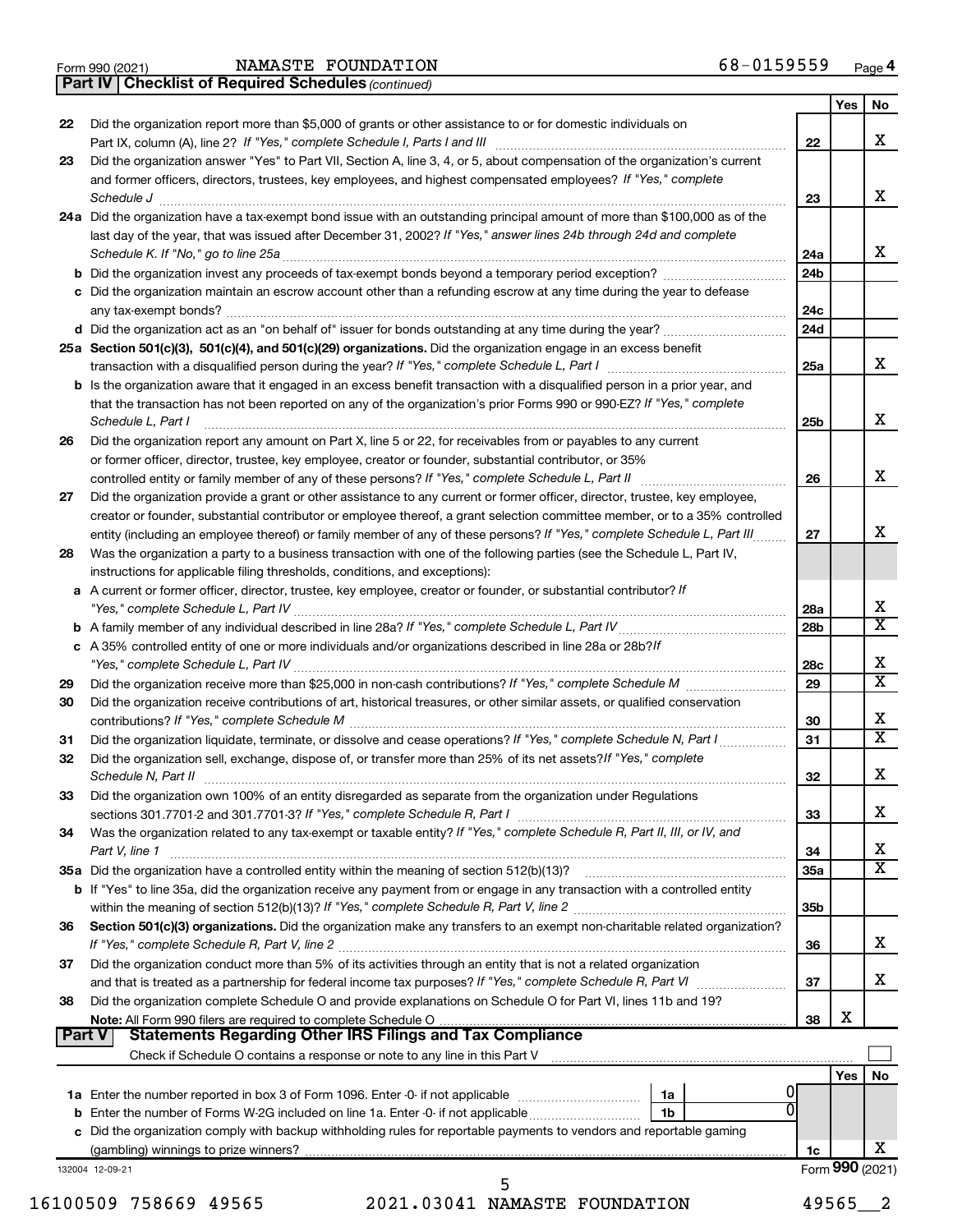| Form 990 (2021) | NAMASTE FOUNDATION | 68-0159559 | Page 5 |
|-----------------|--------------------|------------|--------|
|-----------------|--------------------|------------|--------|

| orm 990 (2021) |                                                                              | NAMASTE FOUNDATION |  | 68-0159559 |
|----------------|------------------------------------------------------------------------------|--------------------|--|------------|
|                | Part V Statements Regarding Other IRS Filings and Tax Compliance (continued) |                    |  |            |

|     |                                                                                                                                                                                                                  |                 |                | Yes             | No |  |
|-----|------------------------------------------------------------------------------------------------------------------------------------------------------------------------------------------------------------------|-----------------|----------------|-----------------|----|--|
|     | 2a Enter the number of employees reported on Form W-3, Transmittal of Wage and Tax Statements,                                                                                                                   |                 |                |                 |    |  |
|     | filed for the calendar year ending with or within the year covered by this return                                                                                                                                | 1<br>2a         |                |                 |    |  |
|     |                                                                                                                                                                                                                  |                 | 2 <sub>b</sub> | х               |    |  |
|     |                                                                                                                                                                                                                  |                 |                |                 |    |  |
| За  | Did the organization have unrelated business gross income of \$1,000 or more during the year?                                                                                                                    |                 | За             |                 | х  |  |
|     |                                                                                                                                                                                                                  |                 | 3b             |                 |    |  |
|     | 4a At any time during the calendar year, did the organization have an interest in, or a signature or other authority over, a                                                                                     |                 |                |                 |    |  |
|     | financial account in a foreign country (such as a bank account, securities account, or other financial account)?                                                                                                 |                 | 4a             |                 | х  |  |
|     | <b>b</b> If "Yes," enter the name of the foreign country $\blacktriangleright$                                                                                                                                   |                 |                |                 |    |  |
|     | See instructions for filing requirements for FinCEN Form 114, Report of Foreign Bank and Financial Accounts (FBAR).                                                                                              |                 |                |                 |    |  |
| 5a  |                                                                                                                                                                                                                  |                 | 5a             |                 | х  |  |
| b   |                                                                                                                                                                                                                  |                 | 5 <sub>b</sub> |                 | X  |  |
| с   |                                                                                                                                                                                                                  |                 | 5c             |                 |    |  |
|     | 6a Does the organization have annual gross receipts that are normally greater than \$100,000, and did the organization solicit                                                                                   |                 |                |                 |    |  |
|     |                                                                                                                                                                                                                  |                 | 6a             |                 | х  |  |
|     | <b>b</b> If "Yes," did the organization include with every solicitation an express statement that such contributions or gifts                                                                                    |                 | 6b             |                 |    |  |
|     |                                                                                                                                                                                                                  |                 |                |                 |    |  |
| 7   | Organizations that may receive deductible contributions under section 170(c).                                                                                                                                    |                 |                |                 | х  |  |
| а   | Did the organization receive a payment in excess of \$75 made partly as a contribution and partly for goods and services provided to the payor?                                                                  |                 | 7a<br>7b       |                 |    |  |
| b   | Did the organization sell, exchange, or otherwise dispose of tangible personal property for which it was required                                                                                                |                 |                |                 |    |  |
|     |                                                                                                                                                                                                                  |                 | 7c             |                 | х  |  |
|     |                                                                                                                                                                                                                  | 7d              |                |                 |    |  |
| е   |                                                                                                                                                                                                                  |                 | 7е             |                 | х  |  |
| Ť   |                                                                                                                                                                                                                  |                 |                |                 |    |  |
|     | If the organization received a contribution of qualified intellectual property, did the organization file Form 8899 as required?                                                                                 |                 |                |                 |    |  |
| h   | If the organization received a contribution of cars, boats, airplanes, or other vehicles, did the organization file a Form 1098-C?                                                                               |                 |                |                 |    |  |
| 8   | Sponsoring organizations maintaining donor advised funds. Did a donor advised fund maintained by the                                                                                                             |                 |                |                 |    |  |
|     |                                                                                                                                                                                                                  |                 |                |                 |    |  |
| 9   | Sponsoring organizations maintaining donor advised funds.                                                                                                                                                        |                 |                |                 |    |  |
| а   | Did the sponsoring organization make any taxable distributions under section 4966?                                                                                                                               |                 | 9а             |                 |    |  |
| b   |                                                                                                                                                                                                                  |                 | 9b             |                 |    |  |
| 10  | Section 501(c)(7) organizations. Enter:                                                                                                                                                                          |                 |                |                 |    |  |
| а   |                                                                                                                                                                                                                  | 10a             |                |                 |    |  |
|     | Gross receipts, included on Form 990, Part VIII, line 12, for public use of club facilities                                                                                                                      | 10 <sub>b</sub> |                |                 |    |  |
| 11  | Section 501(c)(12) organizations. Enter:                                                                                                                                                                         |                 |                |                 |    |  |
|     |                                                                                                                                                                                                                  | 11a             |                |                 |    |  |
|     | <b>b</b> Gross income from other sources. (Do not net amounts due or paid to other sources against                                                                                                               |                 |                |                 |    |  |
|     |                                                                                                                                                                                                                  | 11b             |                |                 |    |  |
|     | 12a Section 4947(a)(1) non-exempt charitable trusts. Is the organization filing Form 990 in lieu of Form 1041?<br><b>b</b> If "Yes," enter the amount of tax-exempt interest received or accrued during the year | 12b             | 12a            |                 |    |  |
| 13  | Section 501(c)(29) qualified nonprofit health insurance issuers.                                                                                                                                                 |                 |                |                 |    |  |
|     | a Is the organization licensed to issue qualified health plans in more than one state?                                                                                                                           |                 | 1За            |                 |    |  |
|     | Note: See the instructions for additional information the organization must report on Schedule O.                                                                                                                |                 |                |                 |    |  |
|     | <b>b</b> Enter the amount of reserves the organization is required to maintain by the states in which the                                                                                                        |                 |                |                 |    |  |
|     |                                                                                                                                                                                                                  | 13b             |                |                 |    |  |
|     |                                                                                                                                                                                                                  | 13с             |                |                 |    |  |
| 14a | Did the organization receive any payments for indoor tanning services during the tax year?                                                                                                                       |                 | 14a            |                 | X. |  |
|     | <b>b</b> If "Yes," has it filed a Form 720 to report these payments? If "No," provide an explanation on Schedule O                                                                                               |                 | 14b            |                 |    |  |
| 15  | Is the organization subject to the section 4960 tax on payment(s) of more than \$1,000,000 in remuneration or                                                                                                    |                 |                |                 |    |  |
|     |                                                                                                                                                                                                                  |                 | 15             |                 | х  |  |
|     | If "Yes," see the instructions and file Form 4720, Schedule N.                                                                                                                                                   |                 |                |                 |    |  |
| 16  | Is the organization an educational institution subject to the section 4968 excise tax on net investment income?                                                                                                  |                 |                |                 |    |  |
|     | If "Yes," complete Form 4720, Schedule O.                                                                                                                                                                        |                 |                |                 |    |  |
| 17  | Section 501(c)(21) organizations. Did the trust, any disqualified person, or mine operator engage in any                                                                                                         |                 |                |                 |    |  |
|     |                                                                                                                                                                                                                  |                 | 17             |                 |    |  |
|     | If "Yes," complete Form 6069.<br>$\overline{6}$                                                                                                                                                                  |                 |                | Form 990 (2021) |    |  |
|     | 132005 12-09-21                                                                                                                                                                                                  |                 |                |                 |    |  |

16100509 758669 49565 2021.03041 NAMASTE FOUNDATION 49565\_\_2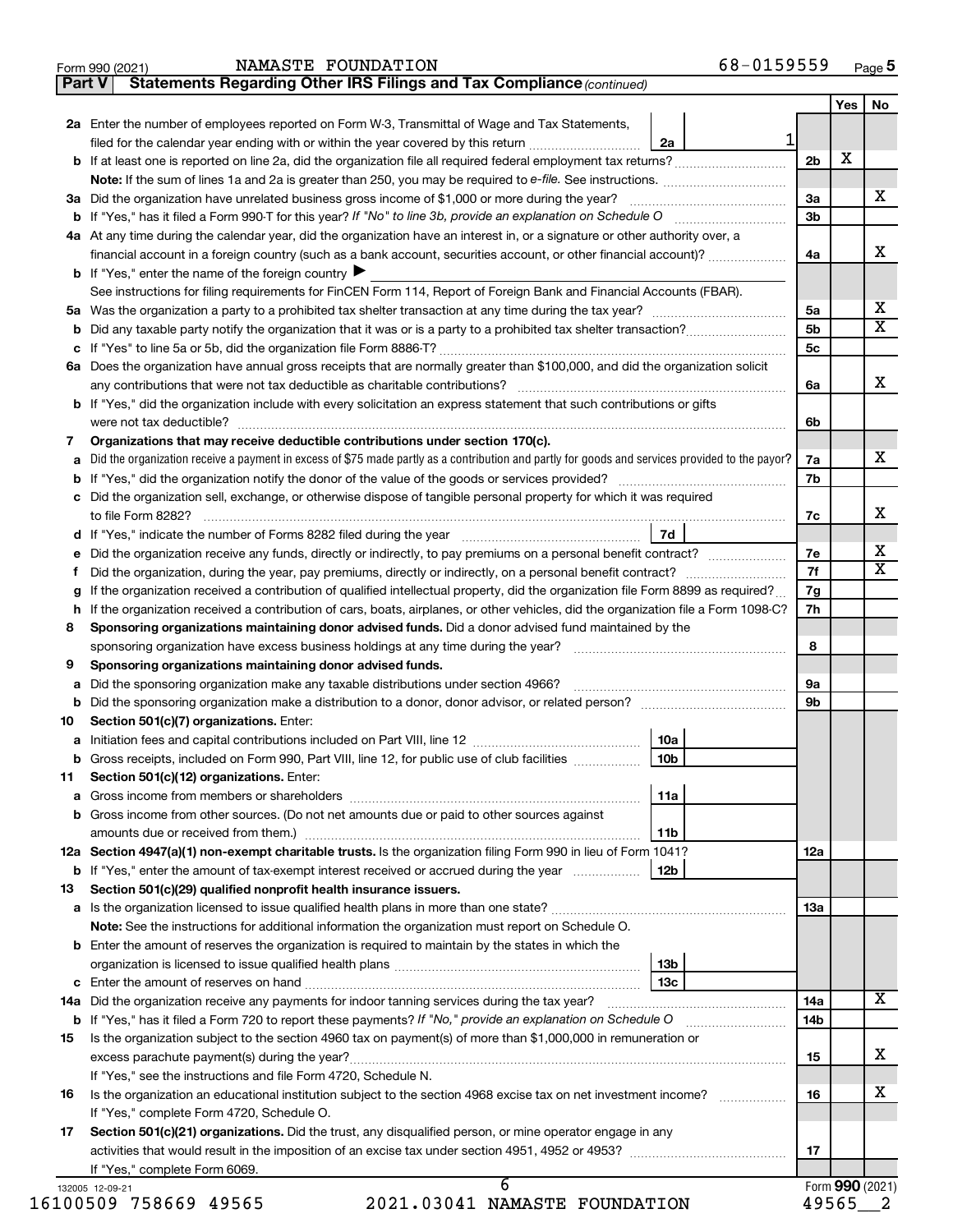| Form 990 (2021) |  |
|-----------------|--|
|-----------------|--|

### Form 990 (2021) Page NAMASTE FOUNDATION 68-0159559

**Part VI** Governance, Management, and Disclosure. For each "Yes" response to lines 2 through 7b below, and for a "No" response *to line 8a, 8b, or 10b below, describe the circumstances, processes, or changes on Schedule O. See instructions.*

|    |                                                                                                                                                  |                         |                         | $\overline{\mathbf{X}}$ |
|----|--------------------------------------------------------------------------------------------------------------------------------------------------|-------------------------|-------------------------|-------------------------|
|    | <b>Section A. Governing Body and Management</b>                                                                                                  |                         |                         |                         |
|    |                                                                                                                                                  | 6                       | <b>Yes</b>              | No                      |
|    | 1a<br>1a Enter the number of voting members of the governing body at the end of the tax year                                                     |                         |                         |                         |
|    | If there are material differences in voting rights among members of the governing body, or if the governing                                      |                         |                         |                         |
|    | body delegated broad authority to an executive committee or similar committee, explain on Schedule O.                                            | 6                       |                         |                         |
|    | <b>b</b> Enter the number of voting members included on line 1a, above, who are independent<br>1b                                                |                         |                         |                         |
| 2  | Did any officer, director, trustee, or key employee have a family relationship or a business relationship with any other                         |                         | X                       |                         |
|    |                                                                                                                                                  | $\mathbf{2}$            |                         |                         |
| 3  | Did the organization delegate control over management duties customarily performed by or under the direct supervision                            |                         |                         | х                       |
|    | of officers, directors, trustees, or key employees to a management company or other person?                                                      | 3                       |                         | $\overline{\textbf{x}}$ |
| 4  | Did the organization make any significant changes to its governing documents since the prior Form 990 was filed?                                 | $\overline{\mathbf{4}}$ |                         | $\overline{\textbf{x}}$ |
| 5  |                                                                                                                                                  | 5                       |                         | $\overline{\mathtt{x}}$ |
| 6  |                                                                                                                                                  | 6                       |                         |                         |
|    | 7a Did the organization have members, stockholders, or other persons who had the power to elect or appoint one or                                |                         |                         |                         |
|    |                                                                                                                                                  | 7a                      |                         | x                       |
|    | <b>b</b> Are any governance decisions of the organization reserved to (or subject to approval by) members, stockholders, or                      |                         |                         |                         |
|    | persons other than the governing body?                                                                                                           | 7b                      |                         | x                       |
| 8  | Did the organization contemporaneously document the meetings held or written actions undertaken during the year by the following:                |                         |                         |                         |
|    |                                                                                                                                                  | 8a                      | х                       |                         |
|    |                                                                                                                                                  | 8b                      | $\overline{\mathbf{X}}$ |                         |
| 9  | Is there any officer, director, trustee, or key employee listed in Part VII, Section A, who cannot be reached at the                             |                         |                         |                         |
|    |                                                                                                                                                  | 9                       |                         |                         |
|    | Section B. Policies (This Section B requests information about policies not required by the Internal Revenue Code.)                              |                         |                         |                         |
|    |                                                                                                                                                  |                         | Yes                     | No                      |
|    |                                                                                                                                                  | 10a                     |                         |                         |
|    | <b>b</b> If "Yes," did the organization have written policies and procedures governing the activities of such chapters, affiliates,              |                         |                         |                         |
|    |                                                                                                                                                  | 10 <sub>b</sub>         |                         |                         |
|    | 11a Has the organization provided a complete copy of this Form 990 to all members of its governing body before filing the form?                  | 11a                     | Х                       |                         |
|    | <b>b</b> Describe on Schedule O the process, if any, used by the organization to review this Form 990.                                           |                         |                         |                         |
|    |                                                                                                                                                  | 12a                     | х                       |                         |
|    |                                                                                                                                                  | 12 <sub>b</sub>         | $\overline{\mathbf{X}}$ |                         |
|    | c Did the organization regularly and consistently monitor and enforce compliance with the policy? If "Yes," describe                             |                         |                         |                         |
|    |                                                                                                                                                  | 12c                     | х                       |                         |
| 13 |                                                                                                                                                  | 13                      | $\overline{\textbf{x}}$ |                         |
| 14 | Did the organization have a written document retention and destruction policy? [11] manufaction manufaction in                                   | 14                      | $\overline{\mathbf{X}}$ |                         |
| 15 | Did the process for determining compensation of the following persons include a review and approval by independent                               |                         |                         |                         |
|    | persons, comparability data, and contemporaneous substantiation of the deliberation and decision?                                                |                         |                         |                         |
|    |                                                                                                                                                  | <b>15a</b>              |                         |                         |
|    |                                                                                                                                                  | 15b                     |                         |                         |
|    | If "Yes" to line 15a or 15b, describe the process on Schedule O. See instructions.                                                               |                         |                         |                         |
|    | 16a Did the organization invest in, contribute assets to, or participate in a joint venture or similar arrangement with a                        |                         |                         |                         |
|    | taxable entity during the year?                                                                                                                  | 16a                     |                         |                         |
|    | b If "Yes," did the organization follow a written policy or procedure requiring the organization to evaluate its participation                   |                         |                         | X                       |
|    | in joint venture arrangements under applicable federal tax law, and take steps to safeguard the organization's                                   |                         |                         |                         |
|    |                                                                                                                                                  | 16b                     |                         |                         |
|    | <b>Section C. Disclosure</b>                                                                                                                     |                         |                         |                         |
| 17 | List the states with which a copy of this Form 990 is required to be filed $\blacktriangleright$ CA                                              |                         |                         |                         |
| 18 | Section 6104 requires an organization to make its Forms 1023 (1024 or 1024-A, if applicable), 990, and 990-T (section 501(c)(3)s only) available |                         |                         |                         |
|    | for public inspection. Indicate how you made these available. Check all that apply.                                                              |                         |                         |                         |
|    | $\lfloor x \rfloor$ Upon request<br>Own website<br>Another's website<br>Other (explain on Schedule O)                                            |                         |                         |                         |
| 19 | Describe on Schedule O whether (and if so, how) the organization made its governing documents, conflict of interest policy, and financial        |                         |                         |                         |
|    | statements available to the public during the tax year.                                                                                          |                         |                         |                         |
| 20 | State the name, address, and telephone number of the person who possesses the organization's books and records                                   |                         |                         |                         |
|    | ROBERT E. GRAHAM - (415) 412-2057                                                                                                                |                         |                         |                         |
|    | 1850 ALICE STREET, OAKLAND, CA<br>94612                                                                                                          |                         |                         |                         |
|    |                                                                                                                                                  |                         |                         |                         |
|    |                                                                                                                                                  |                         |                         |                         |
|    | 132006 12-09-21<br>7                                                                                                                             | Form 990 (2021)         |                         |                         |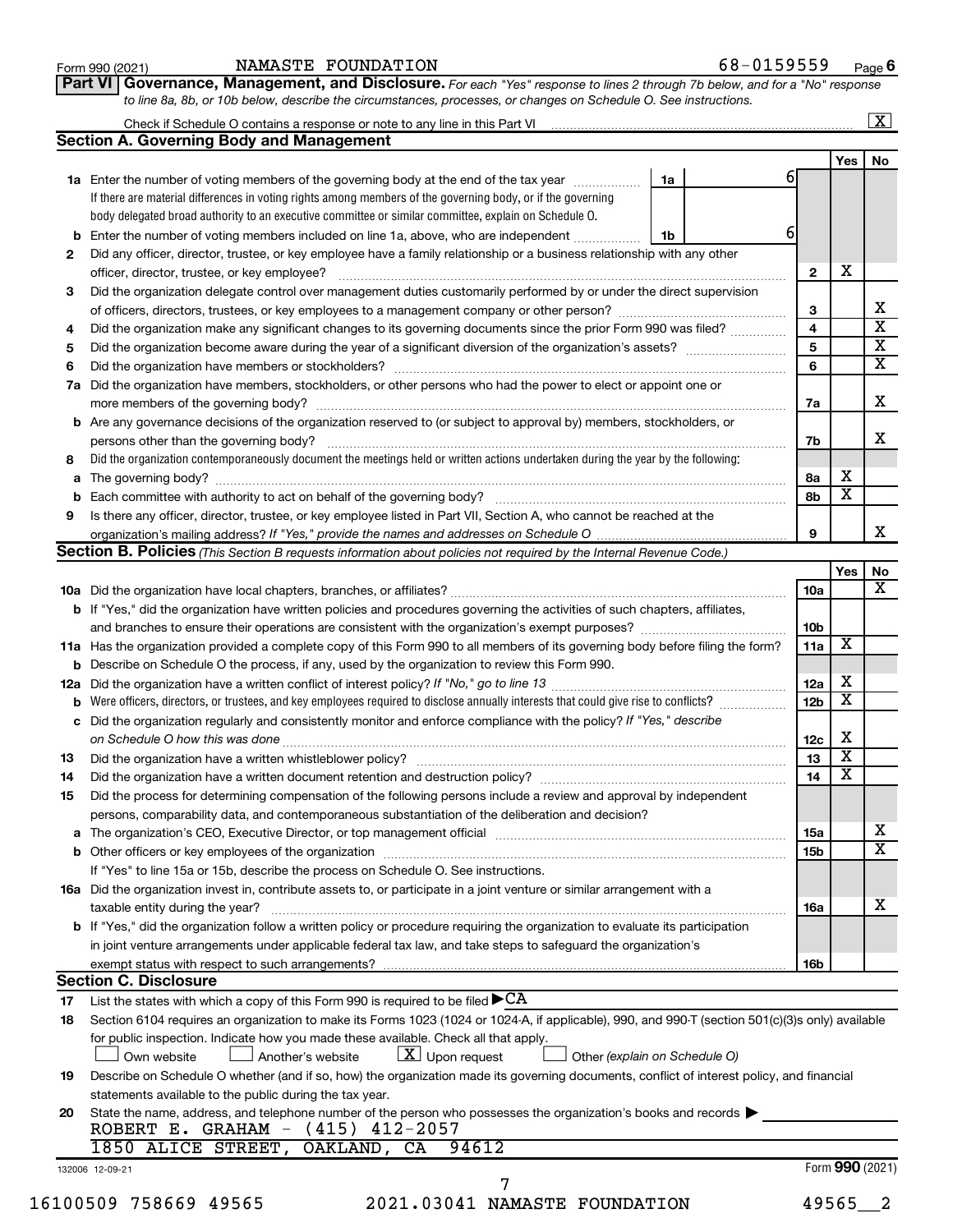$\Box$ 

| Part VII Compensation of Officers, Directors, Trustees, Key Employees, Highest Compensated |  |  |
|--------------------------------------------------------------------------------------------|--|--|
| <b>Employees, and Independent Contractors</b>                                              |  |  |

Check if Schedule O contains a response or note to any line in this Part VII

**Section A. Officers, Directors, Trustees, Key Employees, and Highest Compensated Employees**

**1a**  Complete this table for all persons required to be listed. Report compensation for the calendar year ending with or within the organization's tax year.  $\bullet$  List all of the organization's current officers, directors, trustees (whether individuals or organizations), regardless of amount of compensation.

Enter -0- in columns (D), (E), and (F) if no compensation was paid.

**•** List all of the organization's **current** key employees, if any. See the instructions for definition of "key employee."

• List the organization's five *current* highest compensated employees (other than an officer, director, trustee, or key employee) who received reportable compensation (box 5 of Form W-2, Form 1099-MISC, and/or box 1 of Form 1099-NEC) of more than \$100,000 from the organization and any related organizations.

 $\bullet$  List all of the organization's former officers, key employees, and highest compensated employees who received more than \$100,000 of reportable compensation from the organization and any related organizations.

**•** List all of the organization's former directors or trustees that received, in the capacity as a former director or trustee of the organization, more than \$10,000 of reportable compensation from the organization and any related organizations.

See the instructions for the order in which to list the persons above.

 $\boxed{\textbf{X}}$  Check this box if neither the organization nor any related organization compensated any current officer, director, or trustee.

| (A)                         | (B)                  |                                | (C)                                                              |             |              |                                 | (D)    | (E)                             | (F)                              |                             |  |
|-----------------------------|----------------------|--------------------------------|------------------------------------------------------------------|-------------|--------------|---------------------------------|--------|---------------------------------|----------------------------------|-----------------------------|--|
| Name and title              | Average              |                                | (do not check more than one                                      | Position    |              |                                 |        | Reportable                      | Reportable                       | Estimated                   |  |
|                             | hours per            |                                | box, unless person is both an<br>officer and a director/trustee) |             |              |                                 |        | compensation                    | compensation                     | amount of                   |  |
|                             | week                 |                                |                                                                  |             |              |                                 |        | from                            | from related                     | other                       |  |
|                             | (list any            |                                |                                                                  |             |              |                                 |        | the                             | organizations<br>(W-2/1099-MISC/ | compensation                |  |
|                             | hours for<br>related |                                |                                                                  |             |              |                                 |        | organization<br>(W-2/1099-MISC/ |                                  | from the                    |  |
|                             | organizations        |                                |                                                                  |             |              |                                 |        | 1099-NEC)                       | 1099-NEC)                        | organization<br>and related |  |
|                             | below                |                                |                                                                  |             |              |                                 |        |                                 |                                  | organizations               |  |
|                             | line)                | Individual trustee or director | Institutional trustee                                            | Officer     | Key employee | Highest compensated<br>employee | Former |                                 |                                  |                             |  |
| KAREN COPPOCK<br>(1)        | 1.00                 |                                |                                                                  |             |              |                                 |        |                                 |                                  |                             |  |
| PRESIDENT (THRU 10/21)      |                      | $\mathbf X$                    |                                                                  | $\mathbf X$ |              |                                 |        | $\mathbf 0$ .                   | $\mathbf 0$ .                    | 0.                          |  |
| DOUG SPENCER<br>(2)         | 1.00                 |                                |                                                                  |             |              |                                 |        |                                 |                                  |                             |  |
| VICE PRESIDENT              |                      | X                              |                                                                  | $\mathbf X$ |              |                                 |        | $\mathbf 0$                     | $\mathbf 0$ .                    | $\mathbf 0$ .               |  |
| (3)<br>RUTH GRAHAM          | 3.00                 |                                |                                                                  |             |              |                                 |        |                                 |                                  |                             |  |
| <b>SECRETARY</b>            |                      | X                              |                                                                  | $\mathbf X$ |              |                                 |        | $\mathbf 0$                     | 0.                               | $\mathbf 0$ .               |  |
| ROBERT GRAHAM<br>(4)        | 35.00                |                                |                                                                  |             |              |                                 |        |                                 |                                  |                             |  |
| TREASURER & CEO             |                      | $\mathbf X$                    |                                                                  | $\mathbf X$ |              |                                 |        | $\mathbf 0$ .                   | $\mathbf 0$ .                    | $\mathbf 0$ .               |  |
| MICHAEL BEROLZHEIMER<br>(5) | 0.50                 |                                |                                                                  |             |              |                                 |        |                                 |                                  |                             |  |
| DIRECTOR (THRU 10/21)       |                      | $\mathbf X$                    |                                                                  |             |              |                                 |        | 0.                              | $\mathbf 0$ .                    | $\mathbf 0$ .               |  |
| (6)<br>LARA GRAHAM          | 0.50                 |                                |                                                                  |             |              |                                 |        |                                 |                                  |                             |  |
| DIRECTOR (THRU 10/21)       |                      | X                              |                                                                  |             |              |                                 |        | 0                               | $\mathbf 0$ .                    | $\mathbf 0$ .               |  |
| SARAH GRAHAM<br>(7)         | 0.50                 |                                |                                                                  |             |              |                                 |        |                                 |                                  |                             |  |
| DIRECTOR (THRU 10/21)       |                      | $\mathbf X$                    |                                                                  |             |              |                                 |        | 0.                              | 0.                               | $\mathbf 0$ .               |  |
| ALISE CORTEZ<br>(8)         | 0.50                 |                                |                                                                  |             |              |                                 |        |                                 |                                  |                             |  |
| DIRECTOR (EFF. 5/21)        |                      | $\mathbf X$                    |                                                                  |             |              |                                 |        | $\mathbf 0$ .                   | $\mathbf 0$ .                    | $\mathbf 0$ .               |  |
| ALIYYA MATOS<br>(9)         | 0.50                 |                                |                                                                  |             |              |                                 |        |                                 |                                  |                             |  |
| DIRECTOR (EFF. 10/21)       |                      | $\mathbf X$                    |                                                                  |             |              |                                 |        | 0.                              | $\mathbf 0$ .                    | $\mathbf 0$ .               |  |
| (10) CHUTTA RATNATHICAN     | 0.50                 |                                |                                                                  |             |              |                                 |        |                                 |                                  |                             |  |
| <b>DIRECTOR</b>             |                      | $\mathbf X$                    |                                                                  |             |              |                                 |        | $\mathbf 0$ .                   | $\mathbf 0$ .                    | $\mathbf 0$ .               |  |
|                             |                      |                                |                                                                  |             |              |                                 |        |                                 |                                  |                             |  |
|                             |                      |                                |                                                                  |             |              |                                 |        |                                 |                                  |                             |  |
|                             |                      |                                |                                                                  |             |              |                                 |        |                                 |                                  |                             |  |
|                             |                      |                                |                                                                  |             |              |                                 |        |                                 |                                  |                             |  |
|                             |                      |                                |                                                                  |             |              |                                 |        |                                 |                                  |                             |  |
|                             |                      |                                |                                                                  |             |              |                                 |        |                                 |                                  |                             |  |
|                             |                      |                                |                                                                  |             |              |                                 |        |                                 |                                  |                             |  |
|                             |                      |                                |                                                                  |             |              |                                 |        |                                 |                                  |                             |  |
|                             |                      |                                |                                                                  |             |              |                                 |        |                                 |                                  |                             |  |
|                             |                      |                                |                                                                  |             |              |                                 |        |                                 |                                  |                             |  |
|                             |                      |                                |                                                                  |             |              |                                 |        |                                 |                                  |                             |  |
|                             |                      |                                |                                                                  |             |              |                                 |        |                                 |                                  |                             |  |
|                             |                      |                                |                                                                  |             |              |                                 |        |                                 |                                  |                             |  |
|                             |                      |                                |                                                                  |             |              |                                 |        |                                 |                                  |                             |  |

132007 12-09-21

8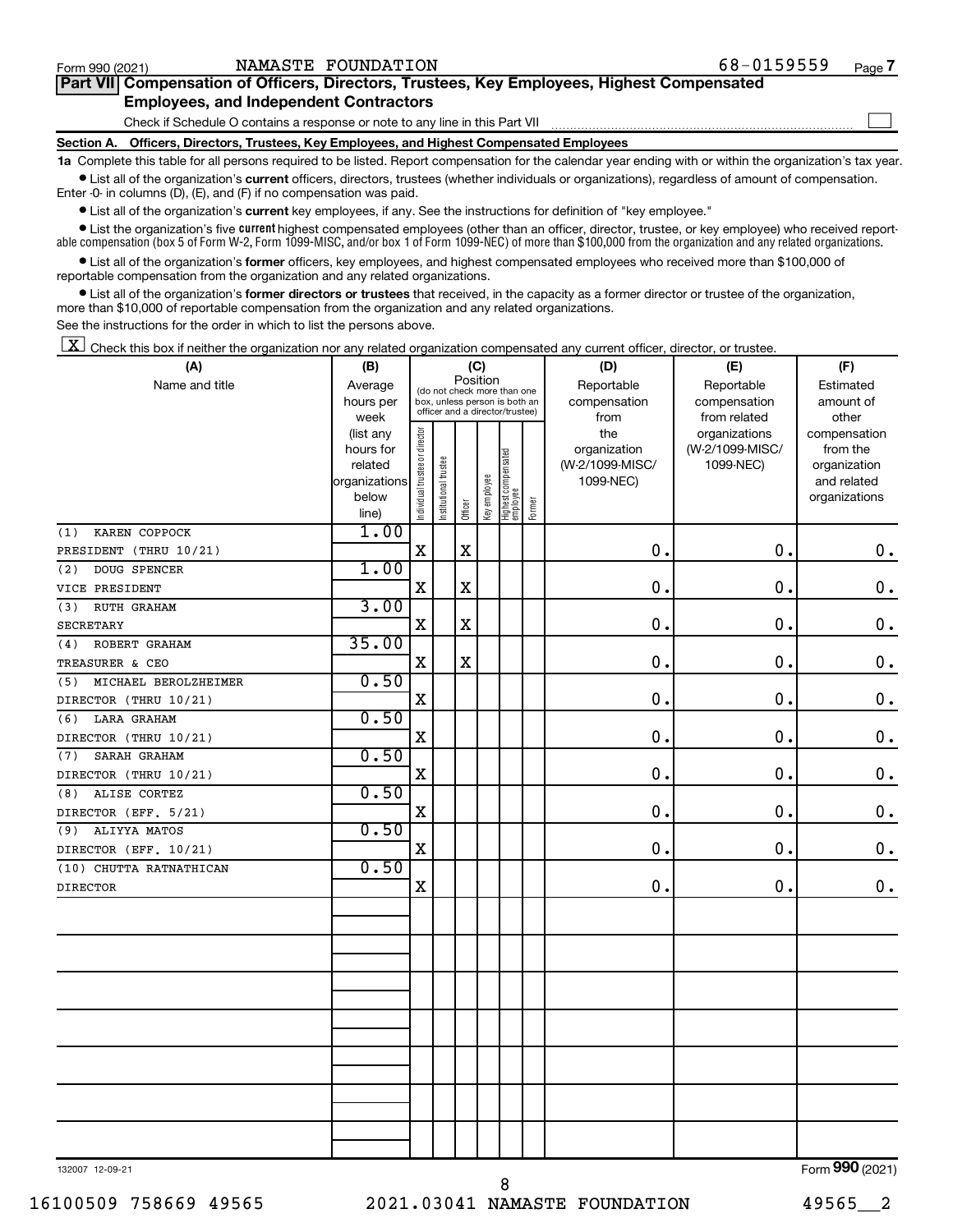|    | Form 990 (2021)                                                                                                                      | NAMASTE FOUNDATION |                                |                                                              |          |              |                                   |        |                         | 68-0159559      |    |                 |              | Page 8           |
|----|--------------------------------------------------------------------------------------------------------------------------------------|--------------------|--------------------------------|--------------------------------------------------------------|----------|--------------|-----------------------------------|--------|-------------------------|-----------------|----|-----------------|--------------|------------------|
|    | <b>Part VII</b><br>Section A. Officers, Directors, Trustees, Key Employees, and Highest Compensated Employees (continued)            |                    |                                |                                                              |          |              |                                   |        |                         |                 |    |                 |              |                  |
|    | (A)                                                                                                                                  | (B)                |                                |                                                              | (C)      |              |                                   |        | (D)                     | (E)             |    |                 | (F)          |                  |
|    | Name and title                                                                                                                       | Average            |                                |                                                              | Position |              |                                   |        | Reportable              | Reportable      |    |                 | Estimated    |                  |
|    |                                                                                                                                      | hours per          |                                | (do not check more than one<br>box, unless person is both an |          |              |                                   |        | compensation            | compensation    |    |                 | amount of    |                  |
|    |                                                                                                                                      | week               |                                | officer and a director/trustee)                              |          |              |                                   |        | from                    | from related    |    | other           |              |                  |
|    |                                                                                                                                      | (list any          |                                |                                                              |          |              |                                   |        | the                     | organizations   |    | compensation    |              |                  |
|    |                                                                                                                                      | hours for          |                                |                                                              |          |              |                                   |        | organization            | (W-2/1099-MISC/ |    |                 | from the     |                  |
|    |                                                                                                                                      | related            |                                |                                                              |          |              |                                   |        | (W-2/1099-MISC/         | 1099-NEC)       |    |                 | organization |                  |
|    |                                                                                                                                      | organizations      |                                |                                                              |          |              |                                   |        | 1099-NEC)               |                 |    |                 | and related  |                  |
|    |                                                                                                                                      | below              |                                |                                                              |          |              |                                   |        |                         |                 |    | organizations   |              |                  |
|    |                                                                                                                                      | line)              | Individual trustee or director | Institutional trustee                                        | Officer  | Key employee | Highest compensated<br>  employee | Former |                         |                 |    |                 |              |                  |
|    |                                                                                                                                      |                    |                                |                                                              |          |              |                                   |        |                         |                 |    |                 |              |                  |
|    |                                                                                                                                      |                    |                                |                                                              |          |              |                                   |        |                         |                 |    |                 |              |                  |
|    |                                                                                                                                      |                    |                                |                                                              |          |              |                                   |        |                         |                 |    |                 |              |                  |
|    |                                                                                                                                      |                    |                                |                                                              |          |              |                                   |        |                         |                 |    |                 |              |                  |
|    |                                                                                                                                      |                    |                                |                                                              |          |              |                                   |        |                         |                 |    |                 |              |                  |
|    |                                                                                                                                      |                    |                                |                                                              |          |              |                                   |        |                         |                 |    |                 |              |                  |
|    |                                                                                                                                      |                    |                                |                                                              |          |              |                                   |        |                         |                 |    |                 |              |                  |
|    |                                                                                                                                      |                    |                                |                                                              |          |              |                                   |        |                         |                 |    |                 |              |                  |
|    |                                                                                                                                      |                    |                                |                                                              |          |              |                                   |        |                         |                 |    |                 |              |                  |
|    |                                                                                                                                      |                    |                                |                                                              |          |              |                                   |        |                         |                 |    |                 |              |                  |
|    |                                                                                                                                      |                    |                                |                                                              |          |              |                                   |        |                         |                 |    |                 |              |                  |
|    |                                                                                                                                      |                    |                                |                                                              |          |              |                                   |        |                         |                 |    |                 |              |                  |
|    |                                                                                                                                      |                    |                                |                                                              |          |              |                                   |        |                         |                 |    |                 |              |                  |
|    |                                                                                                                                      |                    |                                |                                                              |          |              |                                   |        |                         |                 |    |                 |              |                  |
|    |                                                                                                                                      |                    |                                |                                                              |          |              |                                   |        |                         |                 |    |                 |              |                  |
|    |                                                                                                                                      |                    |                                |                                                              |          |              |                                   |        |                         |                 |    |                 |              |                  |
|    |                                                                                                                                      |                    |                                |                                                              |          |              |                                   |        |                         |                 |    |                 |              |                  |
|    |                                                                                                                                      |                    |                                |                                                              |          |              |                                   |        |                         |                 |    |                 |              |                  |
|    |                                                                                                                                      |                    |                                |                                                              |          |              |                                   |        |                         |                 |    |                 |              |                  |
|    | 1b Subtotal                                                                                                                          |                    |                                |                                                              |          |              |                                   |        | $0$ .                   |                 | 0. |                 |              | $\overline{0}$ . |
|    | c Total from continuation sheets to Part VII, Section A manufactured by                                                              |                    |                                |                                                              |          |              |                                   |        | $\overline{0}$ .        |                 | σ. |                 |              | $\overline{0}$ . |
|    |                                                                                                                                      |                    |                                |                                                              |          |              |                                   |        | $0$ .                   |                 | О. |                 |              | $\overline{0}$ . |
| 2  | Total number of individuals (including but not limited to those listed above) who received more than \$100,000 of reportable         |                    |                                |                                                              |          |              |                                   |        |                         |                 |    |                 |              |                  |
|    |                                                                                                                                      |                    |                                |                                                              |          |              |                                   |        |                         |                 |    |                 |              | 0                |
|    | compensation from the organization $\blacktriangleright$                                                                             |                    |                                |                                                              |          |              |                                   |        |                         |                 |    |                 | Yes          | No               |
|    |                                                                                                                                      |                    |                                |                                                              |          |              |                                   |        |                         |                 |    |                 |              |                  |
| 3  | Did the organization list any former officer, director, trustee, key employee, or highest compensated employee on                    |                    |                                |                                                              |          |              |                                   |        |                         |                 |    |                 |              |                  |
|    | line 1a? If "Yes," complete Schedule J for such individual manufactured content to the set of the set of the s                       |                    |                                |                                                              |          |              |                                   |        |                         |                 |    | 3               |              | х                |
|    | For any individual listed on line 1a, is the sum of reportable compensation and other compensation from the organization             |                    |                                |                                                              |          |              |                                   |        |                         |                 |    |                 |              |                  |
|    | and related organizations greater than \$150,000? If "Yes," complete Schedule J for such individual                                  |                    |                                |                                                              |          |              |                                   |        |                         |                 |    | 4               |              | х                |
| 5  | Did any person listed on line 1a receive or accrue compensation from any unrelated organization or individual for services           |                    |                                |                                                              |          |              |                                   |        |                         |                 |    |                 |              |                  |
|    |                                                                                                                                      |                    |                                |                                                              |          |              |                                   |        |                         |                 |    | 5               |              | х                |
|    | <b>Section B. Independent Contractors</b>                                                                                            |                    |                                |                                                              |          |              |                                   |        |                         |                 |    |                 |              |                  |
| 1. | Complete this table for your five highest compensated independent contractors that received more than \$100,000 of compensation from |                    |                                |                                                              |          |              |                                   |        |                         |                 |    |                 |              |                  |
|    | the organization. Report compensation for the calendar year ending with or within the organization's tax year.                       |                    |                                |                                                              |          |              |                                   |        |                         |                 |    |                 |              |                  |
|    | (A)                                                                                                                                  |                    |                                |                                                              |          |              |                                   |        | (B)                     |                 |    | (C)             |              |                  |
|    | Name and business address                                                                                                            |                    |                                | <b>NONE</b>                                                  |          |              |                                   |        | Description of services |                 |    | Compensation    |              |                  |
|    |                                                                                                                                      |                    |                                |                                                              |          |              |                                   |        |                         |                 |    |                 |              |                  |
|    |                                                                                                                                      |                    |                                |                                                              |          |              |                                   |        |                         |                 |    |                 |              |                  |
|    |                                                                                                                                      |                    |                                |                                                              |          |              |                                   |        |                         |                 |    |                 |              |                  |
|    |                                                                                                                                      |                    |                                |                                                              |          |              |                                   |        |                         |                 |    |                 |              |                  |
|    |                                                                                                                                      |                    |                                |                                                              |          |              |                                   |        |                         |                 |    |                 |              |                  |
|    |                                                                                                                                      |                    |                                |                                                              |          |              |                                   |        |                         |                 |    |                 |              |                  |
|    |                                                                                                                                      |                    |                                |                                                              |          |              |                                   |        |                         |                 |    |                 |              |                  |
|    |                                                                                                                                      |                    |                                |                                                              |          |              |                                   |        |                         |                 |    |                 |              |                  |
|    |                                                                                                                                      |                    |                                |                                                              |          |              |                                   |        |                         |                 |    |                 |              |                  |
|    |                                                                                                                                      |                    |                                |                                                              |          |              |                                   |        |                         |                 |    |                 |              |                  |
| 2  | Total number of independent contractors (including but not limited to those listed above) who received more than                     |                    |                                |                                                              |          |              |                                   |        |                         |                 |    |                 |              |                  |
|    | \$100,000 of compensation from the organization                                                                                      |                    |                                |                                                              |          |              | 0                                 |        |                         |                 |    |                 |              |                  |
|    |                                                                                                                                      |                    |                                |                                                              |          |              |                                   |        |                         |                 |    | Form 990 (2021) |              |                  |
|    |                                                                                                                                      |                    |                                |                                                              |          |              |                                   |        |                         |                 |    |                 |              |                  |

132008 12-09-21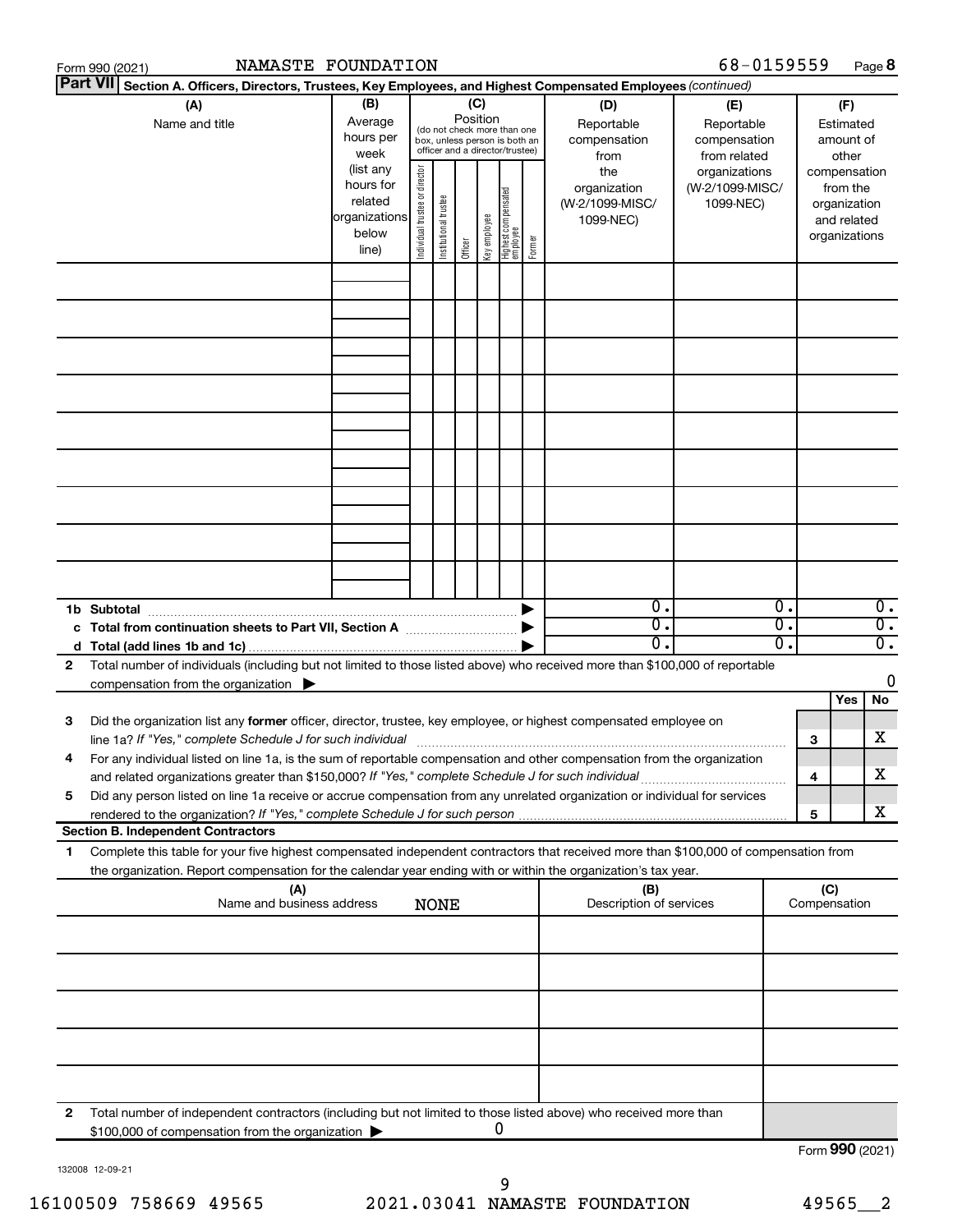| <b>Part VIII</b>                                                                        |        |                                   | <b>Statement of Revenue</b>                                                                                                                                                                                                                                                                                                                                                                                                                                                                                                                                                                       |                                                                                 |                                                                  |               |                                                        |                            |                                                                 |
|-----------------------------------------------------------------------------------------|--------|-----------------------------------|---------------------------------------------------------------------------------------------------------------------------------------------------------------------------------------------------------------------------------------------------------------------------------------------------------------------------------------------------------------------------------------------------------------------------------------------------------------------------------------------------------------------------------------------------------------------------------------------------|---------------------------------------------------------------------------------|------------------------------------------------------------------|---------------|--------------------------------------------------------|----------------------------|-----------------------------------------------------------------|
|                                                                                         |        |                                   |                                                                                                                                                                                                                                                                                                                                                                                                                                                                                                                                                                                                   |                                                                                 |                                                                  |               |                                                        |                            |                                                                 |
|                                                                                         |        |                                   |                                                                                                                                                                                                                                                                                                                                                                                                                                                                                                                                                                                                   |                                                                                 |                                                                  | Total revenue | Related or exempt<br>function revenue business revenue | Unrelated                  | (D)<br>Revenue excluded<br>from tax under<br>sections 512 - 514 |
| Contributions, Gifts, Grants<br>and Other Similar Amounts<br>Program Service<br>Revenue |        | b<br>c<br>d<br>2 a<br>b<br>c<br>d | 1 a Federated campaigns<br>Membership dues<br>$\ldots \ldots \ldots \ldots \ldots$<br>Fundraising events<br>Related organizations<br>Government grants (contributions)<br>All other contributions, gifts, grants, and<br>similar amounts not included above<br>Noncash contributions included in lines 1a-1f<br><u> 1989 - Johann Barbara, martin a</u><br>the control of the control of the control of the control of the control of<br>the control of the control of the control of the control of the control of<br>the control of the control of the control of the control of the control of | 1a<br>1 <sub>b</sub><br>1 <sub>c</sub><br>1 <sub>d</sub><br>1e<br>1f<br>$1g$ \$ | 33,662.<br>541,226.<br><b>Business Code</b>                      | 574,888.      |                                                        |                            |                                                                 |
|                                                                                         |        |                                   |                                                                                                                                                                                                                                                                                                                                                                                                                                                                                                                                                                                                   |                                                                                 |                                                                  |               |                                                        |                            |                                                                 |
|                                                                                         |        | f                                 |                                                                                                                                                                                                                                                                                                                                                                                                                                                                                                                                                                                                   |                                                                                 |                                                                  |               |                                                        |                            |                                                                 |
|                                                                                         | 3<br>4 |                                   | Investment income (including dividends, interest, and<br>Income from investment of tax-exempt bond proceeds                                                                                                                                                                                                                                                                                                                                                                                                                                                                                       |                                                                                 |                                                                  | 3,604.        |                                                        |                            | 3,604.                                                          |
|                                                                                         | 5      | 6а<br>b                           | Gross rents<br>  6a<br>6b<br>Less: rental expenses<br>6c<br>Rental income or (loss)                                                                                                                                                                                                                                                                                                                                                                                                                                                                                                               | (i) Real                                                                        | (ii) Personal                                                    |               |                                                        |                            |                                                                 |
|                                                                                         |        | d                                 | Net rental income or (loss)<br>7 a Gross amount from sales of<br>assets other than inventory<br>7a<br><b>b</b> Less: cost or other basis                                                                                                                                                                                                                                                                                                                                                                                                                                                          | (i) Securities<br>14,766.                                                       | (ii) Other                                                       |               |                                                        |                            |                                                                 |
| Revenue<br>৯                                                                            |        |                                   | and sales expenses<br>c Gain or (loss)<br>8 a Gross income from fundraising events (not                                                                                                                                                                                                                                                                                                                                                                                                                                                                                                           |                                                                                 | $\frac{7b}{7c}$ 14,578. 61,369.<br>$\frac{7c}{7c}$ 188. -61,369. | $-61,181.$    |                                                        |                            | $-61,181.$                                                      |
| Ĕ                                                                                       |        |                                   | including \$<br>contributions reported on line 1c). See                                                                                                                                                                                                                                                                                                                                                                                                                                                                                                                                           | of                                                                              | 8b                                                               |               |                                                        |                            |                                                                 |
|                                                                                         |        |                                   | c Net income or (loss) from fundraising events                                                                                                                                                                                                                                                                                                                                                                                                                                                                                                                                                    |                                                                                 |                                                                  |               |                                                        |                            |                                                                 |
|                                                                                         |        |                                   | 9 a Gross income from gaming activities. See                                                                                                                                                                                                                                                                                                                                                                                                                                                                                                                                                      |                                                                                 | 9a<br>$ g_{\mathbf{b}} $                                         |               |                                                        |                            |                                                                 |
|                                                                                         |        |                                   | c Net income or (loss) from gaming activities                                                                                                                                                                                                                                                                                                                                                                                                                                                                                                                                                     |                                                                                 |                                                                  |               |                                                        |                            |                                                                 |
|                                                                                         |        |                                   | 10 a Gross sales of inventory, less returns                                                                                                                                                                                                                                                                                                                                                                                                                                                                                                                                                       |                                                                                 |                                                                  |               |                                                        |                            |                                                                 |
|                                                                                         |        |                                   | <b>b</b> Less: cost of goods sold                                                                                                                                                                                                                                                                                                                                                                                                                                                                                                                                                                 |                                                                                 | <b>HOb</b>                                                       |               |                                                        |                            |                                                                 |
|                                                                                         |        |                                   | c Net income or (loss) from sales of inventory                                                                                                                                                                                                                                                                                                                                                                                                                                                                                                                                                    |                                                                                 | <b>Business Code</b>                                             |               |                                                        |                            |                                                                 |
|                                                                                         |        | 11 a                              | the control of the control of the control of the control of the control of                                                                                                                                                                                                                                                                                                                                                                                                                                                                                                                        |                                                                                 |                                                                  |               |                                                        |                            |                                                                 |
|                                                                                         |        | b                                 | the control of the control of the control of the control of the control of                                                                                                                                                                                                                                                                                                                                                                                                                                                                                                                        |                                                                                 |                                                                  |               |                                                        |                            |                                                                 |
| Miscellaneous<br>Revenue                                                                |        | с                                 |                                                                                                                                                                                                                                                                                                                                                                                                                                                                                                                                                                                                   |                                                                                 |                                                                  |               |                                                        |                            |                                                                 |
|                                                                                         |        |                                   |                                                                                                                                                                                                                                                                                                                                                                                                                                                                                                                                                                                                   |                                                                                 |                                                                  |               |                                                        |                            |                                                                 |
|                                                                                         |        |                                   |                                                                                                                                                                                                                                                                                                                                                                                                                                                                                                                                                                                                   |                                                                                 |                                                                  | 517,311.      | 0.                                                     | $\overline{\phantom{0}}$ . | $-57,577.$                                                      |
| 132009 12-09-21                                                                         | 12     |                                   |                                                                                                                                                                                                                                                                                                                                                                                                                                                                                                                                                                                                   |                                                                                 |                                                                  |               |                                                        |                            | Form 990 (2021)                                                 |

132009 12-09-21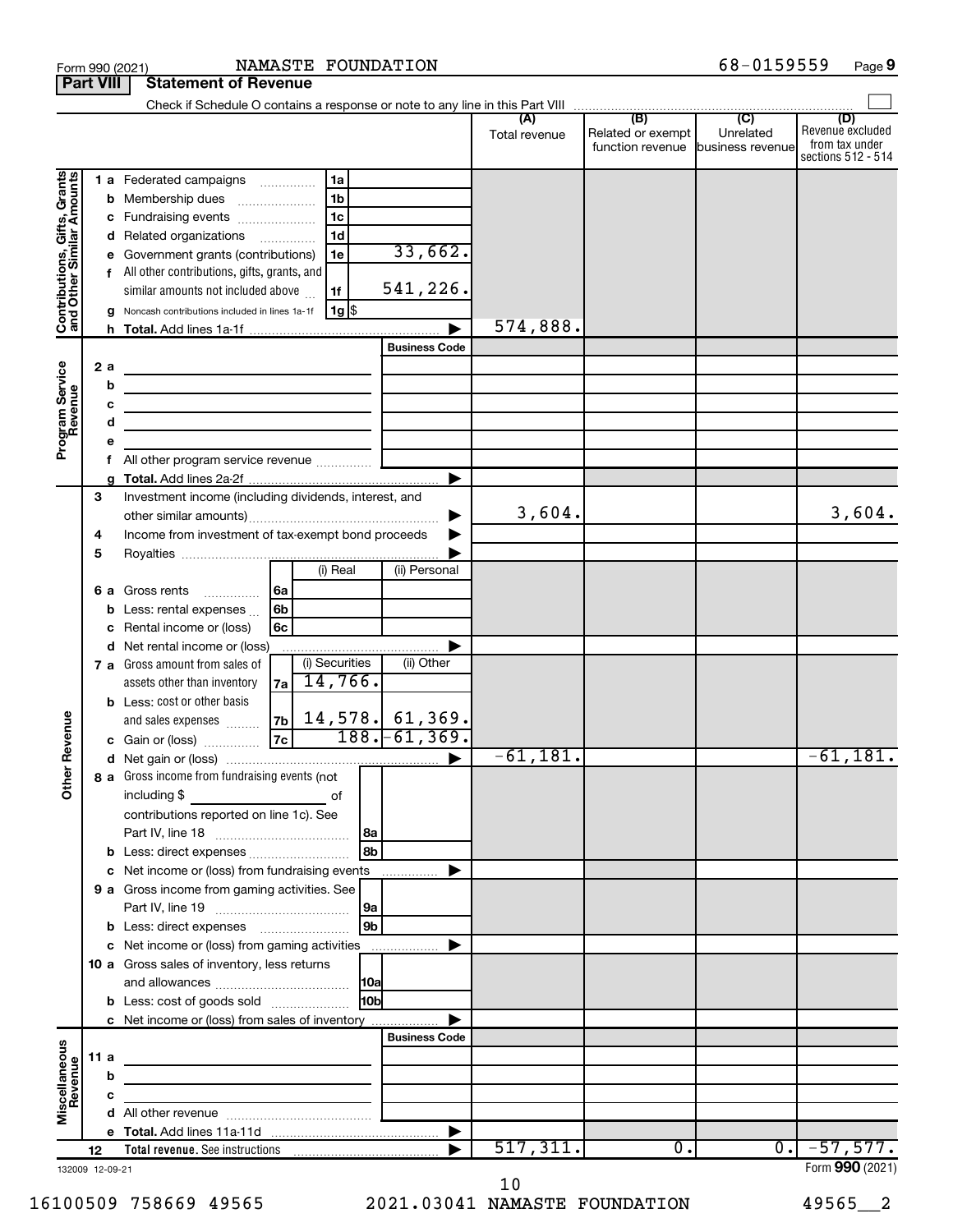### Form 990 (2021) **NAMASTE FOUNDATION**  $68-0159559$  Page **Part IX Statement of Functional Expenses**

|                   | Section 501(c)(3) and 501(c)(4) organizations must complete all columns. All other organizations must complete column (A).                                                                                   |                       |                                    |                                           |                                |
|-------------------|--------------------------------------------------------------------------------------------------------------------------------------------------------------------------------------------------------------|-----------------------|------------------------------------|-------------------------------------------|--------------------------------|
|                   | Check if Schedule O contains a response or note to any line in this Part IX                                                                                                                                  |                       |                                    |                                           |                                |
|                   | Do not include amounts reported on lines 6b,<br>7b, 8b, 9b, and 10b of Part VIII.                                                                                                                            | (A)<br>Total expenses | (B)<br>Program service<br>expenses | (C)<br>Management and<br>general expenses | (D)<br>Fundraising<br>expenses |
| 1                 | Grants and other assistance to domestic organizations                                                                                                                                                        |                       |                                    |                                           |                                |
|                   | and domestic governments. See Part IV, line 21                                                                                                                                                               |                       |                                    |                                           |                                |
| $\mathbf{2}$      | Grants and other assistance to domestic                                                                                                                                                                      |                       |                                    |                                           |                                |
|                   | individuals. See Part IV, line 22                                                                                                                                                                            |                       |                                    |                                           |                                |
| 3                 | Grants and other assistance to foreign                                                                                                                                                                       |                       |                                    |                                           |                                |
|                   | organizations, foreign governments, and foreign                                                                                                                                                              |                       |                                    |                                           |                                |
|                   | individuals. See Part IV, lines 15 and 16                                                                                                                                                                    | 132,625.              | 132,625.                           |                                           |                                |
| 4                 | Benefits paid to or for members                                                                                                                                                                              |                       |                                    |                                           |                                |
| 5                 | Compensation of current officers, directors,                                                                                                                                                                 |                       |                                    |                                           |                                |
|                   | trustees, and key employees                                                                                                                                                                                  |                       |                                    |                                           |                                |
| 6                 | Compensation not included above to disqualified                                                                                                                                                              |                       |                                    |                                           |                                |
|                   | persons (as defined under section 4958(f)(1)) and                                                                                                                                                            |                       |                                    |                                           |                                |
|                   | persons described in section 4958(c)(3)(B)                                                                                                                                                                   |                       |                                    |                                           |                                |
| 7                 | Other salaries and wages                                                                                                                                                                                     | 86, 355.              | 25,907.                            | 8,636.                                    | 51,812.                        |
| 8                 | Pension plan accruals and contributions (include                                                                                                                                                             |                       |                                    |                                           |                                |
|                   | section 401(k) and 403(b) employer contributions)                                                                                                                                                            |                       |                                    |                                           |                                |
| 9                 | Other employee benefits                                                                                                                                                                                      | 4,800.                | 1,200.                             | 1,200.                                    | $\frac{2,400}{3,339}$          |
| 10                |                                                                                                                                                                                                              | 6,679.                | 1,670.                             | 1,670.                                    |                                |
| 11                | Fees for services (nonemployees):                                                                                                                                                                            |                       |                                    |                                           |                                |
| a                 |                                                                                                                                                                                                              |                       |                                    |                                           |                                |
| b                 |                                                                                                                                                                                                              |                       |                                    |                                           |                                |
| c                 |                                                                                                                                                                                                              | 4,090.                |                                    | 4,090.                                    |                                |
| d                 |                                                                                                                                                                                                              |                       |                                    |                                           |                                |
| e                 | Professional fundraising services. See Part IV, line 17                                                                                                                                                      |                       |                                    |                                           |                                |
| f                 | Investment management fees                                                                                                                                                                                   |                       |                                    |                                           |                                |
| $\mathbf{q}$      | Other. (If line 11g amount exceeds 10% of line 25,                                                                                                                                                           |                       |                                    |                                           |                                |
|                   | column (A), amount, list line 11g expenses on Sch O.)                                                                                                                                                        |                       |                                    |                                           |                                |
| 12                |                                                                                                                                                                                                              | 160.                  |                                    |                                           | 160.                           |
| 13                |                                                                                                                                                                                                              | 9,685.                | 193.                               | 7,832.                                    | 1,660.                         |
| 14                |                                                                                                                                                                                                              | 5,923.                | 901.                               | 901.                                      | 4,121.                         |
| 15                |                                                                                                                                                                                                              |                       |                                    |                                           |                                |
| 16                |                                                                                                                                                                                                              |                       |                                    |                                           |                                |
| 17                |                                                                                                                                                                                                              |                       |                                    |                                           |                                |
| 18                | Payments of travel or entertainment expenses                                                                                                                                                                 |                       |                                    |                                           |                                |
|                   | for any federal, state, or local public officials                                                                                                                                                            |                       |                                    |                                           |                                |
| 19                | Conferences, conventions, and meetings                                                                                                                                                                       |                       |                                    |                                           |                                |
| 20                | Interest                                                                                                                                                                                                     | 5,682.                | 5,682.                             |                                           |                                |
| 21                |                                                                                                                                                                                                              |                       |                                    |                                           |                                |
| 22                | Depreciation, depletion, and amortization                                                                                                                                                                    | 12,917.               | 12,788.                            | 129.                                      |                                |
| 23                | Insurance                                                                                                                                                                                                    |                       |                                    |                                           |                                |
| 24                | Other expenses. Itemize expenses not covered<br>above. (List miscellaneous expenses on line 24e. If<br>line 24e amount exceeds 10% of line 25, column (A),<br>amount, list line 24e expenses on Schedule O.) |                       |                                    |                                           |                                |
| $\mathbf{a}$<br>b | MISCELLANEOUS                                                                                                                                                                                                | 1,472.                |                                    | 217.                                      | 1,255.                         |
| c<br>d            |                                                                                                                                                                                                              |                       |                                    |                                           |                                |
| e                 | All other expenses                                                                                                                                                                                           |                       |                                    |                                           |                                |
| 25                | Total functional expenses. Add lines 1 through 24e                                                                                                                                                           | 270, 388.             | 180, 966.                          | 24,675.                                   | 64,747.                        |
| 26                | <b>Joint costs.</b> Complete this line only if the organization                                                                                                                                              |                       |                                    |                                           |                                |
|                   | reported in column (B) joint costs from a combined                                                                                                                                                           |                       |                                    |                                           |                                |
|                   | educational campaign and fundraising solicitation.                                                                                                                                                           |                       |                                    |                                           |                                |
|                   | Check here $\blacktriangleright$<br>if following SOP 98-2 (ASC 958-720)                                                                                                                                      |                       |                                    |                                           |                                |

132010 12-09-21

16100509 758669 49565 2021.03041 NAMASTE FOUNDATION 49565\_\_2 11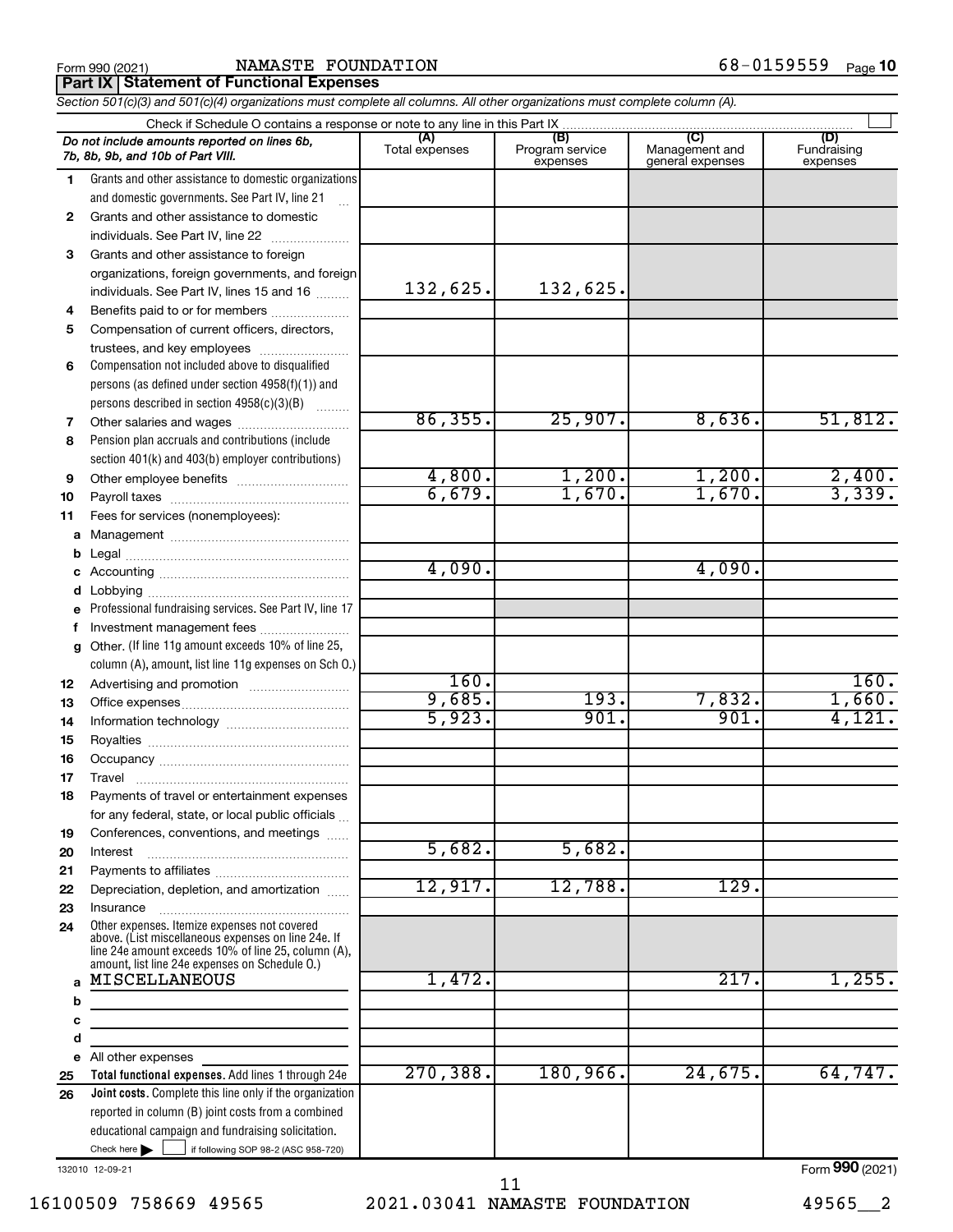$_{\rm Form}$  990 (2021) NAMASTE FOUNDATION 6 8 – 0<code>159559</code> <sub>Page</sub> 11 NAMASTE FOUNDATION

Check if Schedule O contains a response or note to any line in this Part X

**(A) (B)** Beginning of year | | End of year  $97,022.$   $1$   $64,716.$ **1 1** Cash - non-interest-bearing ~~~~~~~~~~~~~~~~~~~~~~~~~ 100,209. 459,722. **2 2** Savings and temporary cash investments ~~~~~~~~~~~~~~~~~~ **3 3** Pledges and grants receivable, net ~~~~~~~~~~~~~~~~~~~~~ **4 4** Accounts receivable, net ~~~~~~~~~~~~~~~~~~~~~~~~~~ **5** Loans and other receivables from any current or former officer, director, trustee, key employee, creator or founder, substantial contributor, or 35% controlled entity or family member of any of these persons  $\ldots$ ........................ **5 6** Loans and other receivables from other disqualified persons (as defined under section 4958(f)(1)), and persons described in section 4958(c)(3)(B)  $\ldots$ **6 7 7** Notes and loans receivable, net ~~~~~~~~~~~~~~~~~~~~~~~ **Assets 8 8** Inventories for sale or use ~~~~~~~~~~~~~~~~~~~~~~~~~~ **9 9** Prepaid expenses and deferred charges ~~~~~~~~~~~~~~~~~~ **10 a** Land, buildings, and equipment: cost or other 174,164. basis. Complete Part VI of Schedule D  $\frac{1}{10}$  10a  $174, 164.$   $74, 286.$   $10c$  0. **10c b** Less: accumulated depreciation  $\ldots$  [10b **11 11** Investments - publicly traded securities ~~~~~~~~~~~~~~~~~~~ **12 12** Investments - other securities. See Part IV, line 11 ~~~~~~~~~~~~~~ **13 13** Investments - program-related. See Part IV, line 11 ~~~~~~~~~~~~~ **14 14** Intangible assets ~~~~~~~~~~~~~~~~~~~~~~~~~~~~~~ Other assets. See Part IV, line 11 ~~~~~~~~~~~~~~~~~~~~~~ **15 15**  $271, 517.$  16 524,438. **16 16 Total assets.**  Add lines 1 through 15 (must equal line 33) **17 17** Accounts payable and accrued expenses ~~~~~~~~~~~~~~~~~~ **18 18** Grants payable ~~~~~~~~~~~~~~~~~~~~~~~~~~~~~~~  $30,000$ .  $19$   $40,000$ . **19 19** Deferred revenue ~~~~~~~~~~~~~~~~~~~~~~~~~~~~~~ **20 20** Tax-exempt bond liabilities ~~~~~~~~~~~~~~~~~~~~~~~~~ **21 21** Escrow or custodial account liability. Complete Part IV of Schedule D ........... **22** Loans and other payables to any current or former officer, director, **Liabilities** trustee, key employee, creator or founder, substantial contributor, or 35% **22** controlled entity or family member of any of these persons ~~~~~~~~~  $125,800.$   $23$  121,798. **23 23** Secured mortgages and notes payable to unrelated third parties **24** Unsecured notes and loans payable to unrelated third parties **24 25** Other liabilities (including federal income tax, payables to related third parties, and other liabilities not included on lines 17-24). Complete Part X of Schedule D ~~~~~~~~~~~~~~~~~~~~~~~~~~~~~~~ **25**  $155,800.$  26 161,798. **26 26 Total liabilities.**  Add lines 17 through 25 Organizations that follow FASB ASC 958, check here  $\blacktriangleright \boxed{\text{X}}$ Net Assets or Fund Balances **Net Assets or Fund Balances and complete lines 27, 28, 32, and 33. 27 27** Net assets without donor restrictions ~~~~~~~~~~~~~~~~~~~~  $115,717. |28 | 362,640.$ **28 28** Net assets with donor restrictions ~~~~~~~~~~~~~~~~~~~~~~ **Organizations that do not follow FASB ASC 958, check here** | † **and complete lines 29 through 33. 29 29** Capital stock or trust principal, or current funds ~~~~~~~~~~~~~~~ **30 30** Paid-in or capital surplus, or land, building, or equipment fund ....................... **31 31** Retained earnings, endowment, accumulated income, or other funds ............ Total net assets or fund balances ~~~~~~~~~~~~~~~~~~~~~~  $115,717.$   $32$  362,640. **32 32**  $271,517.$   $33$  524,438. **33** Total liabilities and net assets/fund balances ... **33** Form (2021) **990**

 $\perp$ 

132011 12-09-21

**Part X** | **Balance Sheet**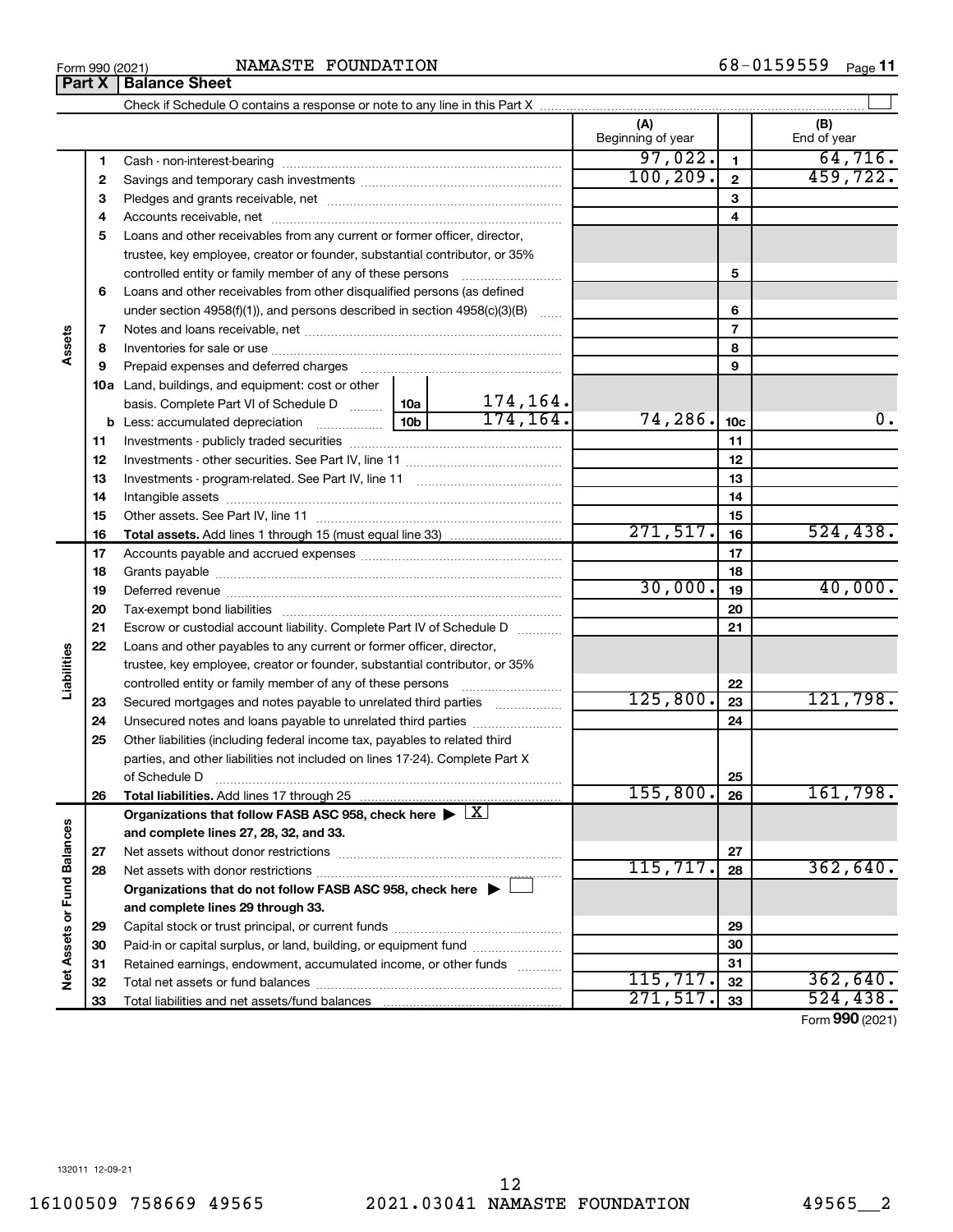|    | NAMASTE FOUNDATION<br>Form 990 (2021)                                                                                           | 68-0159559              |                |            | Page 12          |
|----|---------------------------------------------------------------------------------------------------------------------------------|-------------------------|----------------|------------|------------------|
|    | Part XI<br><b>Reconciliation of Net Assets</b>                                                                                  |                         |                |            |                  |
|    |                                                                                                                                 |                         |                |            |                  |
|    |                                                                                                                                 |                         |                |            |                  |
| 1  |                                                                                                                                 | $\mathbf{1}$            |                |            | 517,311.         |
| 2  |                                                                                                                                 | $\overline{2}$          |                |            | 270, 388.        |
| 3  |                                                                                                                                 | 3                       |                |            | 246,923.         |
| 4  |                                                                                                                                 | $\overline{\mathbf{4}}$ |                |            | 115, 717.        |
| 5  |                                                                                                                                 | 5                       |                |            |                  |
| 6  |                                                                                                                                 | 6                       |                |            |                  |
| 7  | Investment expenses www.communication.com/www.communication.com/www.communication.com/www.com                                   | $\overline{7}$          |                |            |                  |
| 8  | Prior period adjustments www.communication.communication.communication.com/                                                     | 8                       |                |            |                  |
| 9  | Other changes in net assets or fund balances (explain on Schedule O)                                                            | $\mathbf{Q}$            |                |            | $\overline{0}$ . |
| 10 | Net assets or fund balances at end of year. Combine lines 3 through 9 (must equal Part X, line 32,                              |                         |                |            |                  |
|    |                                                                                                                                 | 10                      |                |            | 362,640.         |
|    | Part XII Financial Statements and Reporting                                                                                     |                         |                |            |                  |
|    |                                                                                                                                 |                         |                |            |                  |
|    |                                                                                                                                 |                         |                | <b>Yes</b> | No.              |
| 1  | $\boxed{\text{X}}$ Accrual<br>Accounting method used to prepare the Form 990: $\Box$ Cash<br>$\Box$ Other                       |                         |                |            |                  |
|    | If the organization changed its method of accounting from a prior year or checked "Other," explain on Schedule O.               |                         |                |            |                  |
|    |                                                                                                                                 |                         | 2a             |            | x                |
|    | If "Yes," check a box below to indicate whether the financial statements for the year were compiled or reviewed on a            |                         |                |            |                  |
|    | separate basis, consolidated basis, or both:                                                                                    |                         |                |            |                  |
|    | Both consolidated and separate basis<br>Separate basis<br>Consolidated basis                                                    |                         |                |            |                  |
|    |                                                                                                                                 |                         | 2 <sub>b</sub> |            | х                |
|    | If "Yes," check a box below to indicate whether the financial statements for the year were audited on a separate basis,         |                         |                |            |                  |
|    | consolidated basis, or both:                                                                                                    |                         |                |            |                  |
|    | Consolidated basis<br>Separate basis<br>Both consolidated and separate basis                                                    |                         |                |            |                  |
|    | c If "Yes" to line 2a or 2b, does the organization have a committee that assumes responsibility for oversight of the audit,     |                         |                |            |                  |
|    |                                                                                                                                 |                         | 2c             |            |                  |
|    | If the organization changed either its oversight process or selection process during the tax year, explain on Schedule O.       |                         |                |            |                  |
|    | 3a As a result of a federal award, was the organization required to undergo an audit or audits as set forth in the Single Audit |                         |                |            |                  |
|    |                                                                                                                                 |                         | За             |            | x                |
|    | b If "Yes," did the organization undergo the required audit or audits? If the organization did not undergo the required audit   |                         |                |            |                  |
|    |                                                                                                                                 |                         | Зb             | $\sim$     |                  |

Form (2021) **990**

132012 12-09-21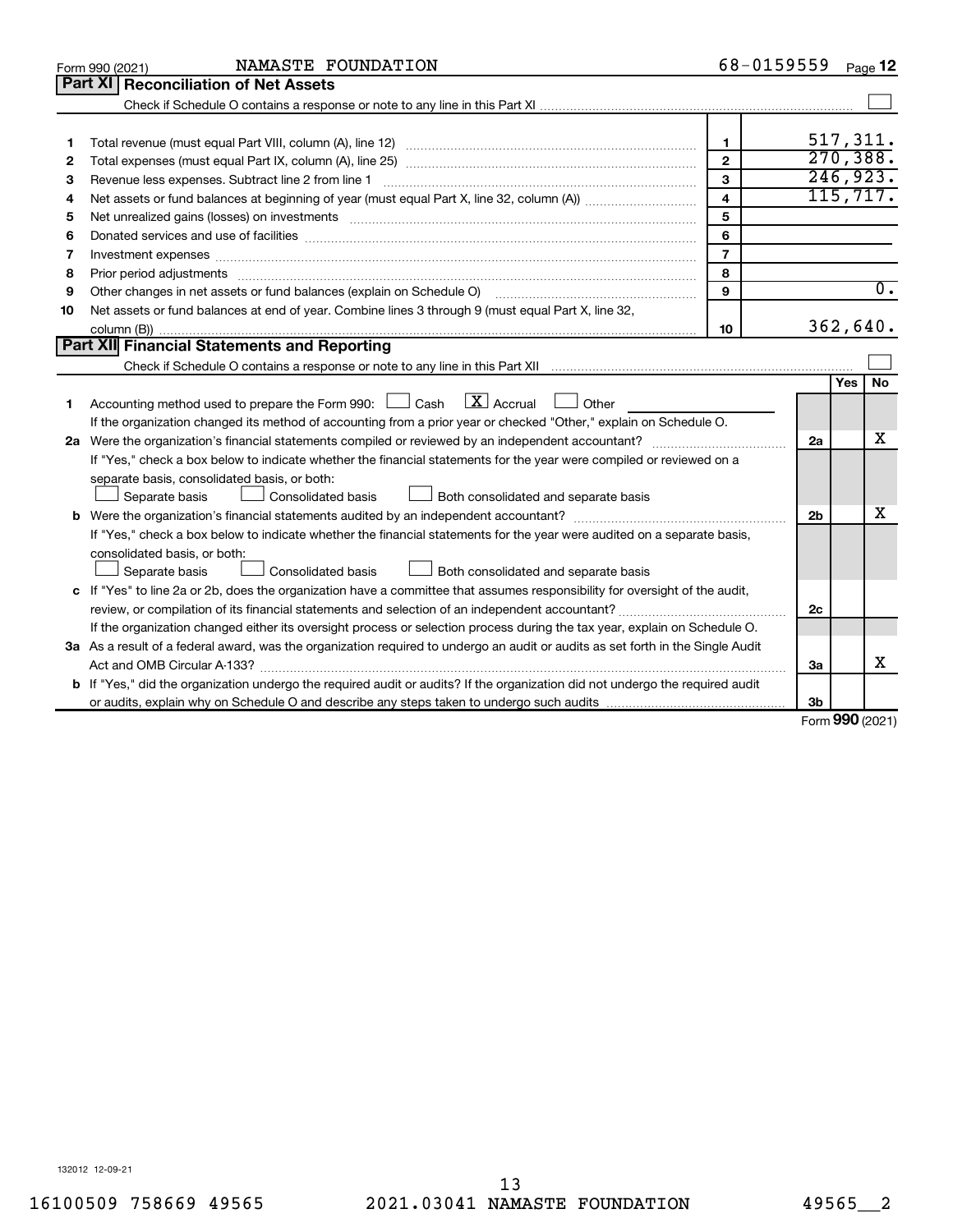| <b>SCHEDULE A</b> |
|-------------------|
|-------------------|

Department of the Treasury Internal Revenue Service

# Form 990)<br> **Complete if the organization is a section 501(c)(3) organization or a section**<br> **Public Charity Status and Public Support**

**4947(a)(1) nonexempt charitable trust. | Attach to Form 990 or Form 990-EZ.** 

**| Go to www.irs.gov/Form990 for instructions and the latest information.**

| OMB No. 1545-0047                   |
|-------------------------------------|
|                                     |
| <b>Open to Public</b><br>Inspection |

 $\blacksquare$ 

|                | Name of the organization                                                                                                                                                                                                                                                                 |                    |                                                       |                                                                |    | <b>Employer identification number</b> |  |                            |  |  |
|----------------|------------------------------------------------------------------------------------------------------------------------------------------------------------------------------------------------------------------------------------------------------------------------------------------|--------------------|-------------------------------------------------------|----------------------------------------------------------------|----|---------------------------------------|--|----------------------------|--|--|
|                |                                                                                                                                                                                                                                                                                          | NAMASTE FOUNDATION |                                                       |                                                                |    |                                       |  | 68-0159559                 |  |  |
| Part I         | Reason for Public Charity Status. (All organizations must complete this part.) See instructions.                                                                                                                                                                                         |                    |                                                       |                                                                |    |                                       |  |                            |  |  |
|                | The organization is not a private foundation because it is: (For lines 1 through 12, check only one box.)                                                                                                                                                                                |                    |                                                       |                                                                |    |                                       |  |                            |  |  |
| 1              | A church, convention of churches, or association of churches described in section 170(b)(1)(A)(i).                                                                                                                                                                                       |                    |                                                       |                                                                |    |                                       |  |                            |  |  |
| 2              | A school described in section 170(b)(1)(A)(ii). (Attach Schedule E (Form 990).)                                                                                                                                                                                                          |                    |                                                       |                                                                |    |                                       |  |                            |  |  |
| 3              | A hospital or a cooperative hospital service organization described in section 170(b)(1)(A)(iii).                                                                                                                                                                                        |                    |                                                       |                                                                |    |                                       |  |                            |  |  |
| 4              | A medical research organization operated in conjunction with a hospital described in section 170(b)(1)(A)(iii). Enter the hospital's name,                                                                                                                                               |                    |                                                       |                                                                |    |                                       |  |                            |  |  |
|                | city, and state:                                                                                                                                                                                                                                                                         |                    |                                                       |                                                                |    |                                       |  |                            |  |  |
| 5              | An organization operated for the benefit of a college or university owned or operated by a governmental unit described in                                                                                                                                                                |                    |                                                       |                                                                |    |                                       |  |                            |  |  |
|                | section 170(b)(1)(A)(iv). (Complete Part II.)                                                                                                                                                                                                                                            |                    |                                                       |                                                                |    |                                       |  |                            |  |  |
| 6              | A federal, state, or local government or governmental unit described in section 170(b)(1)(A)(v).                                                                                                                                                                                         |                    |                                                       |                                                                |    |                                       |  |                            |  |  |
| $\overline{7}$ | $X$ An organization that normally receives a substantial part of its support from a governmental unit or from the general public described in                                                                                                                                            |                    |                                                       |                                                                |    |                                       |  |                            |  |  |
|                | section 170(b)(1)(A)(vi). (Complete Part II.)                                                                                                                                                                                                                                            |                    |                                                       |                                                                |    |                                       |  |                            |  |  |
| 8              | A community trust described in section 170(b)(1)(A)(vi). (Complete Part II.)                                                                                                                                                                                                             |                    |                                                       |                                                                |    |                                       |  |                            |  |  |
| 9              | An agricultural research organization described in section 170(b)(1)(A)(ix) operated in conjunction with a land-grant college                                                                                                                                                            |                    |                                                       |                                                                |    |                                       |  |                            |  |  |
|                | or university or a non-land-grant college of agriculture (see instructions). Enter the name, city, and state of the college or                                                                                                                                                           |                    |                                                       |                                                                |    |                                       |  |                            |  |  |
|                | university:                                                                                                                                                                                                                                                                              |                    |                                                       |                                                                |    |                                       |  |                            |  |  |
| 10             | An organization that normally receives (1) more than 33 1/3% of its support from contributions, membership fees, and gross receipts from<br>activities related to its exempt functions, subject to certain exceptions; and (2) no more than 33 1/3% of its support from gross investment |                    |                                                       |                                                                |    |                                       |  |                            |  |  |
|                |                                                                                                                                                                                                                                                                                          |                    |                                                       |                                                                |    |                                       |  |                            |  |  |
|                | income and unrelated business taxable income (less section 511 tax) from businesses acquired by the organization after June 30, 1975.                                                                                                                                                    |                    |                                                       |                                                                |    |                                       |  |                            |  |  |
|                | See section 509(a)(2). (Complete Part III.)                                                                                                                                                                                                                                              |                    |                                                       |                                                                |    |                                       |  |                            |  |  |
| 11             | An organization organized and operated exclusively to test for public safety. See section 509(a)(4).                                                                                                                                                                                     |                    |                                                       |                                                                |    |                                       |  |                            |  |  |
| 12             | An organization organized and operated exclusively for the benefit of, to perform the functions of, or to carry out the purposes of one or                                                                                                                                               |                    |                                                       |                                                                |    |                                       |  |                            |  |  |
|                | more publicly supported organizations described in section 509(a)(1) or section 509(a)(2). See section 509(a)(3). Check the box on                                                                                                                                                       |                    |                                                       |                                                                |    |                                       |  |                            |  |  |
|                | lines 12a through 12d that describes the type of supporting organization and complete lines 12e, 12f, and 12g.                                                                                                                                                                           |                    |                                                       |                                                                |    |                                       |  |                            |  |  |
| а              | Type I. A supporting organization operated, supervised, or controlled by its supported organization(s), typically by giving                                                                                                                                                              |                    |                                                       |                                                                |    |                                       |  |                            |  |  |
|                | the supported organization(s) the power to regularly appoint or elect a majority of the directors or trustees of the supporting                                                                                                                                                          |                    |                                                       |                                                                |    |                                       |  |                            |  |  |
|                | organization. You must complete Part IV, Sections A and B.                                                                                                                                                                                                                               |                    |                                                       |                                                                |    |                                       |  |                            |  |  |
| b              | Type II. A supporting organization supervised or controlled in connection with its supported organization(s), by having                                                                                                                                                                  |                    |                                                       |                                                                |    |                                       |  |                            |  |  |
|                | control or management of the supporting organization vested in the same persons that control or manage the supported                                                                                                                                                                     |                    |                                                       |                                                                |    |                                       |  |                            |  |  |
|                | organization(s). You must complete Part IV, Sections A and C.                                                                                                                                                                                                                            |                    |                                                       |                                                                |    |                                       |  |                            |  |  |
| с              | Type III functionally integrated. A supporting organization operated in connection with, and functionally integrated with,<br>its supported organization(s) (see instructions). You must complete Part IV, Sections A, D, and E.                                                         |                    |                                                       |                                                                |    |                                       |  |                            |  |  |
|                |                                                                                                                                                                                                                                                                                          |                    |                                                       |                                                                |    |                                       |  |                            |  |  |
| d              | Type III non-functionally integrated. A supporting organization operated in connection with its supported organization(s)                                                                                                                                                                |                    |                                                       |                                                                |    |                                       |  |                            |  |  |
|                | that is not functionally integrated. The organization generally must satisfy a distribution requirement and an attentiveness<br>requirement (see instructions). You must complete Part IV, Sections A and D, and Part V.                                                                 |                    |                                                       |                                                                |    |                                       |  |                            |  |  |
|                | Check this box if the organization received a written determination from the IRS that it is a Type I, Type II, Type III                                                                                                                                                                  |                    |                                                       |                                                                |    |                                       |  |                            |  |  |
|                | functionally integrated, or Type III non-functionally integrated supporting organization.                                                                                                                                                                                                |                    |                                                       |                                                                |    |                                       |  |                            |  |  |
| f.             | Enter the number of supported organizations                                                                                                                                                                                                                                              |                    |                                                       |                                                                |    |                                       |  |                            |  |  |
|                | g Provide the following information about the supported organization(s).                                                                                                                                                                                                                 |                    |                                                       |                                                                |    |                                       |  |                            |  |  |
|                | (i) Name of supported                                                                                                                                                                                                                                                                    | (ii) EIN           | (iii) Type of organization                            | (iv) Is the organization listed<br>in your governing document? |    | (v) Amount of monetary                |  | (vi) Amount of other       |  |  |
|                | organization                                                                                                                                                                                                                                                                             |                    | (described on lines 1-10<br>above (see instructions)) | Yes                                                            | No | support (see instructions)            |  | support (see instructions) |  |  |
|                |                                                                                                                                                                                                                                                                                          |                    |                                                       |                                                                |    |                                       |  |                            |  |  |
|                |                                                                                                                                                                                                                                                                                          |                    |                                                       |                                                                |    |                                       |  |                            |  |  |
|                |                                                                                                                                                                                                                                                                                          |                    |                                                       |                                                                |    |                                       |  |                            |  |  |
|                |                                                                                                                                                                                                                                                                                          |                    |                                                       |                                                                |    |                                       |  |                            |  |  |
|                |                                                                                                                                                                                                                                                                                          |                    |                                                       |                                                                |    |                                       |  |                            |  |  |
|                |                                                                                                                                                                                                                                                                                          |                    |                                                       |                                                                |    |                                       |  |                            |  |  |
|                |                                                                                                                                                                                                                                                                                          |                    |                                                       |                                                                |    |                                       |  |                            |  |  |
|                |                                                                                                                                                                                                                                                                                          |                    |                                                       |                                                                |    |                                       |  |                            |  |  |
|                |                                                                                                                                                                                                                                                                                          |                    |                                                       |                                                                |    |                                       |  |                            |  |  |
|                |                                                                                                                                                                                                                                                                                          |                    |                                                       |                                                                |    |                                       |  |                            |  |  |
| Total          |                                                                                                                                                                                                                                                                                          |                    |                                                       |                                                                |    |                                       |  |                            |  |  |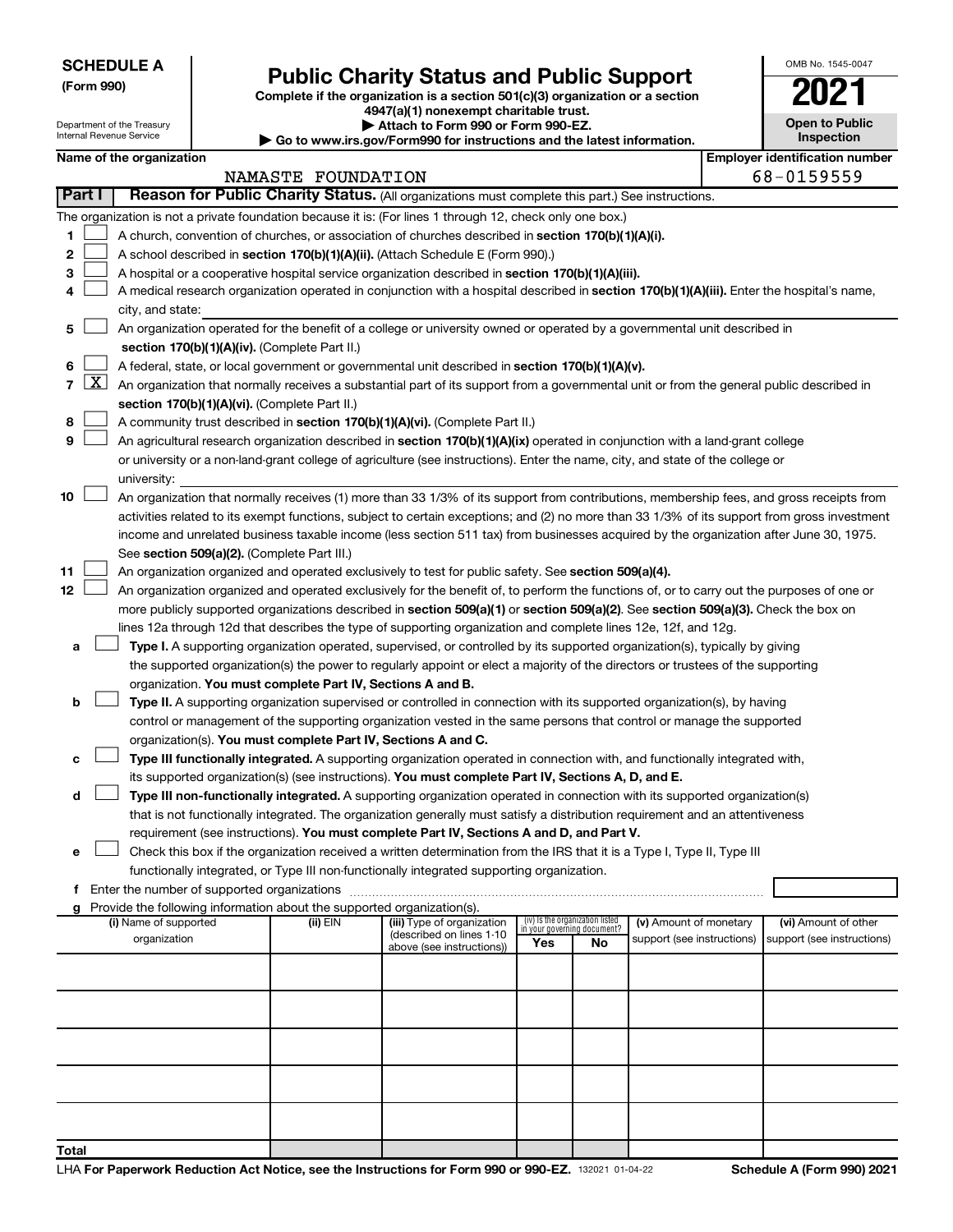Schedule A (Form 990) 2021 Page NAMASTE FOUNDATION 68-0159559

**Part II Support Schedule for Organizations Described in Sections 170(b)(1)(A)(iv) and 170(b)(1)(A)(vi)**

(Complete only if you checked the box on line 5, 7, or 8 of Part I or if the organization failed to qualify under Part III. If the organization fails to qualify under the tests listed below, please complete Part III.)

| <b>Section A. Public Support</b>                                                                                                                                                                                               |                        |           |                        |                        |          |                                          |
|--------------------------------------------------------------------------------------------------------------------------------------------------------------------------------------------------------------------------------|------------------------|-----------|------------------------|------------------------|----------|------------------------------------------|
| Calendar year (or fiscal year beginning in)                                                                                                                                                                                    | (a) 2017               | (b) 2018  | $(c)$ 2019             | $(d)$ 2020             | (e) 2021 | (f) Total                                |
| 1 Gifts, grants, contributions, and                                                                                                                                                                                            |                        |           |                        |                        |          |                                          |
| membership fees received. (Do not                                                                                                                                                                                              |                        |           |                        |                        |          |                                          |
| include any "unusual grants.")                                                                                                                                                                                                 | 271,326.               | 283, 241. | 276,827.               | 250,952.               | 574,888. | 1,657,234.                               |
| 2 Tax revenues levied for the organ-                                                                                                                                                                                           |                        |           |                        |                        |          |                                          |
| ization's benefit and either paid to                                                                                                                                                                                           |                        |           |                        |                        |          |                                          |
| or expended on its behalf                                                                                                                                                                                                      |                        |           |                        |                        |          |                                          |
| 3 The value of services or facilities                                                                                                                                                                                          |                        |           |                        |                        |          |                                          |
| furnished by a governmental unit to                                                                                                                                                                                            |                        |           |                        |                        |          |                                          |
| the organization without charge                                                                                                                                                                                                |                        |           |                        |                        |          |                                          |
| 4 Total. Add lines 1 through 3                                                                                                                                                                                                 | 271, 326.              | 283, 241. | 276,827.               | 250,952.               | 574,888. | 1,657,234.                               |
| 5 The portion of total contributions                                                                                                                                                                                           |                        |           |                        |                        |          |                                          |
| by each person (other than a                                                                                                                                                                                                   |                        |           |                        |                        |          |                                          |
| governmental unit or publicly                                                                                                                                                                                                  |                        |           |                        |                        |          |                                          |
| supported organization) included                                                                                                                                                                                               |                        |           |                        |                        |          |                                          |
| on line 1 that exceeds 2% of the                                                                                                                                                                                               |                        |           |                        |                        |          |                                          |
| amount shown on line 11,                                                                                                                                                                                                       |                        |           |                        |                        |          |                                          |
| column (f)                                                                                                                                                                                                                     |                        |           |                        |                        |          | 708,498.                                 |
| 6 Public support. Subtract line 5 from line 4.                                                                                                                                                                                 |                        |           |                        |                        |          | 948,736.                                 |
| <b>Section B. Total Support</b>                                                                                                                                                                                                |                        |           |                        |                        |          |                                          |
| Calendar year (or fiscal year beginning in)                                                                                                                                                                                    | (a) 2017               | (b) 2018  | $(c)$ 2019             | $(d)$ 2020             | (e) 2021 | (f) Total                                |
| <b>7</b> Amounts from line 4                                                                                                                                                                                                   | $\overline{271,326}$ . | 283, 241. | $\overline{276,827}$ . | $\overline{250,952}$ . | 574,888. | 1,657,234.                               |
| 8 Gross income from interest,                                                                                                                                                                                                  |                        |           |                        |                        |          |                                          |
| dividends, payments received on                                                                                                                                                                                                |                        |           |                        |                        |          |                                          |
| securities loans, rents, royalties,                                                                                                                                                                                            |                        |           |                        |                        |          |                                          |
| and income from similar sources                                                                                                                                                                                                | 491.                   | 1,556.    | 1,503.                 | 282.                   | 3,792.   | 7,624.                                   |
| 9 Net income from unrelated business                                                                                                                                                                                           |                        |           |                        |                        |          |                                          |
| activities, whether or not the                                                                                                                                                                                                 |                        |           |                        |                        |          |                                          |
| business is regularly carried on                                                                                                                                                                                               |                        |           |                        |                        |          |                                          |
| 10 Other income. Do not include gain                                                                                                                                                                                           |                        |           |                        |                        |          |                                          |
| or loss from the sale of capital                                                                                                                                                                                               |                        |           |                        |                        |          |                                          |
| assets (Explain in Part VI.)                                                                                                                                                                                                   |                        |           |                        |                        |          |                                          |
| 11 Total support. Add lines 7 through 10                                                                                                                                                                                       |                        |           |                        |                        |          | 1,664,858.                               |
| 12 Gross receipts from related activities, etc. (see instructions)                                                                                                                                                             |                        |           |                        |                        | 12       |                                          |
| 13 First 5 years. If the Form 990 is for the organization's first, second, third, fourth, or fifth tax year as a section 501(c)(3)                                                                                             |                        |           |                        |                        |          |                                          |
| organization, check this box and stop here manufactured and stop here and stop here are manufactured and stop here and stop here are all the statements of the statement of the statement of the statement of the statement of |                        |           |                        |                        |          |                                          |
| <b>Section C. Computation of Public Support Percentage</b>                                                                                                                                                                     |                        |           |                        |                        |          |                                          |
|                                                                                                                                                                                                                                |                        |           |                        |                        | 14       | 56.99<br>$\%$                            |
|                                                                                                                                                                                                                                |                        |           |                        |                        | 15       | 62.51<br>$\%$                            |
| 16a 33 1/3% support test - 2021. If the organization did not check the box on line 13, and line 14 is 33 1/3% or more, check this box and                                                                                      |                        |           |                        |                        |          |                                          |
|                                                                                                                                                                                                                                |                        |           |                        |                        |          | $\blacktriangleright$ $\boxed{\text{X}}$ |
| b 33 1/3% support test - 2020. If the organization did not check a box on line 13 or 16a, and line 15 is 33 1/3% or more, check this box                                                                                       |                        |           |                        |                        |          |                                          |
|                                                                                                                                                                                                                                |                        |           |                        |                        |          |                                          |
| 17a 10% -facts-and-circumstances test - 2021. If the organization did not check a box on line 13, 16a, or 16b, and line 14 is 10% or more,                                                                                     |                        |           |                        |                        |          |                                          |
| and if the organization meets the facts-and-circumstances test, check this box and stop here. Explain in Part VI how the organization                                                                                          |                        |           |                        |                        |          |                                          |
| meets the facts-and-circumstances test. The organization qualifies as a publicly supported organization                                                                                                                        |                        |           |                        |                        |          |                                          |
| b 10% -facts-and-circumstances test - 2020. If the organization did not check a box on line 13, 16a, 16b, or 17a, and line 15 is 10% or                                                                                        |                        |           |                        |                        |          |                                          |
| more, and if the organization meets the facts-and-circumstances test, check this box and stop here. Explain in Part VI how the                                                                                                 |                        |           |                        |                        |          |                                          |
| organization meets the facts-and-circumstances test. The organization qualifies as a publicly supported organization                                                                                                           |                        |           |                        |                        |          |                                          |
| 18 Private foundation. If the organization did not check a box on line 13, 16a, 16b, 17a, or 17b, check this box and see instructions                                                                                          |                        |           |                        |                        |          |                                          |
|                                                                                                                                                                                                                                |                        |           |                        |                        |          | Schedule A (Form 990) 2021               |

**Schedule A (Form 990) 2021**

132022 01-04-22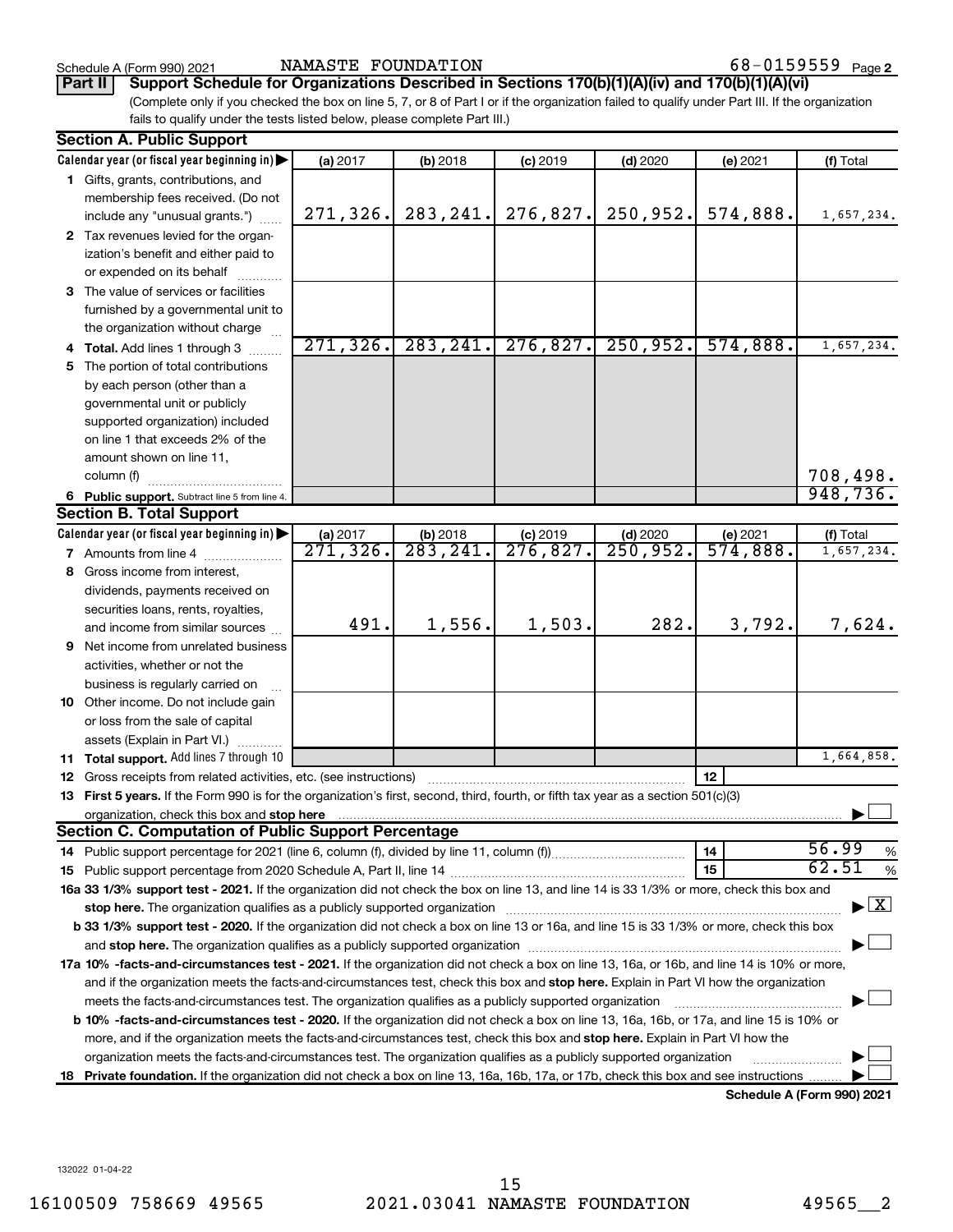# **Part III** | Support Schedule for Organizations Described in Section 509(a)(2) <br>**Part III** | Support Schedule for Organizations Described in Section 509(a)(2)

(Complete only if you checked the box on line 10 of Part I or if the organization failed to qualify under Part II. If the organization fails to qualify under the tests listed below, please complete Part II.)

| <b>Section A. Public Support</b>                                                                                                                                                                |          |            |            |            |          |                            |
|-------------------------------------------------------------------------------------------------------------------------------------------------------------------------------------------------|----------|------------|------------|------------|----------|----------------------------|
| Calendar year (or fiscal year beginning in)                                                                                                                                                     | (a) 2017 | (b) 2018   | $(c)$ 2019 | $(d)$ 2020 | (e) 2021 | (f) Total                  |
| 1 Gifts, grants, contributions, and                                                                                                                                                             |          |            |            |            |          |                            |
| membership fees received. (Do not                                                                                                                                                               |          |            |            |            |          |                            |
| include any "unusual grants.")                                                                                                                                                                  |          |            |            |            |          |                            |
| <b>2</b> Gross receipts from admissions,<br>merchandise sold or services per-<br>formed, or facilities furnished in<br>any activity that is related to the<br>organization's tax-exempt purpose |          |            |            |            |          |                            |
| 3 Gross receipts from activities that                                                                                                                                                           |          |            |            |            |          |                            |
| are not an unrelated trade or bus-                                                                                                                                                              |          |            |            |            |          |                            |
| iness under section 513                                                                                                                                                                         |          |            |            |            |          |                            |
| 4 Tax revenues levied for the organ-                                                                                                                                                            |          |            |            |            |          |                            |
| ization's benefit and either paid to                                                                                                                                                            |          |            |            |            |          |                            |
| or expended on its behalf                                                                                                                                                                       |          |            |            |            |          |                            |
| 5 The value of services or facilities                                                                                                                                                           |          |            |            |            |          |                            |
| furnished by a governmental unit to                                                                                                                                                             |          |            |            |            |          |                            |
| the organization without charge                                                                                                                                                                 |          |            |            |            |          |                            |
| 6 Total. Add lines 1 through 5                                                                                                                                                                  |          |            |            |            |          |                            |
| 7a Amounts included on lines 1, 2, and                                                                                                                                                          |          |            |            |            |          |                            |
| 3 received from disqualified persons                                                                                                                                                            |          |            |            |            |          |                            |
| <b>b</b> Amounts included on lines 2 and 3 received<br>from other than disqualified persons that<br>exceed the greater of \$5,000 or 1% of the<br>amount on line 13 for the year                |          |            |            |            |          |                            |
| c Add lines 7a and 7b                                                                                                                                                                           |          |            |            |            |          |                            |
| 8 Public support. (Subtract line 7c from line 6.)                                                                                                                                               |          |            |            |            |          |                            |
| <b>Section B. Total Support</b>                                                                                                                                                                 |          |            |            |            |          |                            |
| Calendar year (or fiscal year beginning in)                                                                                                                                                     | (a) 2017 | $(b)$ 2018 | $(c)$ 2019 | $(d)$ 2020 | (e) 2021 | (f) Total                  |
| 9 Amounts from line 6                                                                                                                                                                           |          |            |            |            |          |                            |
| <b>10a</b> Gross income from interest,<br>dividends, payments received on<br>securities loans, rents, royalties,<br>and income from similar sources                                             |          |            |            |            |          |                            |
| <b>b</b> Unrelated business taxable income                                                                                                                                                      |          |            |            |            |          |                            |
| (less section 511 taxes) from businesses<br>acquired after June 30, 1975                                                                                                                        |          |            |            |            |          |                            |
| c Add lines 10a and 10b                                                                                                                                                                         |          |            |            |            |          |                            |
| <b>11</b> Net income from unrelated business<br>activities not included on line 10b.<br>whether or not the business is<br>regularly carried on                                                  |          |            |            |            |          |                            |
| 12 Other income. Do not include gain<br>or loss from the sale of capital<br>assets (Explain in Part VI.)                                                                                        |          |            |            |            |          |                            |
| <b>13</b> Total support. (Add lines 9, 10c, 11, and 12.)                                                                                                                                        |          |            |            |            |          |                            |
| 14 First 5 years. If the Form 990 is for the organization's first, second, third, fourth, or fifth tax year as a section 501(c)(3) organization,                                                |          |            |            |            |          |                            |
| check this box and stop here <b>contained and the contained and starting and stop here</b> check this box and stop here                                                                         |          |            |            |            |          |                            |
| Section C. Computation of Public Support Percentage                                                                                                                                             |          |            |            |            |          |                            |
| 15 Public support percentage for 2021 (line 8, column (f), divided by line 13, column (f) <i></i>                                                                                               |          |            |            |            | 15       | ℅                          |
|                                                                                                                                                                                                 |          |            |            |            | 16       | %                          |
| Section D. Computation of Investment Income Percentage                                                                                                                                          |          |            |            |            |          |                            |
|                                                                                                                                                                                                 |          |            |            |            | 17       | %                          |
| 18 Investment income percentage from 2020 Schedule A, Part III, line 17                                                                                                                         |          |            |            |            | 18       | %                          |
| 19a 33 1/3% support tests - 2021. If the organization did not check the box on line 14, and line 15 is more than 33 1/3%, and line 17 is not                                                    |          |            |            |            |          |                            |
| more than 33 1/3%, check this box and stop here. The organization qualifies as a publicly supported organization                                                                                |          |            |            |            |          |                            |
| <b>b 33 1/3% support tests - 2020.</b> If the organization did not check a box on line 14 or line 19a, and line 16 is more than 33 1/3%, and                                                    |          |            |            |            |          |                            |
| line 18 is not more than 33 1/3%, check this box and stop here. The organization qualifies as a publicly supported organization                                                                 |          |            |            |            |          |                            |
|                                                                                                                                                                                                 |          |            |            |            |          |                            |
| 132023 01-04-22                                                                                                                                                                                 |          |            |            |            |          | Schedule A (Form 990) 2021 |
|                                                                                                                                                                                                 |          |            | 16         |            |          |                            |

16100509 758669 49565 2021.03041 NAMASTE FOUNDATION 49565\_\_2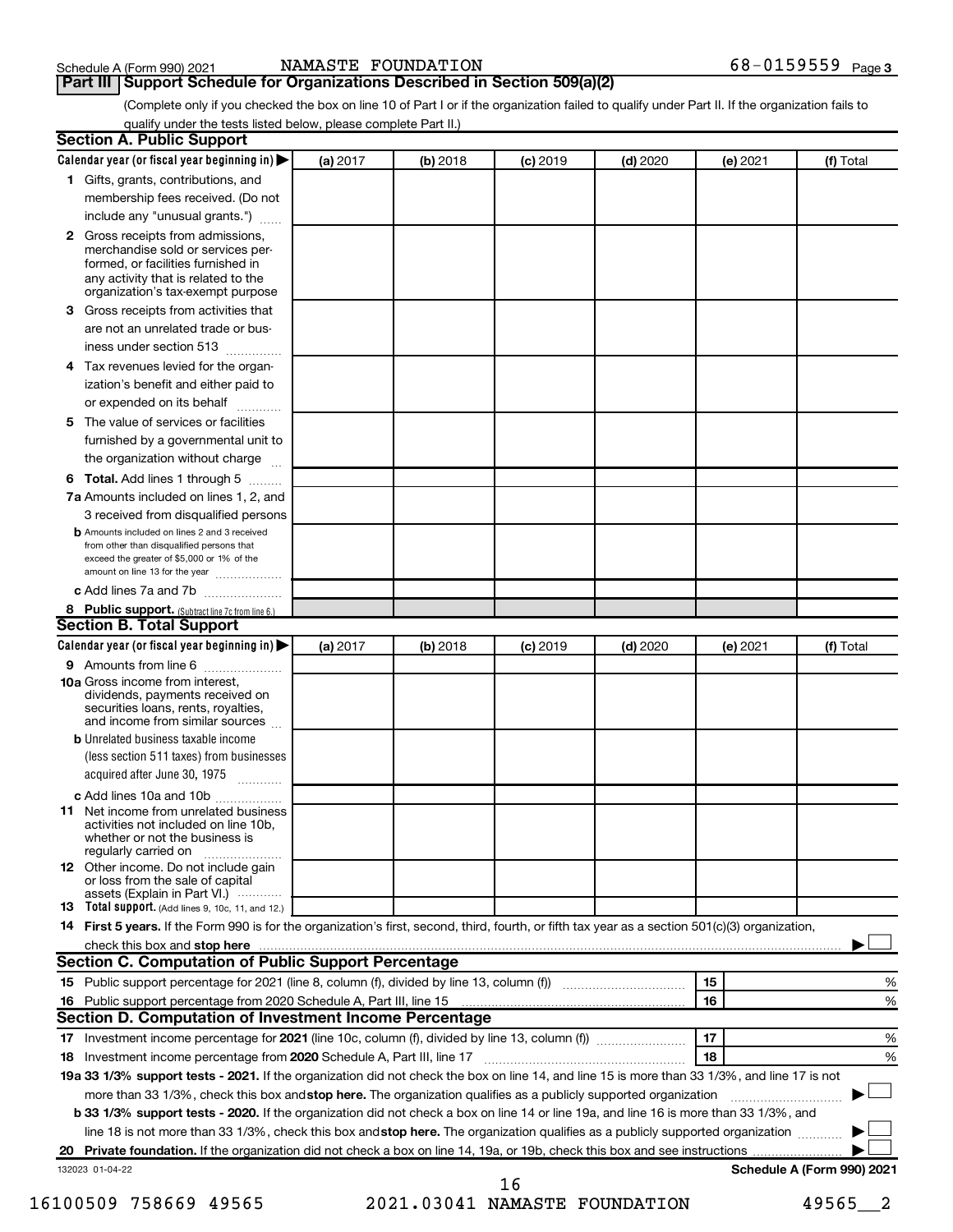### NAMASTE FOUNDATION

**1**

**2**

**3a**

**3b**

**3c**

**4a**

**4b**

**4c**

**5a**

**5b 5c** **Yes No**

### **Part IV Supporting Organizations**

(Complete only if you checked a box in line 12 on Part I. If you checked box 12a, Part I, complete Sections A and B. If you checked box 12b, Part I, complete Sections A and C. If you checked box 12c, Part I, complete Sections A, D, and E. If you checked box 12d, Part I, complete Sections A and D, and complete Part V.)

### **Section A. All Supporting Organizations**

- **1** Are all of the organization's supported organizations listed by name in the organization's governing documents? If "No," describe in Part VI how the supported organizations are designated. If designated by *class or purpose, describe the designation. If historic and continuing relationship, explain.*
- **2** Did the organization have any supported organization that does not have an IRS determination of status under section 509(a)(1) or (2)? If "Yes," explain in Part **VI** how the organization determined that the supported *organization was described in section 509(a)(1) or (2).*
- **3a** Did the organization have a supported organization described in section 501(c)(4), (5), or (6)? If "Yes," answer *lines 3b and 3c below.*
- **b** Did the organization confirm that each supported organization qualified under section 501(c)(4), (5), or (6) and satisfied the public support tests under section 509(a)(2)? If "Yes," describe in Part VI when and how the *organization made the determination.*
- **c** Did the organization ensure that all support to such organizations was used exclusively for section 170(c)(2)(B) purposes? If "Yes," explain in Part VI what controls the organization put in place to ensure such use.
- **4 a** *If* Was any supported organization not organized in the United States ("foreign supported organization")? *"Yes," and if you checked box 12a or 12b in Part I, answer lines 4b and 4c below.*
- **b** Did the organization have ultimate control and discretion in deciding whether to make grants to the foreign supported organization? If "Yes," describe in Part VI how the organization had such control and discretion *despite being controlled or supervised by or in connection with its supported organizations.*
- **c** Did the organization support any foreign supported organization that does not have an IRS determination under sections 501(c)(3) and 509(a)(1) or (2)? If "Yes," explain in Part VI what controls the organization used *to ensure that all support to the foreign supported organization was used exclusively for section 170(c)(2)(B) purposes.*
- **5a** Did the organization add, substitute, or remove any supported organizations during the tax year? If "Yes," answer lines 5b and 5c below (if applicable). Also, provide detail in **Part VI,** including (i) the names and EIN *numbers of the supported organizations added, substituted, or removed; (ii) the reasons for each such action; (iii) the authority under the organization's organizing document authorizing such action; and (iv) how the action was accomplished (such as by amendment to the organizing document).*
- **b** Type I or Type II only. Was any added or substituted supported organization part of a class already designated in the organization's organizing document?
- **c Substitutions only.**  Was the substitution the result of an event beyond the organization's control?
- **6** Did the organization provide support (whether in the form of grants or the provision of services or facilities) to **Part VI.** support or benefit one or more of the filing organization's supported organizations? If "Yes," provide detail in anyone other than (i) its supported organizations, (ii) individuals that are part of the charitable class benefited by one or more of its supported organizations, or (iii) other supporting organizations that also
- **7** Did the organization provide a grant, loan, compensation, or other similar payment to a substantial contributor regard to a substantial contributor? If "Yes," complete Part I of Schedule L (Form 990). (as defined in section 4958(c)(3)(C)), a family member of a substantial contributor, or a 35% controlled entity with
- **8** Did the organization make a loan to a disqualified person (as defined in section 4958) not described on line 7? *If "Yes," complete Part I of Schedule L (Form 990).*
- **9 a** Was the organization controlled directly or indirectly at any time during the tax year by one or more in section 509(a)(1) or (2))? If "Yes," provide detail in **Part VI.** disqualified persons, as defined in section 4946 (other than foundation managers and organizations described
- **b** Did one or more disqualified persons (as defined on line 9a) hold a controlling interest in any entity in which the supporting organization had an interest? If "Yes," provide detail in Part VI.
- **c** Did a disqualified person (as defined on line 9a) have an ownership interest in, or derive any personal benefit from, assets in which the supporting organization also had an interest? If "Yes," provide detail in Part VI.
- **10 a** Was the organization subject to the excess business holdings rules of section 4943 because of section supporting organizations)? If "Yes," answer line 10b below. 4943(f) (regarding certain Type II supporting organizations, and all Type III non-functionally integrated
	- **b** Did the organization have any excess business holdings in the tax year? (Use Schedule C, Form 4720, to *determine whether the organization had excess business holdings.)*

132024 01-04-21

**6 7 8 9a 9b 9c 10a 10b Schedule A (Form 990) 2021**

16100509 758669 49565 2021.03041 NAMASTE FOUNDATION 49565\_\_2 17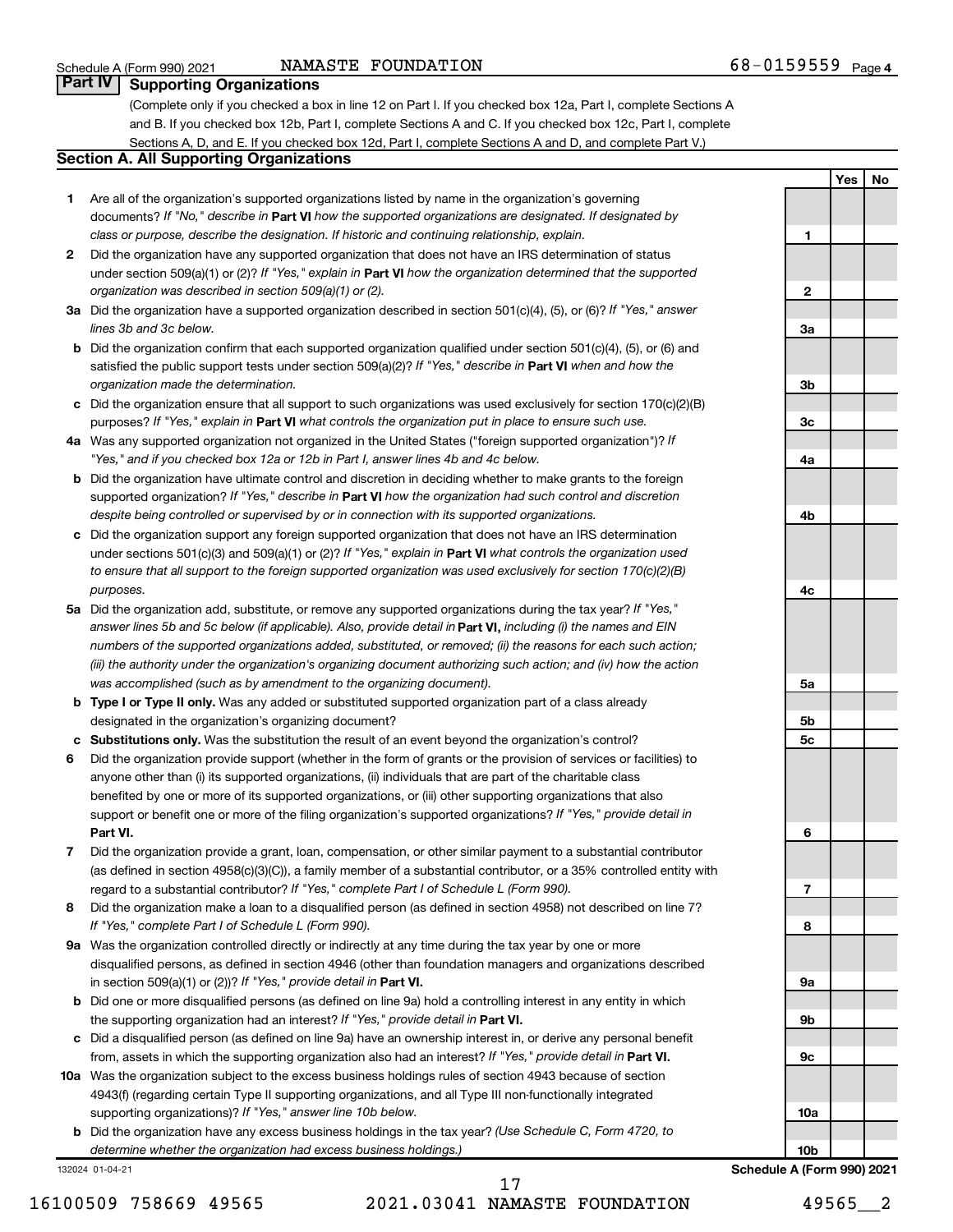| Schedule A (Form 990) 2021                     | NAMASTE<br>FOUNDATION | 68-0159559<br>Page 5 |
|------------------------------------------------|-----------------------|----------------------|
| $\Box$ Dart IV $\Box$ Supporting Organizations |                       |                      |

|    | αι ι ι ν<br>oupporting Organizations <sub>(CONTINUEG)</sub>                                                                                                                                                                                                |                 |            |    |
|----|------------------------------------------------------------------------------------------------------------------------------------------------------------------------------------------------------------------------------------------------------------|-----------------|------------|----|
|    |                                                                                                                                                                                                                                                            |                 | Yes        | No |
| 11 | Has the organization accepted a gift or contribution from any of the following persons?                                                                                                                                                                    |                 |            |    |
|    | a A person who directly or indirectly controls, either alone or together with persons described on lines 11b and                                                                                                                                           |                 |            |    |
|    | 11c below, the governing body of a supported organization?                                                                                                                                                                                                 | 11a             |            |    |
|    | <b>b</b> A family member of a person described on line 11a above?                                                                                                                                                                                          | 11 <sub>b</sub> |            |    |
|    | c A 35% controlled entity of a person described on line 11a or 11b above? If "Yes" to line 11a, 11b, or 11c, provide                                                                                                                                       |                 |            |    |
|    | detail in Part VI.<br><b>Section B. Type I Supporting Organizations</b>                                                                                                                                                                                    | 11c             |            |    |
|    |                                                                                                                                                                                                                                                            |                 | Yes        | No |
| 1  | Did the governing body, members of the governing body, officers acting in their official capacity, or membership of one or                                                                                                                                 |                 |            |    |
|    | more supported organizations have the power to regularly appoint or elect at least a majority of the organization's officers,                                                                                                                              |                 |            |    |
|    | directors, or trustees at all times during the tax year? If "No," describe in Part VI how the supported organization(s)                                                                                                                                    |                 |            |    |
|    | effectively operated, supervised, or controlled the organization's activities. If the organization had more than one supported<br>organization, describe how the powers to appoint and/or remove officers, directors, or trustees were allocated among the |                 |            |    |
|    | supported organizations and what conditions or restrictions, if any, applied to such powers during the tax year.                                                                                                                                           | 1               |            |    |
| 2  | Did the organization operate for the benefit of any supported organization other than the supported                                                                                                                                                        |                 |            |    |
|    | organization(s) that operated, supervised, or controlled the supporting organization? If "Yes," explain in                                                                                                                                                 |                 |            |    |
|    | Part VI how providing such benefit carried out the purposes of the supported organization(s) that operated,                                                                                                                                                |                 |            |    |
|    | supervised, or controlled the supporting organization.                                                                                                                                                                                                     | $\mathbf{2}$    |            |    |
|    | <b>Section C. Type II Supporting Organizations</b>                                                                                                                                                                                                         |                 |            |    |
|    |                                                                                                                                                                                                                                                            |                 | <b>Yes</b> | No |
| 1  | Were a majority of the organization's directors or trustees during the tax year also a majority of the directors                                                                                                                                           |                 |            |    |
|    | or trustees of each of the organization's supported organization(s)? If "No," describe in Part VI how control                                                                                                                                              |                 |            |    |
|    | or management of the supporting organization was vested in the same persons that controlled or managed                                                                                                                                                     |                 |            |    |
|    | the supported organization(s).                                                                                                                                                                                                                             | 1               |            |    |
|    | <b>Section D. All Type III Supporting Organizations</b>                                                                                                                                                                                                    |                 |            |    |
|    |                                                                                                                                                                                                                                                            |                 | <b>Yes</b> | No |
| 1  | Did the organization provide to each of its supported organizations, by the last day of the fifth month of the                                                                                                                                             |                 |            |    |
|    | organization's tax year, (i) a written notice describing the type and amount of support provided during the prior tax                                                                                                                                      |                 |            |    |
|    | year, (ii) a copy of the Form 990 that was most recently filed as of the date of notification, and (iii) copies of the                                                                                                                                     |                 |            |    |
|    | organization's governing documents in effect on the date of notification, to the extent not previously provided?                                                                                                                                           | 1               |            |    |
| 2  | Were any of the organization's officers, directors, or trustees either (i) appointed or elected by the supported                                                                                                                                           |                 |            |    |
|    | organization(s) or (ii) serving on the governing body of a supported organization? If "No," explain in Part VI how                                                                                                                                         |                 |            |    |
|    | the organization maintained a close and continuous working relationship with the supported organization(s).                                                                                                                                                | $\mathbf{2}$    |            |    |
| 3  | By reason of the relationship described on line 2, above, did the organization's supported organizations have a                                                                                                                                            |                 |            |    |
|    | significant voice in the organization's investment policies and in directing the use of the organization's                                                                                                                                                 |                 |            |    |
|    | income or assets at all times during the tax year? If "Yes," describe in Part VI the role the organization's                                                                                                                                               |                 |            |    |
|    | supported organizations played in this regard.<br>Section E. Type III Functionally Integrated Supporting Organizations                                                                                                                                     | З               |            |    |
| 1  | Check the box next to the method that the organization used to satisfy the Integral Part Test during the yealsee instructions).                                                                                                                            |                 |            |    |
| a  | The organization satisfied the Activities Test. Complete line 2 below.                                                                                                                                                                                     |                 |            |    |
| b  | The organization is the parent of each of its supported organizations. Complete line 3 below.                                                                                                                                                              |                 |            |    |
| c  | The organization supported a governmental entity. Describe in Part VI how you supported a governmental entity (see instructions).                                                                                                                          |                 |            |    |
| 2  | Activities Test. Answer lines 2a and 2b below.                                                                                                                                                                                                             |                 | <b>Yes</b> | No |
| а  | Did substantially all of the organization's activities during the tax year directly further the exempt purposes of                                                                                                                                         |                 |            |    |
|    | the supported organization(s) to which the organization was responsive? If "Yes," then in Part VI identify                                                                                                                                                 |                 |            |    |
|    | those supported organizations and explain how these activities directly furthered their exempt purposes,                                                                                                                                                   |                 |            |    |
|    | how the organization was responsive to those supported organizations, and how the organization determined                                                                                                                                                  |                 |            |    |
|    | that these activities constituted substantially all of its activities.                                                                                                                                                                                     | 2a              |            |    |
| b  | Did the activities described on line 2a, above, constitute activities that, but for the organization's involvement,                                                                                                                                        |                 |            |    |
|    | one or more of the organization's supported organization(s) would have been engaged in? If "Yes," explain in                                                                                                                                               |                 |            |    |
|    | Part VI the reasons for the organization's position that its supported organization(s) would have engaged in                                                                                                                                               |                 |            |    |
|    | these activities but for the organization's involvement.                                                                                                                                                                                                   | 2b              |            |    |
| з  | Parent of Supported Organizations. Answer lines 3a and 3b below.                                                                                                                                                                                           |                 |            |    |
| а  | Did the organization have the power to regularly appoint or elect a majority of the officers, directors, or                                                                                                                                                |                 |            |    |
|    | trustees of each of the supported organizations? If "Yes" or "No" provide details in Part VI.                                                                                                                                                              | За              |            |    |
| b  | Did the organization exercise a substantial degree of direction over the policies, programs, and activities of each                                                                                                                                        |                 |            |    |
|    | of its supported organizations? If "Yes," describe in Part VI the role played by the organization in this regard.                                                                                                                                          | 3b              |            |    |

**Schedule A (Form 990) 2021**

132025 01-04-22

16100509 758669 49565 2021.03041 NAMASTE FOUNDATION 49565\_\_2 18

of its supported organizations? If "Yes," describe in Part VI the role played by the organization in this regard.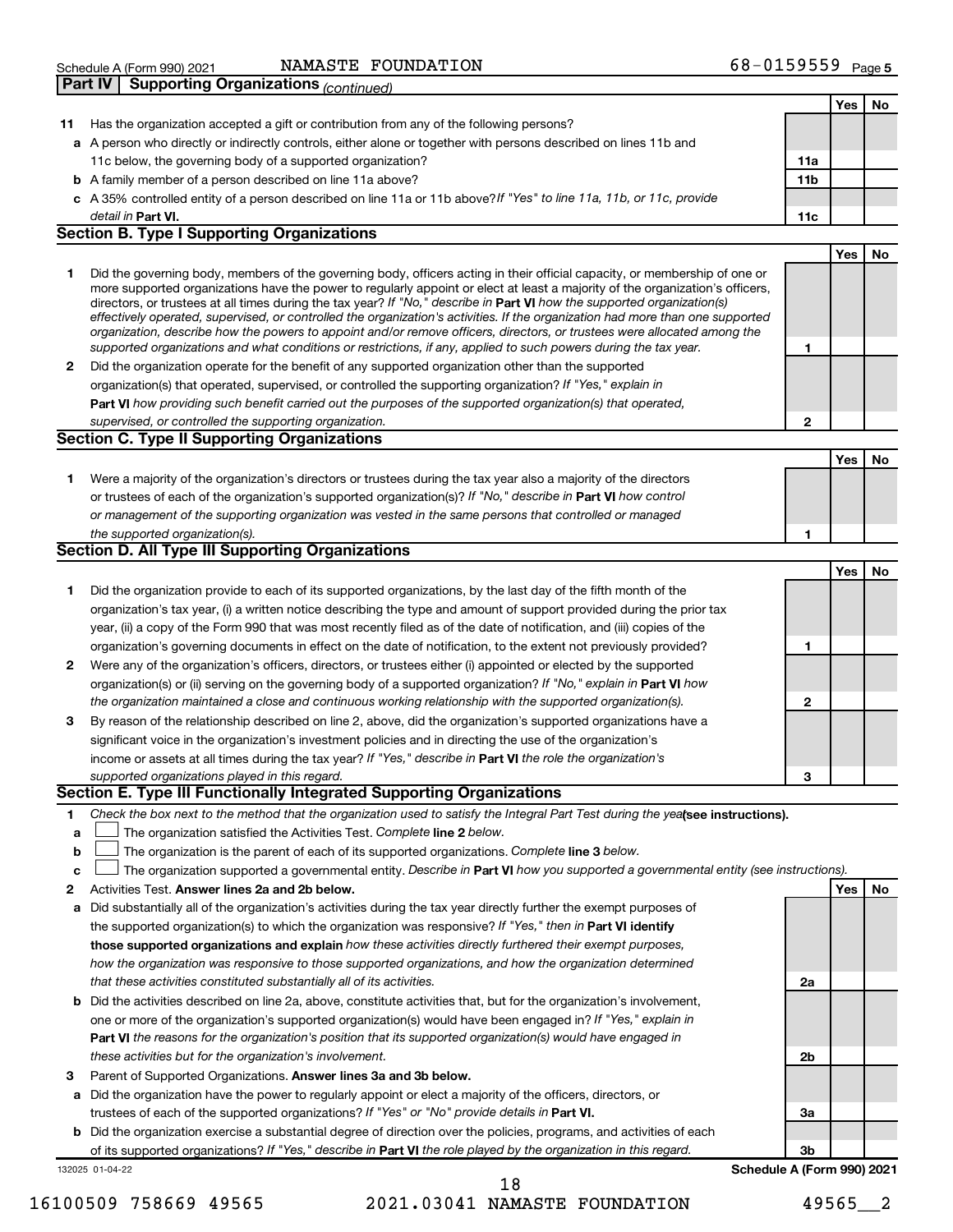### Schedule A (Form 990) 2021 NAMASTE FOUNDATION 6 8-UI5 9 5 9 Page NAMASTE FOUNDATION 68-0159559

|              | Type III Non-Functionally Integrated 509(a)(3) Supporting Organizations<br><b>Part V</b>                                                       |                         |                |                                |
|--------------|------------------------------------------------------------------------------------------------------------------------------------------------|-------------------------|----------------|--------------------------------|
| 1            | Check here if the organization satisfied the Integral Part Test as a qualifying trust on Nov. 20, 1970 (explain in Part VI). See instructions. |                         |                |                                |
|              | All other Type III non-functionally integrated supporting organizations must complete Sections A through E.                                    |                         |                |                                |
|              | Section A - Adjusted Net Income                                                                                                                |                         | (A) Prior Year | (B) Current Year<br>(optional) |
| 1            | Net short-term capital gain                                                                                                                    | 1                       |                |                                |
| 2            | Recoveries of prior-year distributions                                                                                                         | $\overline{\mathbf{c}}$ |                |                                |
| 3            | Other gross income (see instructions)                                                                                                          | 3                       |                |                                |
| 4            | Add lines 1 through 3.                                                                                                                         | 4                       |                |                                |
| 5            | Depreciation and depletion                                                                                                                     | 5                       |                |                                |
| 6            | Portion of operating expenses paid or incurred for production or                                                                               |                         |                |                                |
|              | collection of gross income or for management, conservation, or                                                                                 |                         |                |                                |
|              | maintenance of property held for production of income (see instructions)                                                                       | 6                       |                |                                |
| 7            | Other expenses (see instructions)                                                                                                              | $\overline{7}$          |                |                                |
| 8            | Adjusted Net Income (subtract lines 5, 6, and 7 from line 4)                                                                                   | 8                       |                |                                |
|              | <b>Section B - Minimum Asset Amount</b>                                                                                                        |                         | (A) Prior Year | (B) Current Year<br>(optional) |
| 1            | Aggregate fair market value of all non-exempt-use assets (see                                                                                  |                         |                |                                |
|              | instructions for short tax year or assets held for part of year):                                                                              |                         |                |                                |
|              | a Average monthly value of securities                                                                                                          | 1a                      |                |                                |
|              | <b>b</b> Average monthly cash balances                                                                                                         | 1b                      |                |                                |
|              | c Fair market value of other non-exempt-use assets                                                                                             | 1c                      |                |                                |
|              | <b>d</b> Total (add lines 1a, 1b, and 1c)                                                                                                      | 1d                      |                |                                |
|              | e Discount claimed for blockage or other factors                                                                                               |                         |                |                                |
|              | (explain in detail in <b>Part VI</b> ):                                                                                                        |                         |                |                                |
| 2            | Acquisition indebtedness applicable to non-exempt-use assets                                                                                   | $\mathbf{2}$            |                |                                |
| 3            | Subtract line 2 from line 1d.                                                                                                                  | 3                       |                |                                |
| 4            | Cash deemed held for exempt use. Enter 0.015 of line 3 (for greater amount,                                                                    |                         |                |                                |
|              | see instructions).                                                                                                                             | 4                       |                |                                |
| 5            | Net value of non-exempt-use assets (subtract line 4 from line 3)                                                                               | 5                       |                |                                |
| 6            | Multiply line 5 by 0.035.                                                                                                                      | 6                       |                |                                |
| 7            | Recoveries of prior-year distributions                                                                                                         | $\overline{7}$          |                |                                |
| 8            | <b>Minimum Asset Amount (add line 7 to line 6)</b>                                                                                             | 8                       |                |                                |
|              | <b>Section C - Distributable Amount</b>                                                                                                        |                         |                | <b>Current Year</b>            |
| 1            | Adjusted net income for prior year (from Section A, line 8, column A)                                                                          | 1                       |                |                                |
| $\mathbf{2}$ | Enter 0.85 of line 1.                                                                                                                          | $\mathbf{2}$            |                |                                |
| З            | Minimum asset amount for prior year (from Section B, line 8, column A)                                                                         | 3                       |                |                                |
| 4            | Enter greater of line 2 or line 3.                                                                                                             | 4                       |                |                                |
| 5            | Income tax imposed in prior year                                                                                                               | 5                       |                |                                |
| 6            | Distributable Amount. Subtract line 5 from line 4, unless subject to                                                                           |                         |                |                                |
|              | emergency temporary reduction (see instructions).                                                                                              | 6                       |                |                                |
|              |                                                                                                                                                |                         |                |                                |

**7** Check here if the current year is the organization's first as a non-functionally integrated Type III supporting organization (see † instructions).

**Schedule A (Form 990) 2021**

132026 01-04-22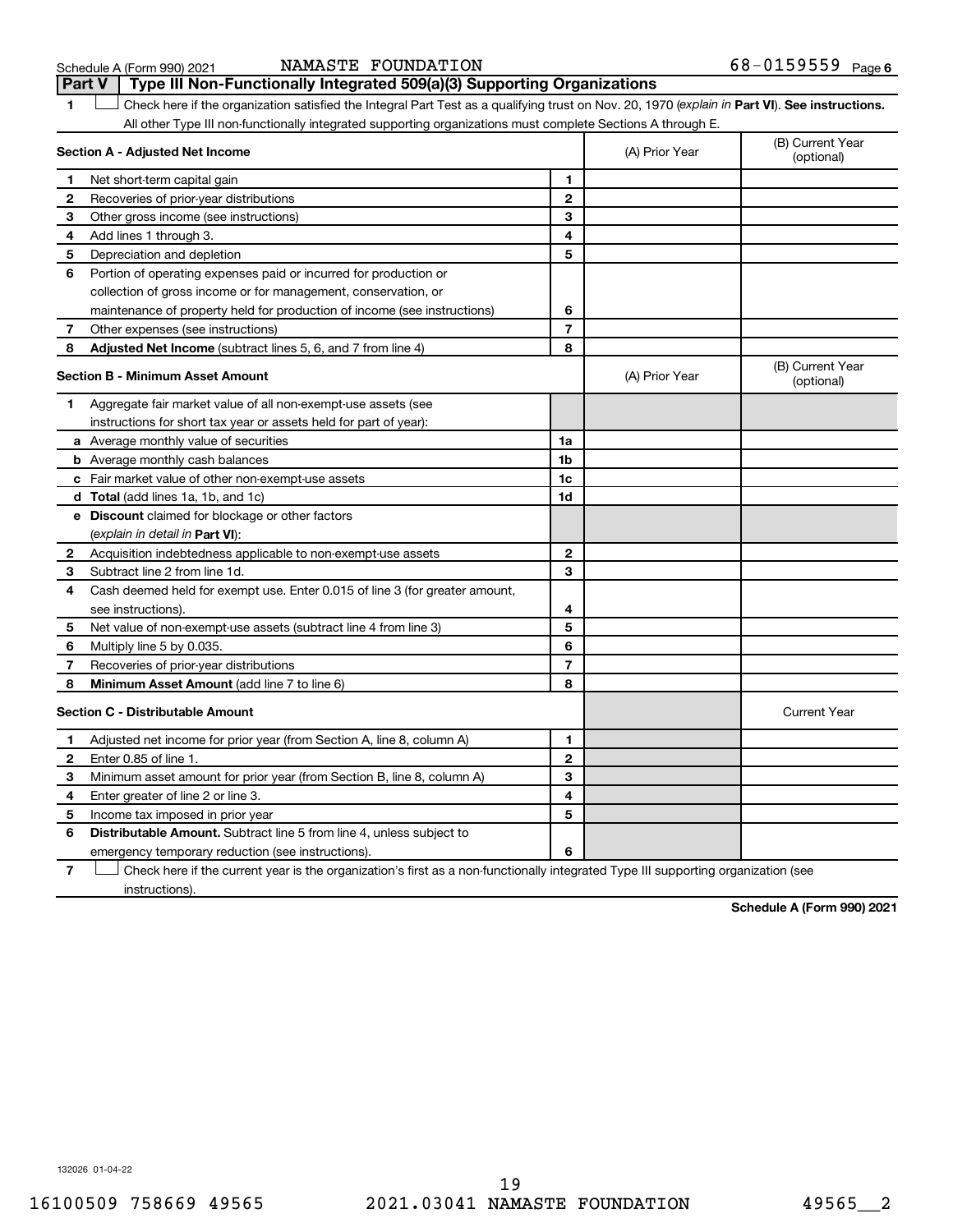|    | Type III Non-Functionally Integrated 509(a)(3) Supporting Organizations (continued)<br>Part V                             |                                    |                                               |                                                         |
|----|---------------------------------------------------------------------------------------------------------------------------|------------------------------------|-----------------------------------------------|---------------------------------------------------------|
|    | <b>Section D - Distributions</b>                                                                                          |                                    |                                               | <b>Current Year</b>                                     |
| 1  | Amounts paid to supported organizations to accomplish exempt purposes                                                     |                                    | 1                                             |                                                         |
| 2  | Amounts paid to perform activity that directly furthers exempt purposes of supported                                      |                                    |                                               |                                                         |
|    | organizations, in excess of income from activity                                                                          |                                    | 2                                             |                                                         |
| 3  | Administrative expenses paid to accomplish exempt purposes of supported organizations                                     |                                    | 3                                             |                                                         |
| 4  | Amounts paid to acquire exempt-use assets                                                                                 |                                    | 4                                             |                                                         |
| 5  | Qualified set-aside amounts (prior IRS approval required - provide details in Part VI)                                    |                                    | 5                                             |                                                         |
| 6  | Other distributions ( <i>describe in Part VI</i> ). See instructions.                                                     |                                    | 6                                             |                                                         |
| 7  | Total annual distributions. Add lines 1 through 6.                                                                        |                                    | 7                                             |                                                         |
| 8  | Distributions to attentive supported organizations to which the organization is responsive                                |                                    |                                               |                                                         |
|    | ( <i>provide details in Part VI</i> ). See instructions.                                                                  |                                    | 8                                             |                                                         |
| 9  | Distributable amount for 2021 from Section C, line 6                                                                      |                                    | 9                                             |                                                         |
| 10 | Line 8 amount divided by line 9 amount                                                                                    |                                    | 10                                            |                                                         |
|    | <b>Section E - Distribution Allocations (see instructions)</b>                                                            | (i)<br><b>Excess Distributions</b> | (ii)<br><b>Underdistributions</b><br>Pre-2021 | (iii)<br><b>Distributable</b><br><b>Amount for 2021</b> |
| 1  | Distributable amount for 2021 from Section C, line 6                                                                      |                                    |                                               |                                                         |
| 2  | Underdistributions, if any, for years prior to 2021 (reason-                                                              |                                    |                                               |                                                         |
|    | able cause required - explain in Part VI). See instructions.                                                              |                                    |                                               |                                                         |
| 3  | Excess distributions carryover, if any, to 2021                                                                           |                                    |                                               |                                                         |
|    | a From 2016                                                                                                               |                                    |                                               |                                                         |
|    | <b>b</b> From 2017                                                                                                        |                                    |                                               |                                                         |
|    | c From 2018                                                                                                               |                                    |                                               |                                                         |
|    | d From 2019                                                                                                               |                                    |                                               |                                                         |
|    | e From 2020                                                                                                               |                                    |                                               |                                                         |
|    | f Total of lines 3a through 3e                                                                                            |                                    |                                               |                                                         |
|    | g Applied to underdistributions of prior years                                                                            |                                    |                                               |                                                         |
|    | h Applied to 2021 distributable amount                                                                                    |                                    |                                               |                                                         |
| Ť. | Carryover from 2016 not applied (see instructions)                                                                        |                                    |                                               |                                                         |
|    | Remainder. Subtract lines 3g, 3h, and 3i from line 3f.                                                                    |                                    |                                               |                                                         |
| 4  | Distributions for 2021 from Section D,                                                                                    |                                    |                                               |                                                         |
|    | line $7:$                                                                                                                 |                                    |                                               |                                                         |
|    | a Applied to underdistributions of prior years                                                                            |                                    |                                               |                                                         |
|    | <b>b</b> Applied to 2021 distributable amount                                                                             |                                    |                                               |                                                         |
|    | c Remainder. Subtract lines 4a and 4b from line 4.                                                                        |                                    |                                               |                                                         |
| 5  | Remaining underdistributions for years prior to 2021, if<br>any. Subtract lines 3g and 4a from line 2. For result greater |                                    |                                               |                                                         |
|    | than zero, explain in Part VI. See instructions.                                                                          |                                    |                                               |                                                         |
| 6  | Remaining underdistributions for 2021. Subtract lines 3h                                                                  |                                    |                                               |                                                         |
|    | and 4b from line 1. For result greater than zero, explain in                                                              |                                    |                                               |                                                         |
|    | <b>Part VI.</b> See instructions.                                                                                         |                                    |                                               |                                                         |
| 7  | Excess distributions carryover to 2022. Add lines 3j                                                                      |                                    |                                               |                                                         |
|    | and 4c.                                                                                                                   |                                    |                                               |                                                         |
| 8  | Breakdown of line 7:                                                                                                      |                                    |                                               |                                                         |
|    | a Excess from 2017                                                                                                        |                                    |                                               |                                                         |
|    | <b>b</b> Excess from 2018                                                                                                 |                                    |                                               |                                                         |
|    | c Excess from 2019                                                                                                        |                                    |                                               |                                                         |
|    | d Excess from 2020                                                                                                        |                                    |                                               |                                                         |
|    | e Excess from 2021                                                                                                        |                                    |                                               |                                                         |
|    |                                                                                                                           |                                    |                                               |                                                         |

**Schedule A (Form 990) 2021**

132027 01-04-22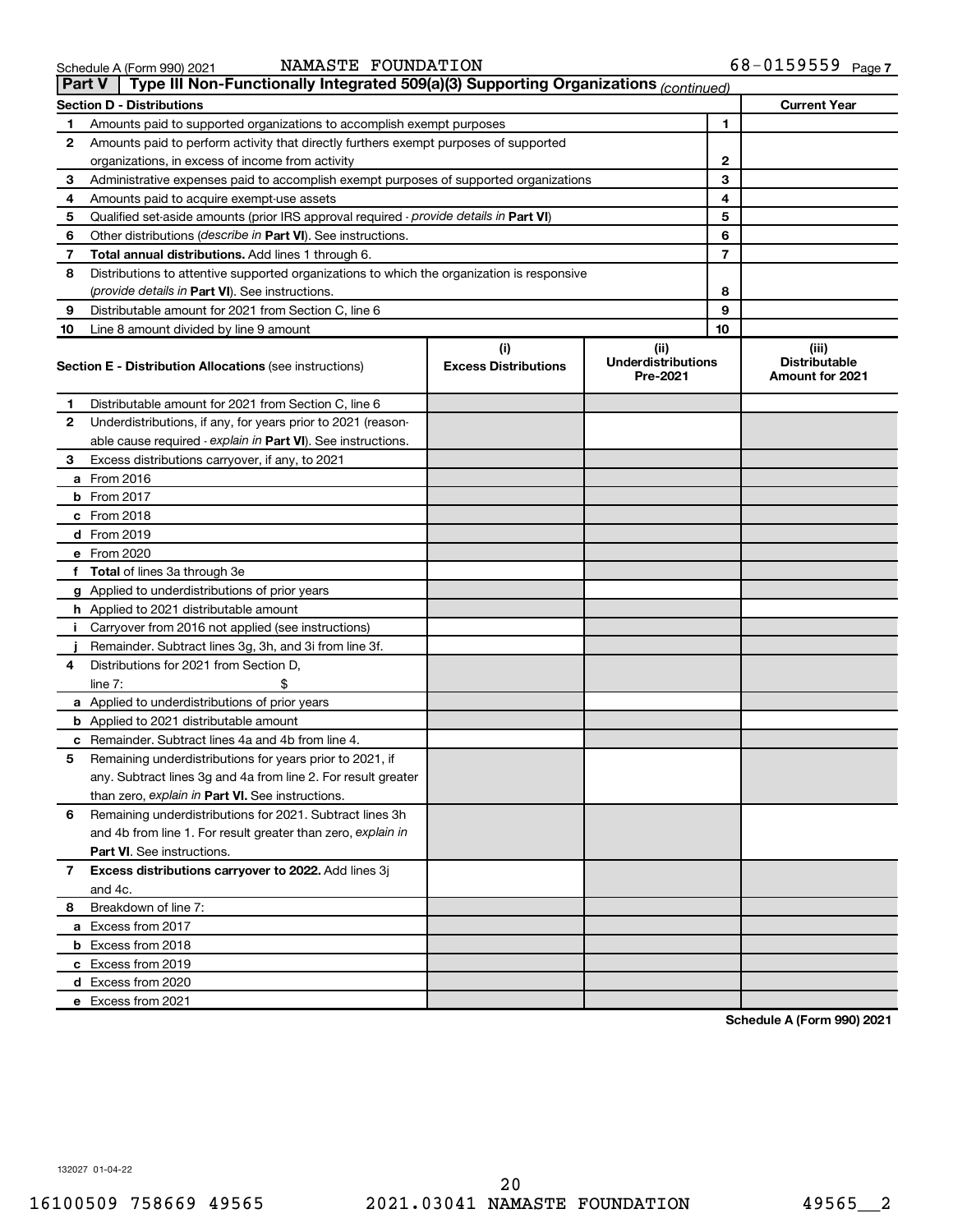|                | Schedule A (Form 990) 2021 | NAMASTE FOUNDATION                                                                                                                                                                                                                                                                                                                                                                                                                                                                                                                                                   | 68-0159559 Page 8 |
|----------------|----------------------------|----------------------------------------------------------------------------------------------------------------------------------------------------------------------------------------------------------------------------------------------------------------------------------------------------------------------------------------------------------------------------------------------------------------------------------------------------------------------------------------------------------------------------------------------------------------------|-------------------|
| <b>Part VI</b> |                            | Supplemental Information. Provide the explanations required by Part II, line 10; Part II, line 17a or 17b; Part III, line 12;<br>Part IV, Section A, lines 1, 2, 3b, 3c, 4b, 4c, 5a, 6, 9a, 9b, 9c, 11a, 11b, and 11c; Part IV, Section B, lines 1 and 2; Part IV, Section C,<br>line 1; Part IV, Section D, lines 2 and 3; Part IV, Section E, lines 1c, 2a, 2b, 3a, and 3b; Part V, line 1; Part V, Section B, line 1e; Part V,<br>Section D, lines 5, 6, and 8; and Part V, Section E, lines 2, 5, and 6. Also complete this part for any additional information. |                   |
|                | (See instructions.)        |                                                                                                                                                                                                                                                                                                                                                                                                                                                                                                                                                                      |                   |
|                |                            |                                                                                                                                                                                                                                                                                                                                                                                                                                                                                                                                                                      |                   |
|                |                            |                                                                                                                                                                                                                                                                                                                                                                                                                                                                                                                                                                      |                   |
|                |                            |                                                                                                                                                                                                                                                                                                                                                                                                                                                                                                                                                                      |                   |
|                |                            |                                                                                                                                                                                                                                                                                                                                                                                                                                                                                                                                                                      |                   |
|                |                            |                                                                                                                                                                                                                                                                                                                                                                                                                                                                                                                                                                      |                   |
|                |                            |                                                                                                                                                                                                                                                                                                                                                                                                                                                                                                                                                                      |                   |
|                |                            |                                                                                                                                                                                                                                                                                                                                                                                                                                                                                                                                                                      |                   |
|                |                            |                                                                                                                                                                                                                                                                                                                                                                                                                                                                                                                                                                      |                   |
|                |                            |                                                                                                                                                                                                                                                                                                                                                                                                                                                                                                                                                                      |                   |
|                |                            |                                                                                                                                                                                                                                                                                                                                                                                                                                                                                                                                                                      |                   |
|                |                            |                                                                                                                                                                                                                                                                                                                                                                                                                                                                                                                                                                      |                   |
|                |                            |                                                                                                                                                                                                                                                                                                                                                                                                                                                                                                                                                                      |                   |
|                |                            |                                                                                                                                                                                                                                                                                                                                                                                                                                                                                                                                                                      |                   |
|                |                            |                                                                                                                                                                                                                                                                                                                                                                                                                                                                                                                                                                      |                   |
|                |                            |                                                                                                                                                                                                                                                                                                                                                                                                                                                                                                                                                                      |                   |
|                |                            |                                                                                                                                                                                                                                                                                                                                                                                                                                                                                                                                                                      |                   |
|                |                            |                                                                                                                                                                                                                                                                                                                                                                                                                                                                                                                                                                      |                   |
|                |                            |                                                                                                                                                                                                                                                                                                                                                                                                                                                                                                                                                                      |                   |
|                |                            |                                                                                                                                                                                                                                                                                                                                                                                                                                                                                                                                                                      |                   |
|                |                            |                                                                                                                                                                                                                                                                                                                                                                                                                                                                                                                                                                      |                   |
|                |                            |                                                                                                                                                                                                                                                                                                                                                                                                                                                                                                                                                                      |                   |
|                |                            |                                                                                                                                                                                                                                                                                                                                                                                                                                                                                                                                                                      |                   |
|                |                            |                                                                                                                                                                                                                                                                                                                                                                                                                                                                                                                                                                      |                   |
|                |                            |                                                                                                                                                                                                                                                                                                                                                                                                                                                                                                                                                                      |                   |
|                |                            |                                                                                                                                                                                                                                                                                                                                                                                                                                                                                                                                                                      |                   |
|                |                            |                                                                                                                                                                                                                                                                                                                                                                                                                                                                                                                                                                      |                   |
|                |                            |                                                                                                                                                                                                                                                                                                                                                                                                                                                                                                                                                                      |                   |
|                |                            |                                                                                                                                                                                                                                                                                                                                                                                                                                                                                                                                                                      |                   |
|                |                            |                                                                                                                                                                                                                                                                                                                                                                                                                                                                                                                                                                      |                   |
|                |                            |                                                                                                                                                                                                                                                                                                                                                                                                                                                                                                                                                                      |                   |
|                |                            |                                                                                                                                                                                                                                                                                                                                                                                                                                                                                                                                                                      |                   |
|                |                            |                                                                                                                                                                                                                                                                                                                                                                                                                                                                                                                                                                      |                   |
|                |                            |                                                                                                                                                                                                                                                                                                                                                                                                                                                                                                                                                                      |                   |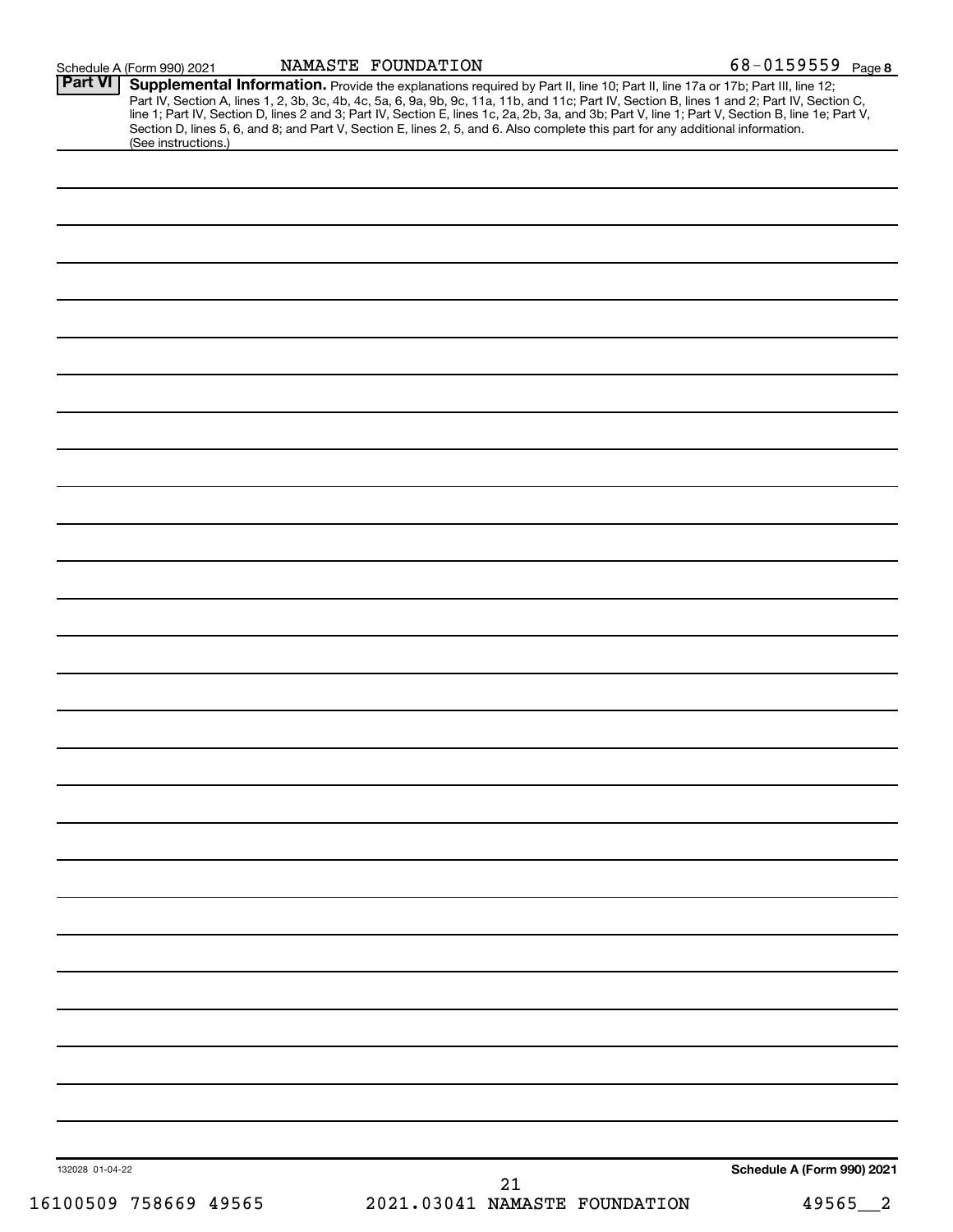Department of the Treasury Internal Revenue Service

Name of the organization

\*\* PUBLIC DISCLOSURE COPY \*\*

## **Schedule B Schedule of Contributors**

**(Form 990) | Attach to Form 990 or Form 990-PF. | Go to www.irs.gov/Form990 for the latest information.** OMB No. 1545-0047

**2021**

**Employer identification number**

68-0159559

| NAMASTE FOUNDATION |
|--------------------|
|                    |

| <b>Organization type (check one):</b>                                              |
|------------------------------------------------------------------------------------|
| Section:                                                                           |
| $ \mathbf{X} $ 501(c)( 3) (enter number) organization                              |
| $4947(a)(1)$ nonexempt charitable trust <b>not</b> treated as a private foundation |
| 527 political organization                                                         |
| 501(c)(3) exempt private foundation                                                |
| 4947(a)(1) nonexempt charitable trust treated as a private foundation              |
| 501(c)(3) taxable private foundation                                               |
|                                                                                    |

Check if your organization is covered by the General Rule or a Special Rule. **Note:**  Only a section 501(c)(7), (8), or (10) organization can check boxes for both the General Rule and a Special Rule. See instructions.

### **General Rule**

 $\Box$ 

 $\Box$ 

For an organization filing Form 990, 990-EZ, or 990-PF that received, during the year, contributions totaling \$5,000 or more (in money or property) from any one contributor. Complete Parts I and II. See instructions for determining a contributor's total contributions.

### **Special Rules**

contributor, during the year, total contributions of the greater of (1) \$5,000; or (2) 2% of the amount on (i) Form 990, Part VIII, line 1h;  $\boxed{\text{X}}$  For an organization described in section 501(c)(3) filing Form 990 or 990-EZ that met the 33 1/3% support test of the regulations under sections 509(a)(1) and 170(b)(1)(A)(vi), that checked Schedule A (Form 990), Part II, line 13, 16a, or 16b, and that received from any one or (ii) Form 990-EZ, line 1. Complete Parts I and II.

For an organization described in section 501(c)(7), (8), or (10) filing Form 990 or 990-EZ that received from any one contributor, during the year, total contributions of more than \$1,000 exclusively for religious, charitable, scientific, literary, or educational purposes, or for the prevention of cruelty to children or animals. Complete Parts I (entering "N/A" in column (b) instead of the contributor name and address), II, and III.  $\Box$ 

purpose. Don't complete any of the parts unless the General Rule applies to this organization because it received nonexclusively year, contributions exclusively for religious, charitable, etc., purposes, but no such contributions totaled more than \$1,000. If this box is checked, enter here the total contributions that were received during the year for an exclusively religious, charitable, etc., For an organization described in section 501(c)(7), (8), or (10) filing Form 990 or 990-EZ that received from any one contributor, during the religious, charitable, etc., contributions totaling \$5,000 or more during the year  $\ldots$  $\ldots$  $\ldots$  $\ldots$  $\ldots$  $\ldots$ 

Caution: An organization that isn't covered by the General Rule and/or the Special Rules doesn't file Schedule B (Form 990), but it must answer "No" on Part IV, line 2, of its Form 990; or check the box on line H of its Form 990-EZ or on its Form 990-PF, Part I, line 2, to certify that it doesn't meet the filing requirements of Schedule B (Form 990).

LHA For Paperwork Reduction Act Notice, see the instructions for Form 990, 990-EZ, or 990-PF. **Schell B (Form 990)** (2021)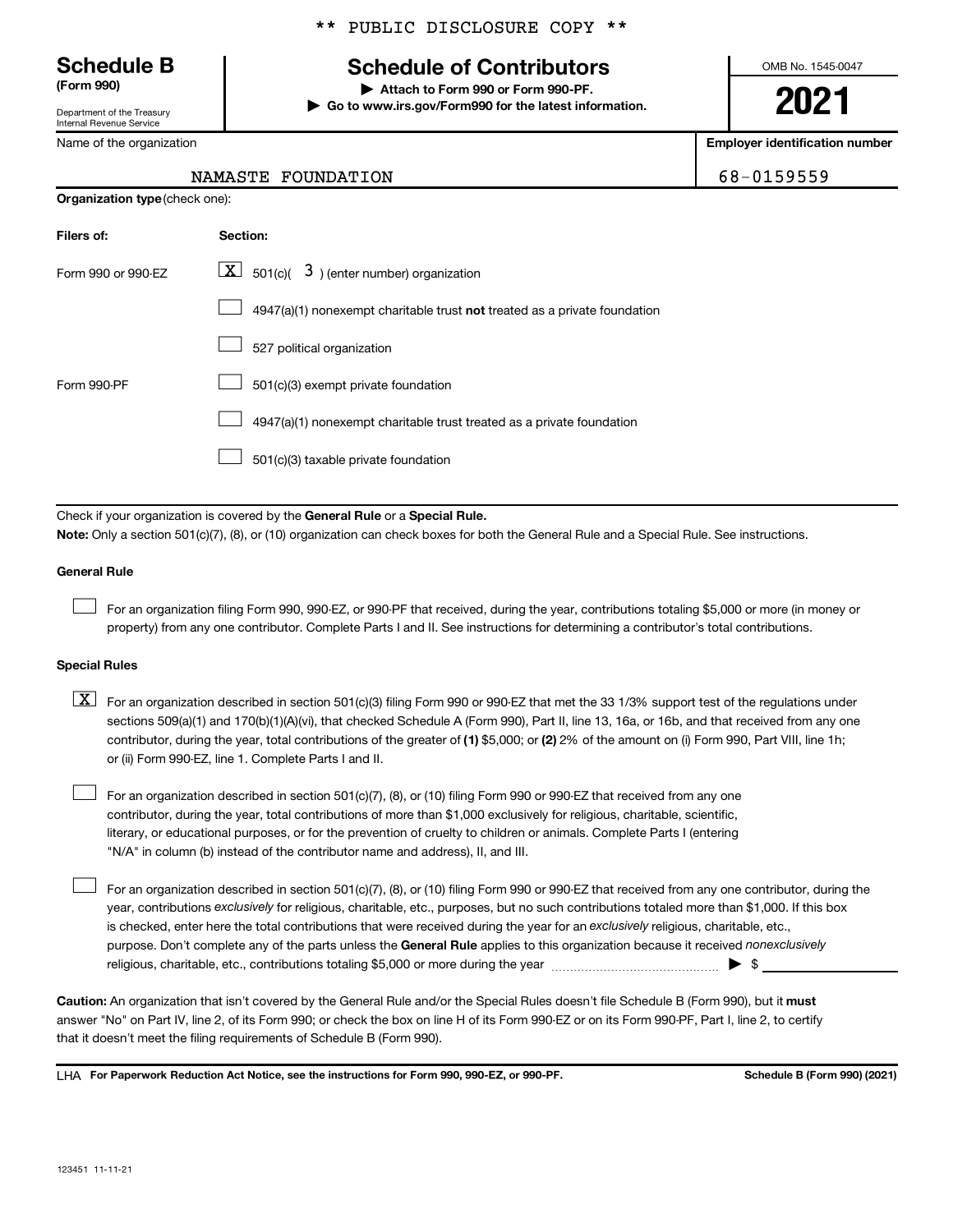16100509 758669 49565 2021.03041 NAMASTE FOUNDATION 49565\_\_2 23

123452 11-11-21 **Schedule B (Form 990) (2021)**

Name of organization

### NAMASTE FOUNDATION 68-0159559

| (a)              | (b)                               | (c)                               | (d)                                                                                                                |
|------------------|-----------------------------------|-----------------------------------|--------------------------------------------------------------------------------------------------------------------|
| No.              | Name, address, and ZIP + 4        | <b>Total contributions</b>        | Type of contribution                                                                                               |
| $\mathbf 1$      |                                   | 13,980.<br>\$                     | $\mathbf{X}$<br>Person<br>Payroll<br><b>Noncash</b><br>(Complete Part II for<br>noncash contributions.)            |
| (a)              | (b)                               | (c)                               | (d)                                                                                                                |
| No.              | Name, address, and ZIP + 4        | <b>Total contributions</b>        | Type of contribution                                                                                               |
| $\boldsymbol{2}$ |                                   | 20,000.<br>\$                     | $\mathbf{X}$<br>Person<br>Payroll<br><b>Noncash</b><br>(Complete Part II for<br>noncash contributions.)            |
| (a)<br>No.       | (b)<br>Name, address, and ZIP + 4 | (c)<br><b>Total contributions</b> | (d)<br>Type of contribution                                                                                        |
| $\mathbf{3}$     |                                   | 345,747.<br>$\mathfrak{S}$        | $\mathbf{X}$<br>Person<br>Payroll<br><b>Noncash</b><br>(Complete Part II for<br>noncash contributions.)            |
| (a)<br>No.       | (b)<br>Name, address, and ZIP + 4 | (c)<br><b>Total contributions</b> | (d)<br>Type of contribution                                                                                        |
| 4                |                                   | 15,000.<br>$\$\$                  | $\mathbf{X}$<br>Person<br>Payroll<br><b>Noncash</b><br>(Complete Part II for<br>noncash contributions.)            |
| (a)<br>No.       | (b)<br>Name, address, and ZIP + 4 | (c)<br><b>Total contributions</b> | (d)<br>Type of contribution                                                                                        |
| 5                |                                   | 30,000.<br>\$                     | $\overline{\text{X}}$<br>Person<br>Payroll<br><b>Noncash</b><br>(Complete Part II for<br>noncash contributions.)   |
| (a)<br>No.       | (b)<br>Name, address, and ZIP + 4 | (c)<br><b>Total contributions</b> | (d)<br>Type of contribution                                                                                        |
| 6                |                                   | 25,000.<br>\$                     | $\overline{\mathbf{X}}$<br>Person<br>Payroll<br><b>Noncash</b><br>(Complete Part II for<br>noncash contributions.) |

**Part I** Contributors (see instructions). Use duplicate copies of Part I if additional space is needed.

**Employer identification number**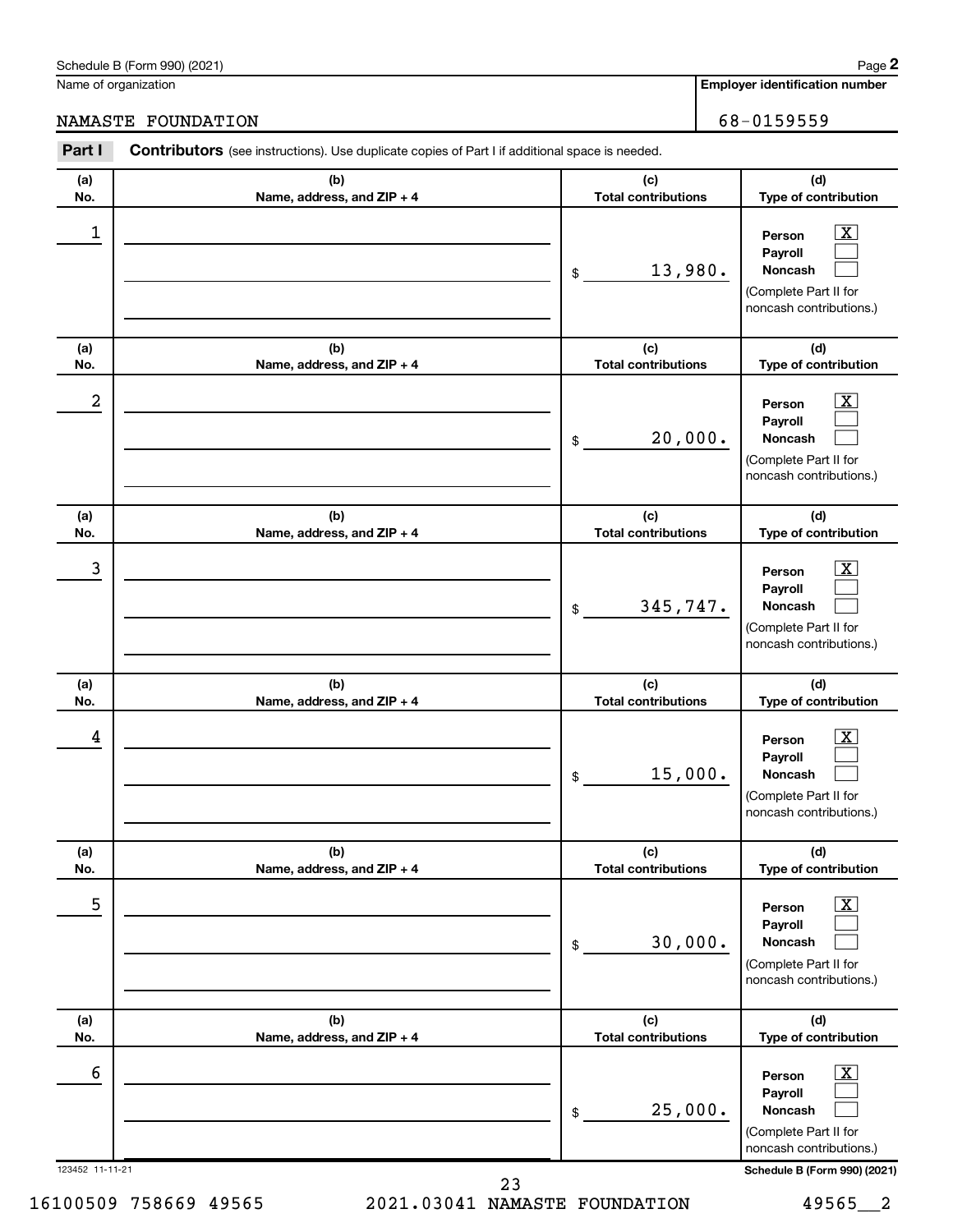(Complete Part II for noncash contributions.)

| 2.4 |  |
|-----|--|

| 23452 11-11-21 |  |
|----------------|--|

Name of organization

**(a) No.**

**(a) No.**

**(a) No.**

**(a) No.**

**(a) No.**

**(a) No.**

### NAMASTE FOUNDATION 68-0159559

**(b)**

**Part I** Contributors (see instructions). Use duplicate copies of Part I if additional space is needed.

**Name, address, and ZIP + 4 Total contributions Type of contribution Person Payroll Noncash (b) Name, address, and ZIP + 4 (c) Total contributions (d) Type of contribution Person Payroll Noncash (b) Name, address, and ZIP + 4 (c) Total contributions (d) Type of contribution Person Payroll Noncash (b) Name, address, and ZIP + 4 (c) Total contributions (d) Type of contribution Person Payroll Noncash (b) Name, address, and ZIP + 4 (c) Total contributions (d) Type of contribution Person Payroll Noncash (b) Name, address, and ZIP + 4 (c) Total contributions (d) Type of contribution Person Payroll Noncash** \$ (Complete Part II for noncash contributions.) \$ (Complete Part II for noncash contributions.) \$ (Complete Part II for noncash contributions.) \$ (Complete Part II for noncash contributions.) \$ (Complete Part II for noncash contributions.)  $\lfloor x \rfloor$  $\Box$  $\Box$  $\Box$  $\Box$  $\Box$  $\Box$  $\Box$  $\Box$  $\Box$  $\Box$  $\Box$  $\Box$  $\Box$  $\Box$  $\Box$  $\Box$  $\Box$  $7$   $|$  Person  $\overline{\text{X}}$ 18,662.

**(d)**

**2**

**(c)**

16100509 758669 49565 2021.03041 NAMASTE FOUNDATION 49565\_\_2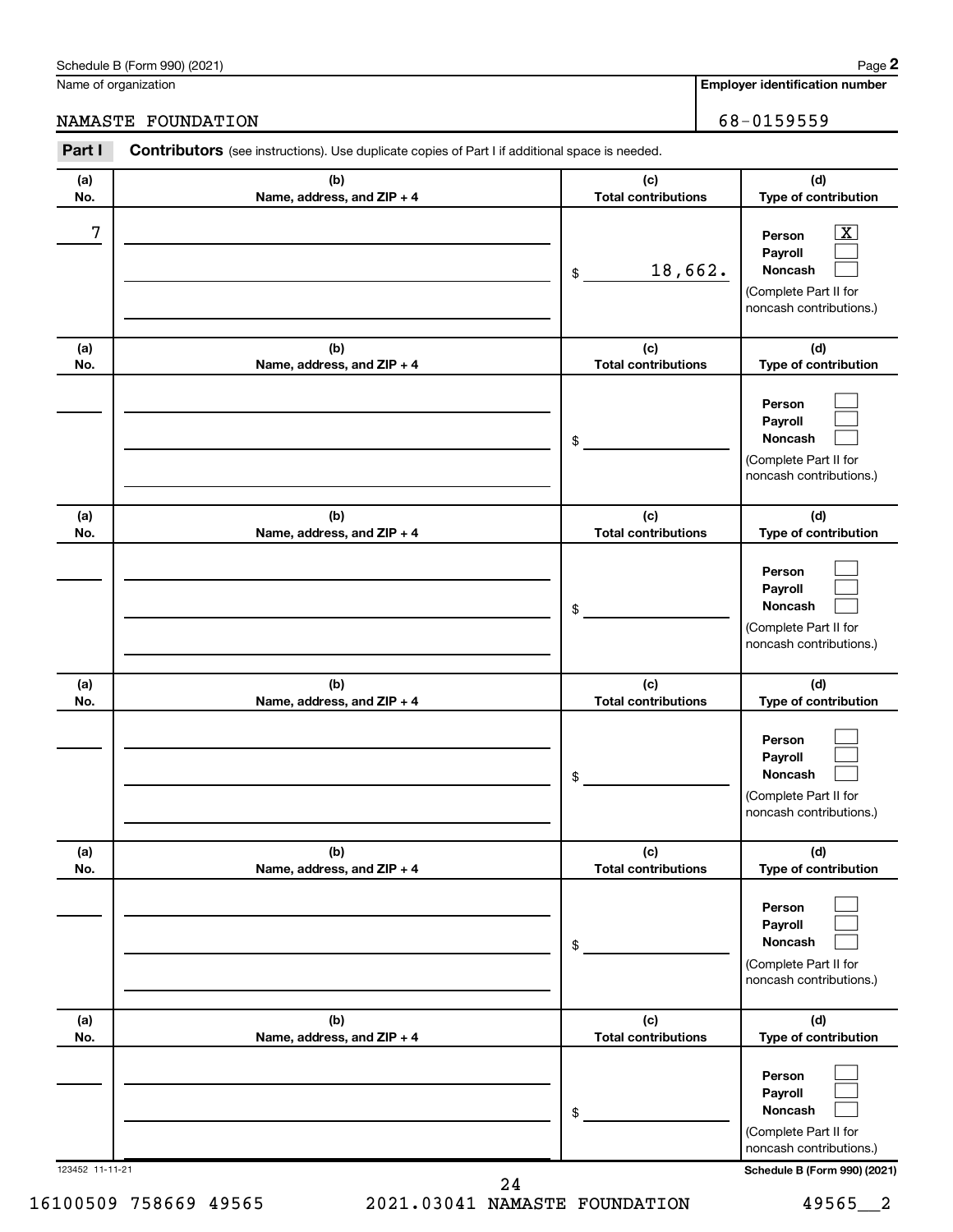| Schedule B (Form 990) (2021) | Paɑe |
|------------------------------|------|
|------------------------------|------|

Name of organization

**3**

NAMASTE FOUNDATION 68-0159559

**Employer identification number**

| Part II                      | Noncash Property (see instructions). Use duplicate copies of Part II if additional space is needed. |                                                 |                              |
|------------------------------|-----------------------------------------------------------------------------------------------------|-------------------------------------------------|------------------------------|
| (a)<br>No.<br>from<br>Part I | (b)<br>Description of noncash property given                                                        | (c)<br>FMV (or estimate)<br>(See instructions.) | (d)<br>Date received         |
|                              |                                                                                                     |                                                 |                              |
|                              |                                                                                                     | \$                                              |                              |
| (a)<br>No.<br>from<br>Part I | (b)<br>Description of noncash property given                                                        | (c)<br>FMV (or estimate)<br>(See instructions.) | (d)<br>Date received         |
|                              |                                                                                                     |                                                 |                              |
|                              |                                                                                                     | $\$$                                            |                              |
| (a)<br>No.<br>from<br>Part I | (b)<br>Description of noncash property given                                                        | (c)<br>FMV (or estimate)<br>(See instructions.) | (d)<br>Date received         |
|                              |                                                                                                     |                                                 |                              |
|                              |                                                                                                     | $\$$                                            |                              |
| (a)<br>No.<br>from<br>Part I | (b)<br>Description of noncash property given                                                        | (c)<br>FMV (or estimate)<br>(See instructions.) | (d)<br>Date received         |
|                              |                                                                                                     |                                                 |                              |
|                              |                                                                                                     | \$                                              |                              |
| (a)<br>No.<br>from<br>Part I | (b)<br>Description of noncash property given                                                        | (c)<br>FMV (or estimate)<br>(See instructions.) | (d)<br>Date received         |
|                              |                                                                                                     |                                                 |                              |
|                              |                                                                                                     | \$                                              |                              |
| (a)<br>No.<br>from<br>Part I | (b)<br>Description of noncash property given                                                        | (c)<br>FMV (or estimate)<br>(See instructions.) | (d)<br>Date received         |
|                              |                                                                                                     |                                                 |                              |
|                              |                                                                                                     | \$                                              |                              |
| 123453 11-11-21              | 25                                                                                                  |                                                 | Schedule B (Form 990) (2021) |

16100509 758669 49565 2021.03041 NAMASTE FOUNDATION 49565\_\_2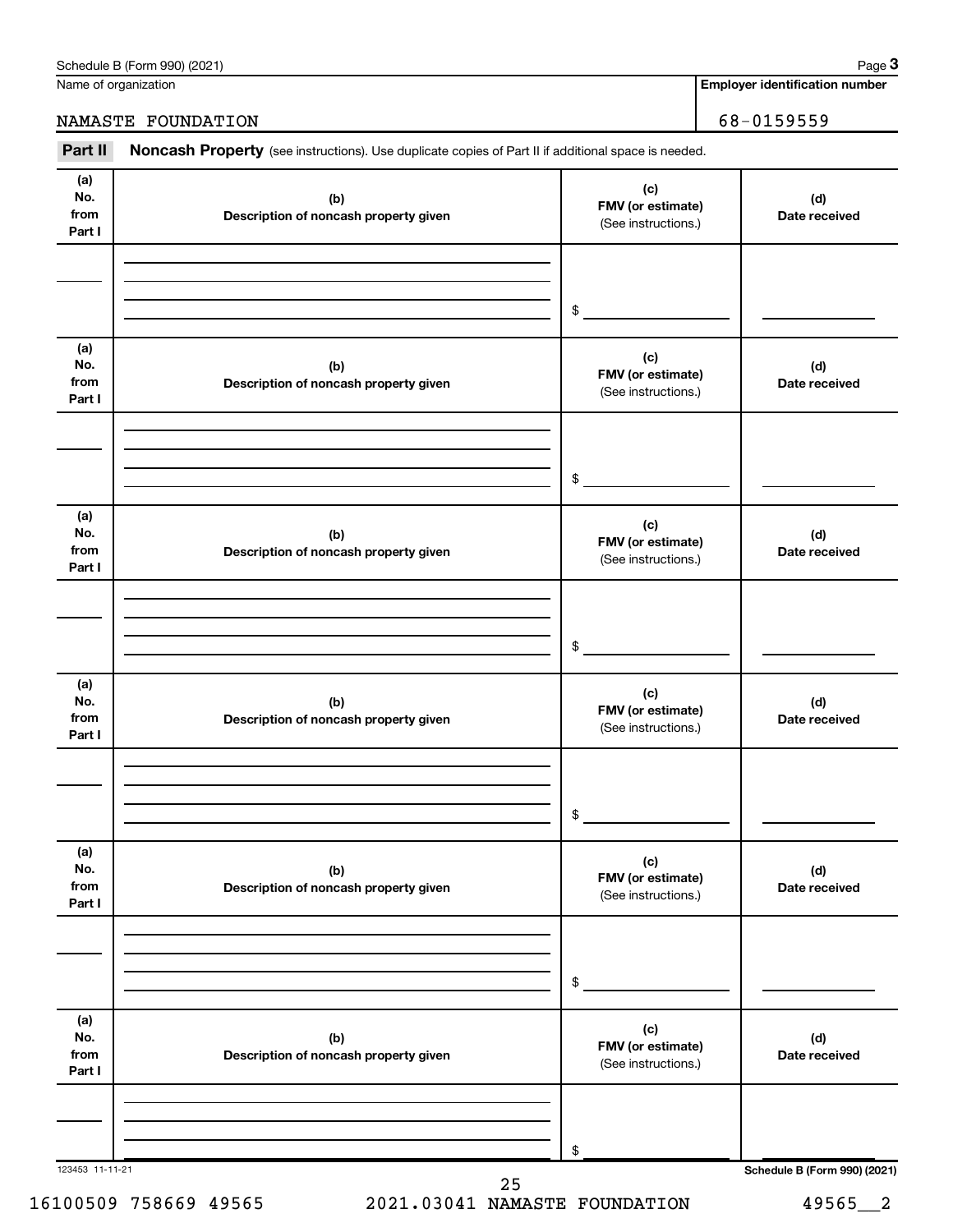| Name of organization      |                                                                                                                                                                                                                                                                                                                                                                                                                                                                                                             |                      |  | <b>Employer identification number</b>    |  |  |
|---------------------------|-------------------------------------------------------------------------------------------------------------------------------------------------------------------------------------------------------------------------------------------------------------------------------------------------------------------------------------------------------------------------------------------------------------------------------------------------------------------------------------------------------------|----------------------|--|------------------------------------------|--|--|
|                           | NAMASTE FOUNDATION                                                                                                                                                                                                                                                                                                                                                                                                                                                                                          |                      |  | 68-0159559                               |  |  |
| Part III                  | Exclusively religious, charitable, etc., contributions to organizations described in section 501(c)(7), (8), or (10) that total more than \$1,000 for the year<br>from any one contributor. Complete columns (a) through (e) and the following line entry. For organizations<br>completing Part III, enter the total of exclusively religious, charitable, etc., contributions of \$1,000 or less for the year. (Enter this info. once.)<br>Use duplicate copies of Part III if additional space is needed. |                      |  |                                          |  |  |
| (a) No.                   |                                                                                                                                                                                                                                                                                                                                                                                                                                                                                                             |                      |  |                                          |  |  |
| from<br>Part I            | (b) Purpose of gift                                                                                                                                                                                                                                                                                                                                                                                                                                                                                         | (c) Use of gift      |  | (d) Description of how gift is held      |  |  |
|                           |                                                                                                                                                                                                                                                                                                                                                                                                                                                                                                             | (e) Transfer of gift |  |                                          |  |  |
|                           | Transferee's name, address, and ZIP + 4                                                                                                                                                                                                                                                                                                                                                                                                                                                                     |                      |  | Relationship of transferor to transferee |  |  |
|                           |                                                                                                                                                                                                                                                                                                                                                                                                                                                                                                             |                      |  |                                          |  |  |
| (a) No.<br>from<br>Part I | (b) Purpose of gift                                                                                                                                                                                                                                                                                                                                                                                                                                                                                         | (c) Use of gift      |  | (d) Description of how gift is held      |  |  |
|                           |                                                                                                                                                                                                                                                                                                                                                                                                                                                                                                             |                      |  |                                          |  |  |
|                           | (e) Transfer of gift                                                                                                                                                                                                                                                                                                                                                                                                                                                                                        |                      |  |                                          |  |  |
|                           | Transferee's name, address, and ZIP + 4                                                                                                                                                                                                                                                                                                                                                                                                                                                                     |                      |  | Relationship of transferor to transferee |  |  |
|                           |                                                                                                                                                                                                                                                                                                                                                                                                                                                                                                             |                      |  |                                          |  |  |
| (a) No.<br>from<br>Part I | (b) Purpose of gift                                                                                                                                                                                                                                                                                                                                                                                                                                                                                         | (c) Use of gift      |  | (d) Description of how gift is held      |  |  |
|                           |                                                                                                                                                                                                                                                                                                                                                                                                                                                                                                             |                      |  |                                          |  |  |
|                           | (e) Transfer of gift<br>Transferee's name, address, and ZIP + 4                                                                                                                                                                                                                                                                                                                                                                                                                                             |                      |  | Relationship of transferor to transferee |  |  |
|                           |                                                                                                                                                                                                                                                                                                                                                                                                                                                                                                             |                      |  |                                          |  |  |
| (a) No.<br>from           | (b) Purpose of gift                                                                                                                                                                                                                                                                                                                                                                                                                                                                                         | (c) Use of gift      |  | (d) Description of how gift is held      |  |  |
| Part I                    |                                                                                                                                                                                                                                                                                                                                                                                                                                                                                                             |                      |  |                                          |  |  |
|                           |                                                                                                                                                                                                                                                                                                                                                                                                                                                                                                             | (e) Transfer of gift |  |                                          |  |  |
|                           | Transferee's name, address, and ZIP + 4                                                                                                                                                                                                                                                                                                                                                                                                                                                                     |                      |  | Relationship of transferor to transferee |  |  |
|                           |                                                                                                                                                                                                                                                                                                                                                                                                                                                                                                             |                      |  |                                          |  |  |
| 123454 11-11-21           |                                                                                                                                                                                                                                                                                                                                                                                                                                                                                                             | 26                   |  | Schedule B (Form 990) (2021)             |  |  |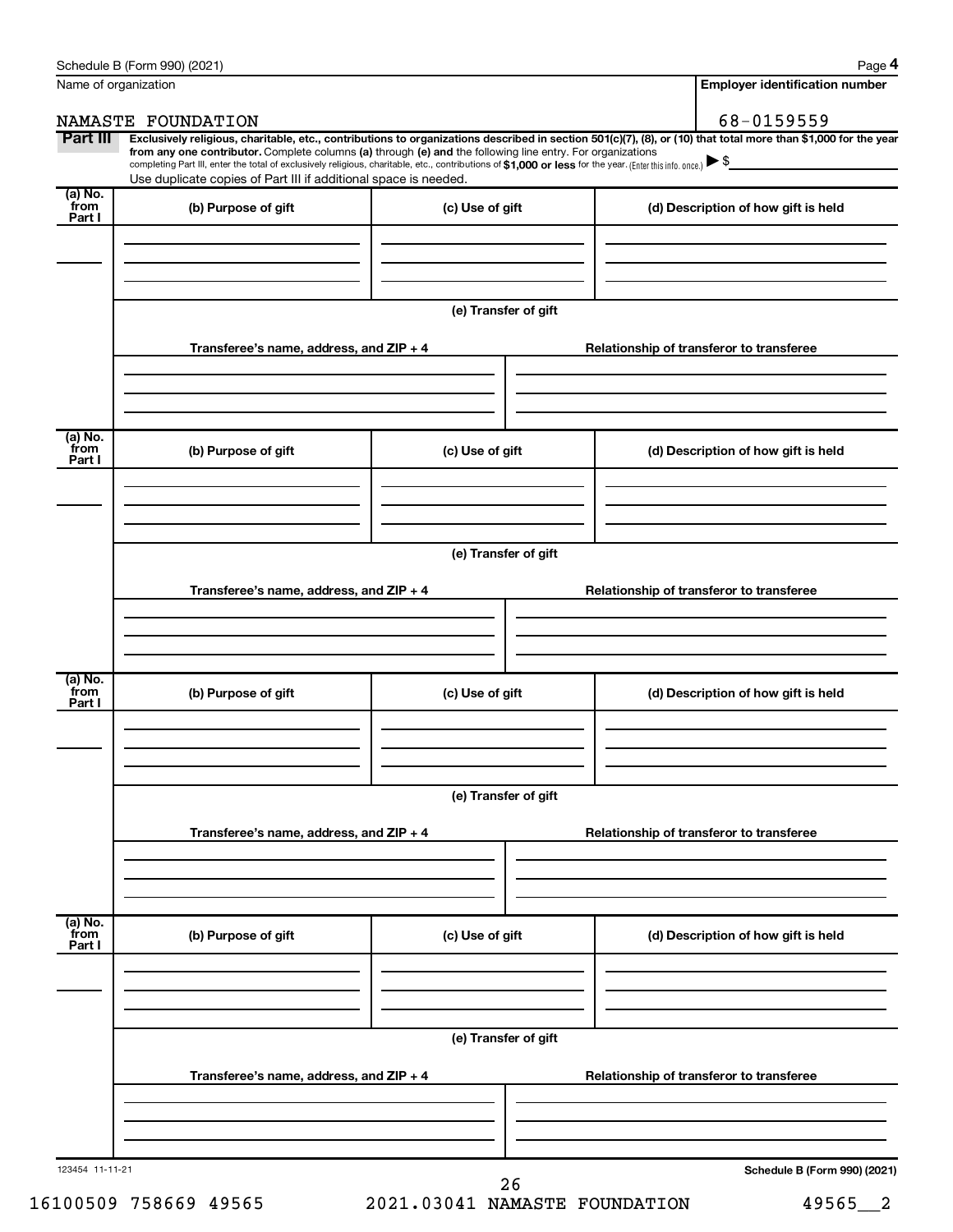Department of the Treasury Internal Revenue Service

**(Form 990)**

**| Complete if the organization answered "Yes" on Form 990, Part IV, line 6, 7, 8, 9, 10, 11a, 11b, 11c, 11d, 11e, 11f, 12a, or 12b. SCHEDULE D Supplemental Financial Statements**<br> **Form 990 Example 5 2021**<br>
Part IV. line 6, 7, 8, 9, 10, 11a, 11b, 11c, 11d, 11e, 11f, 12a, or 12b.

**| Attach to Form 990. |Go to www.irs.gov/Form990 for instructions and the latest information.** OMB No. 1545-0047 **Open to Public Inspection**

**Name of the organization Employer identification number**

NAMASTE FOUNDATION 68-0159559

| <b>Part I</b> | Organizations Maintaining Donor Advised Funds or Other Similar Funds or Accounts. Complete if the<br>organization answered "Yes" on Form 990, Part IV, line 6.                                                                |                                                |                         |                                                    |
|---------------|-------------------------------------------------------------------------------------------------------------------------------------------------------------------------------------------------------------------------------|------------------------------------------------|-------------------------|----------------------------------------------------|
|               |                                                                                                                                                                                                                               | (a) Donor advised funds                        |                         | (b) Funds and other accounts                       |
| 1             |                                                                                                                                                                                                                               |                                                |                         |                                                    |
| 2             | Aggregate value of contributions to (during year)                                                                                                                                                                             |                                                |                         |                                                    |
| З             | Aggregate value of grants from (during year)                                                                                                                                                                                  |                                                |                         |                                                    |
| 4             |                                                                                                                                                                                                                               |                                                |                         |                                                    |
| 5             | Did the organization inform all donors and donor advisors in writing that the assets held in donor advised funds                                                                                                              |                                                |                         |                                                    |
|               |                                                                                                                                                                                                                               |                                                |                         | Yes<br>No                                          |
| 6             | Did the organization inform all grantees, donors, and donor advisors in writing that grant funds can be used only                                                                                                             |                                                |                         |                                                    |
|               | for charitable purposes and not for the benefit of the donor or donor advisor, or for any other purpose conferring                                                                                                            |                                                |                         |                                                    |
|               |                                                                                                                                                                                                                               |                                                |                         | Yes<br>No                                          |
| Part II       | Conservation Easements. Complete if the organization answered "Yes" on Form 990, Part IV, line 7.                                                                                                                             |                                                |                         |                                                    |
| 1             | Purpose(s) of conservation easements held by the organization (check all that apply).                                                                                                                                         |                                                |                         |                                                    |
|               | Preservation of land for public use (for example, recreation or education)                                                                                                                                                    |                                                |                         | Preservation of a historically important land area |
|               | Protection of natural habitat                                                                                                                                                                                                 | Preservation of a certified historic structure |                         |                                                    |
|               | Preservation of open space                                                                                                                                                                                                    |                                                |                         |                                                    |
| 2             | Complete lines 2a through 2d if the organization held a qualified conservation contribution in the form of a conservation easement on the last                                                                                |                                                |                         |                                                    |
|               | day of the tax year.                                                                                                                                                                                                          |                                                |                         | Held at the End of the Tax Year                    |
| a             |                                                                                                                                                                                                                               |                                                | 2a                      |                                                    |
| b             |                                                                                                                                                                                                                               |                                                | 2b                      |                                                    |
| c             |                                                                                                                                                                                                                               |                                                | 2c                      |                                                    |
| d             | Number of conservation easements included in (c) acquired after 7/25/06, and not on a historic structure                                                                                                                      |                                                |                         |                                                    |
|               | listed in the National Register [111] Marshall Register [11] Marshall Register [11] Marshall Register [11] Marshall Register [11] Marshall Register [11] Marshall Register [11] Marshall Register [11] Marshall Register [11] |                                                | 2d                      |                                                    |
| 3             | Number of conservation easements modified, transferred, released, extinguished, or terminated by the organization during the tax                                                                                              |                                                |                         |                                                    |
|               | $year \blacktriangleright$                                                                                                                                                                                                    |                                                |                         |                                                    |
| 4             | Number of states where property subject to conservation easement is located >                                                                                                                                                 |                                                |                         |                                                    |
| 5             | Does the organization have a written policy regarding the periodic monitoring, inspection, handling of                                                                                                                        |                                                |                         |                                                    |
|               | violations, and enforcement of the conservation easements it holds?                                                                                                                                                           |                                                |                         | Yes<br><b>No</b>                                   |
| 6             | Staff and volunteer hours devoted to monitoring, inspecting, handling of violations, and enforcing conservation easements during the year                                                                                     |                                                |                         |                                                    |
| 7             | Amount of expenses incurred in monitoring, inspecting, handling of violations, and enforcing conservation easements during the year                                                                                           |                                                |                         |                                                    |
|               | $\blacktriangleright$ \$                                                                                                                                                                                                      |                                                |                         |                                                    |
| 8             | Does each conservation easement reported on line 2(d) above satisfy the requirements of section 170(h)(4)(B)(i)                                                                                                               |                                                |                         |                                                    |
|               |                                                                                                                                                                                                                               |                                                |                         | Yes<br>No                                          |
| 9             | In Part XIII, describe how the organization reports conservation easements in its revenue and expense statement and                                                                                                           |                                                |                         |                                                    |
|               | balance sheet, and include, if applicable, the text of the footnote to the organization's financial statements that describes the                                                                                             |                                                |                         |                                                    |
|               | organization's accounting for conservation easements.                                                                                                                                                                         |                                                |                         |                                                    |
|               | Organizations Maintaining Collections of Art, Historical Treasures, or Other Similar Assets.<br>  Part III                                                                                                                    |                                                |                         |                                                    |
|               | Complete if the organization answered "Yes" on Form 990, Part IV, line 8.                                                                                                                                                     |                                                |                         |                                                    |
|               | 1a If the organization elected, as permitted under FASB ASC 958, not to report in its revenue statement and balance sheet works                                                                                               |                                                |                         |                                                    |
|               | of art, historical treasures, or other similar assets held for public exhibition, education, or research in furtherance of public                                                                                             |                                                |                         |                                                    |
|               | service, provide in Part XIII the text of the footnote to its financial statements that describes these items.                                                                                                                |                                                |                         |                                                    |
| b             | If the organization elected, as permitted under FASB ASC 958, to report in its revenue statement and balance sheet works of                                                                                                   |                                                |                         |                                                    |
|               | art, historical treasures, or other similar assets held for public exhibition, education, or research in furtherance of public service,                                                                                       |                                                |                         |                                                    |
|               | provide the following amounts relating to these items:                                                                                                                                                                        |                                                |                         |                                                    |
|               |                                                                                                                                                                                                                               |                                                |                         |                                                    |
|               | (ii) Assets included in Form 990, Part X                                                                                                                                                                                      |                                                |                         | $\bullet$ \$                                       |
| 2             | If the organization received or held works of art, historical treasures, or other similar assets for financial gain, provide                                                                                                  |                                                |                         |                                                    |
|               | the following amounts required to be reported under FASB ASC 958 relating to these items:                                                                                                                                     |                                                |                         | \$                                                 |
| а             | b Assets included in Form 990, Part X [110] [2010] [2010] [2010] [2010] [2010] [2010] [2010] [2010] [2010] [20                                                                                                                |                                                | $\blacktriangleright$ s |                                                    |
|               | LHA For Paperwork Reduction Act Notice, see the Instructions for Form 990.                                                                                                                                                    |                                                |                         | Schedule D (Form 990) 2021                         |
|               | 132051 10-28-21                                                                                                                                                                                                               |                                                |                         |                                                    |
|               |                                                                                                                                                                                                                               | 27                                             |                         |                                                    |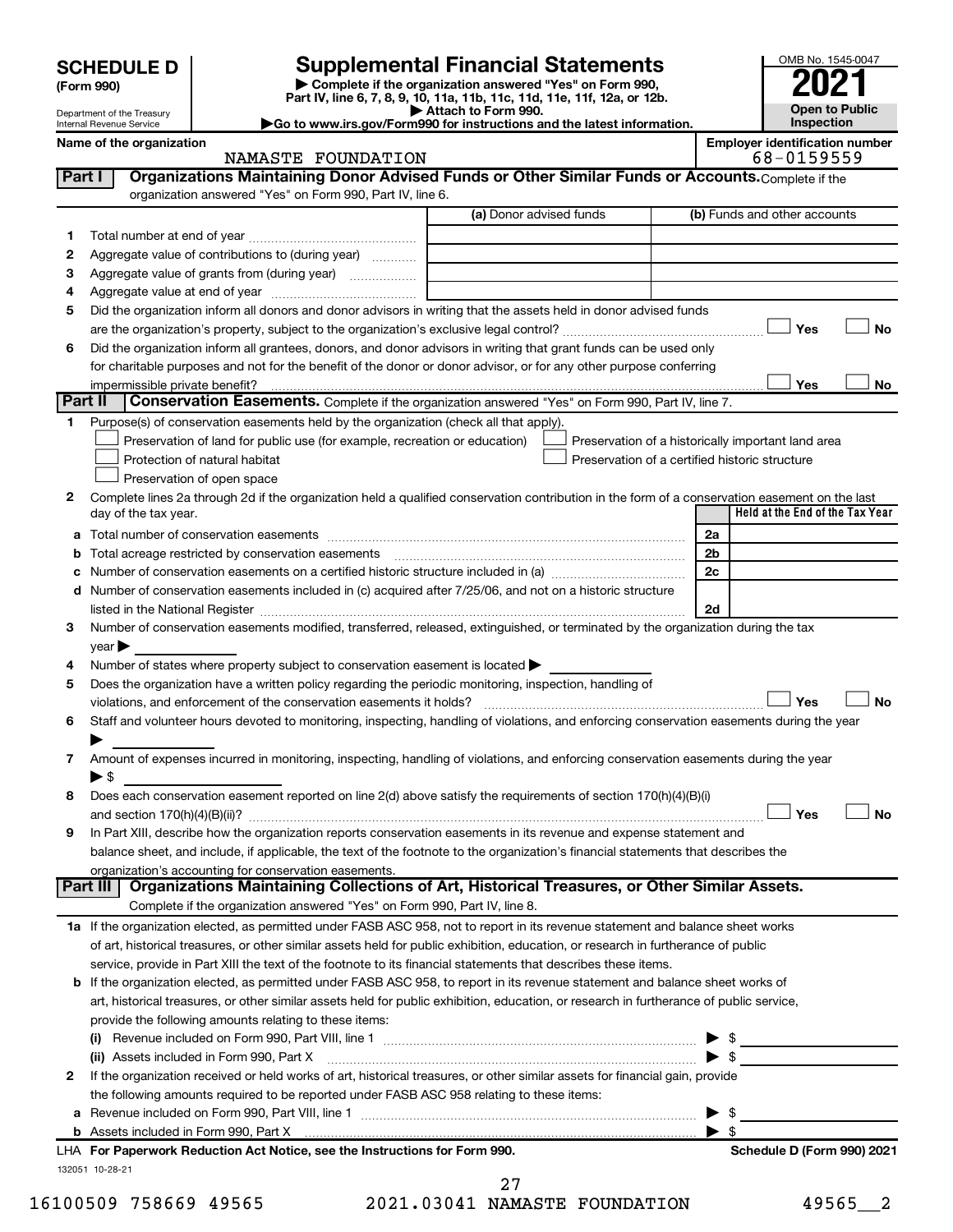|               | Schedule D (Form 990) 2021                                                                                                                                                                                                     | NAMASTE FOUNDATION                      |   |                                    |                                                                 |  |                                 |  |                | 68-0159559 Page 2 |
|---------------|--------------------------------------------------------------------------------------------------------------------------------------------------------------------------------------------------------------------------------|-----------------------------------------|---|------------------------------------|-----------------------------------------------------------------|--|---------------------------------|--|----------------|-------------------|
|               | Organizations Maintaining Collections of Art, Historical Treasures, or Other Similar Assets (continued)<br>Part III                                                                                                            |                                         |   |                                    |                                                                 |  |                                 |  |                |                   |
| 3             | Using the organization's acquisition, accession, and other records, check any of the following that make significant use of its<br>collection items (check all that apply):                                                    |                                         |   |                                    |                                                                 |  |                                 |  |                |                   |
| a             | Public exhibition                                                                                                                                                                                                              |                                         |   |                                    | Loan or exchange program                                        |  |                                 |  |                |                   |
| b             | Scholarly research                                                                                                                                                                                                             |                                         |   | Other                              |                                                                 |  |                                 |  |                |                   |
| c             | Preservation for future generations                                                                                                                                                                                            |                                         |   |                                    |                                                                 |  |                                 |  |                |                   |
| 4             | Provide a description of the organization's collections and explain how they further the organization's exempt purpose in Part XIII.                                                                                           |                                         |   |                                    |                                                                 |  |                                 |  |                |                   |
| 5             | During the year, did the organization solicit or receive donations of art, historical treasures, or other similar assets                                                                                                       |                                         |   |                                    |                                                                 |  |                                 |  |                |                   |
|               |                                                                                                                                                                                                                                |                                         |   |                                    |                                                                 |  |                                 |  | Yes            | No                |
|               | Part IV<br><b>Escrow and Custodial Arrangements.</b> Complete if the organization answered "Yes" on Form 990, Part IV, line 9, or                                                                                              |                                         |   |                                    |                                                                 |  |                                 |  |                |                   |
|               | reported an amount on Form 990, Part X, line 21.                                                                                                                                                                               |                                         |   |                                    |                                                                 |  |                                 |  |                |                   |
|               | 1a Is the organization an agent, trustee, custodian or other intermediary for contributions or other assets not included                                                                                                       |                                         |   |                                    |                                                                 |  |                                 |  |                |                   |
|               | on Form 990, Part X? [11] matter and the contract of the contract of the contract of the contract of the contract of the contract of the contract of the contract of the contract of the contract of the contract of the contr |                                         |   |                                    |                                                                 |  |                                 |  | Yes            | No                |
|               | <b>b</b> If "Yes," explain the arrangement in Part XIII and complete the following table:                                                                                                                                      |                                         |   |                                    |                                                                 |  |                                 |  |                |                   |
|               | Amount                                                                                                                                                                                                                         |                                         |   |                                    |                                                                 |  |                                 |  |                |                   |
|               | c Beginning balance measurements and the contract of the contract of the contract of the contract of the contract of the contract of the contract of the contract of the contract of the contract of the contract of the contr |                                         |   |                                    |                                                                 |  | 1c                              |  |                |                   |
|               |                                                                                                                                                                                                                                |                                         |   |                                    |                                                                 |  | 1d                              |  |                |                   |
|               | e Distributions during the year manufactured and continuum control of the control of the control of the state of the control of the control of the control of the control of the control of the control of the control of the  |                                         |   |                                    |                                                                 |  | 1e                              |  |                |                   |
| Ť.            |                                                                                                                                                                                                                                |                                         |   |                                    |                                                                 |  | 1f                              |  |                |                   |
|               | 2a Did the organization include an amount on Form 990, Part X, line 21, for escrow or custodial account liability?                                                                                                             |                                         |   |                                    |                                                                 |  |                                 |  | Yes            | No                |
| <b>Part V</b> | <b>b</b> If "Yes," explain the arrangement in Part XIII. Check here if the explanation has been provided on Part XIII<br><b>Endowment Funds.</b> Complete if the organization answered "Yes" on Form 990, Part IV, line 10.    |                                         |   |                                    |                                                                 |  |                                 |  |                |                   |
|               |                                                                                                                                                                                                                                | (a) Current year                        |   | (b) Prior year                     | (c) Two years back   (d) Three years back   (e) Four years back |  |                                 |  |                |                   |
|               |                                                                                                                                                                                                                                |                                         |   |                                    |                                                                 |  |                                 |  |                |                   |
| b             | <b>1a</b> Beginning of year balance                                                                                                                                                                                            |                                         |   |                                    |                                                                 |  |                                 |  |                |                   |
|               | Net investment earnings, gains, and losses                                                                                                                                                                                     |                                         |   |                                    |                                                                 |  |                                 |  |                |                   |
|               |                                                                                                                                                                                                                                |                                         |   |                                    |                                                                 |  |                                 |  |                |                   |
|               | e Other expenditures for facilities                                                                                                                                                                                            |                                         |   |                                    |                                                                 |  |                                 |  |                |                   |
|               | and programs                                                                                                                                                                                                                   |                                         |   |                                    |                                                                 |  |                                 |  |                |                   |
|               |                                                                                                                                                                                                                                |                                         |   |                                    |                                                                 |  |                                 |  |                |                   |
| g             |                                                                                                                                                                                                                                |                                         |   |                                    |                                                                 |  |                                 |  |                |                   |
| 2             | Provide the estimated percentage of the current year end balance (line 1g, column (a)) held as:                                                                                                                                |                                         |   |                                    |                                                                 |  |                                 |  |                |                   |
| а             | Board designated or quasi-endowment                                                                                                                                                                                            |                                         | % |                                    |                                                                 |  |                                 |  |                |                   |
| b             | Permanent endowment                                                                                                                                                                                                            | %                                       |   |                                    |                                                                 |  |                                 |  |                |                   |
| с             | Term endowment $\blacktriangleright$                                                                                                                                                                                           | %                                       |   |                                    |                                                                 |  |                                 |  |                |                   |
|               | The percentages on lines 2a, 2b, and 2c should equal 100%.                                                                                                                                                                     |                                         |   |                                    |                                                                 |  |                                 |  |                |                   |
|               | 3a Are there endowment funds not in the possession of the organization that are held and administered for the organization                                                                                                     |                                         |   |                                    |                                                                 |  |                                 |  |                |                   |
|               | by:                                                                                                                                                                                                                            |                                         |   |                                    |                                                                 |  |                                 |  |                | Yes<br>No         |
|               | (i)                                                                                                                                                                                                                            |                                         |   |                                    |                                                                 |  |                                 |  | 3a(i)          |                   |
|               |                                                                                                                                                                                                                                |                                         |   |                                    |                                                                 |  |                                 |  | 3a(ii)         |                   |
|               |                                                                                                                                                                                                                                |                                         |   |                                    |                                                                 |  |                                 |  | 3b             |                   |
| 4             | Describe in Part XIII the intended uses of the organization's endowment funds.                                                                                                                                                 |                                         |   |                                    |                                                                 |  |                                 |  |                |                   |
|               | <b>Land, Buildings, and Equipment.</b><br>Part VI                                                                                                                                                                              |                                         |   |                                    |                                                                 |  |                                 |  |                |                   |
|               | Complete if the organization answered "Yes" on Form 990, Part IV, line 11a. See Form 990, Part X, line 10.                                                                                                                     |                                         |   |                                    |                                                                 |  |                                 |  |                |                   |
|               | Description of property                                                                                                                                                                                                        | (a) Cost or other<br>basis (investment) |   | (b) Cost or other<br>basis (other) |                                                                 |  | (c) Accumulated<br>depreciation |  | (d) Book value |                   |
|               |                                                                                                                                                                                                                                |                                         |   |                                    |                                                                 |  |                                 |  |                |                   |
|               |                                                                                                                                                                                                                                |                                         |   |                                    |                                                                 |  |                                 |  |                |                   |
|               |                                                                                                                                                                                                                                |                                         |   |                                    |                                                                 |  |                                 |  |                |                   |
|               |                                                                                                                                                                                                                                |                                         |   |                                    | 3,564.                                                          |  | 3,564.                          |  |                | 0.                |
|               |                                                                                                                                                                                                                                |                                         |   |                                    | 170,600.                                                        |  | 170,600.                        |  |                | $\overline{0}$ .  |
|               | Total. Add lines 1a through 1e. (Column (d) must equal Form 990, Part X, column (B), line 10c.)                                                                                                                                |                                         |   |                                    |                                                                 |  |                                 |  |                | $\overline{0}$ .  |
|               |                                                                                                                                                                                                                                |                                         |   |                                    |                                                                 |  |                                 |  |                |                   |

**Schedule D (Form 990) 2021**

132052 10-28-21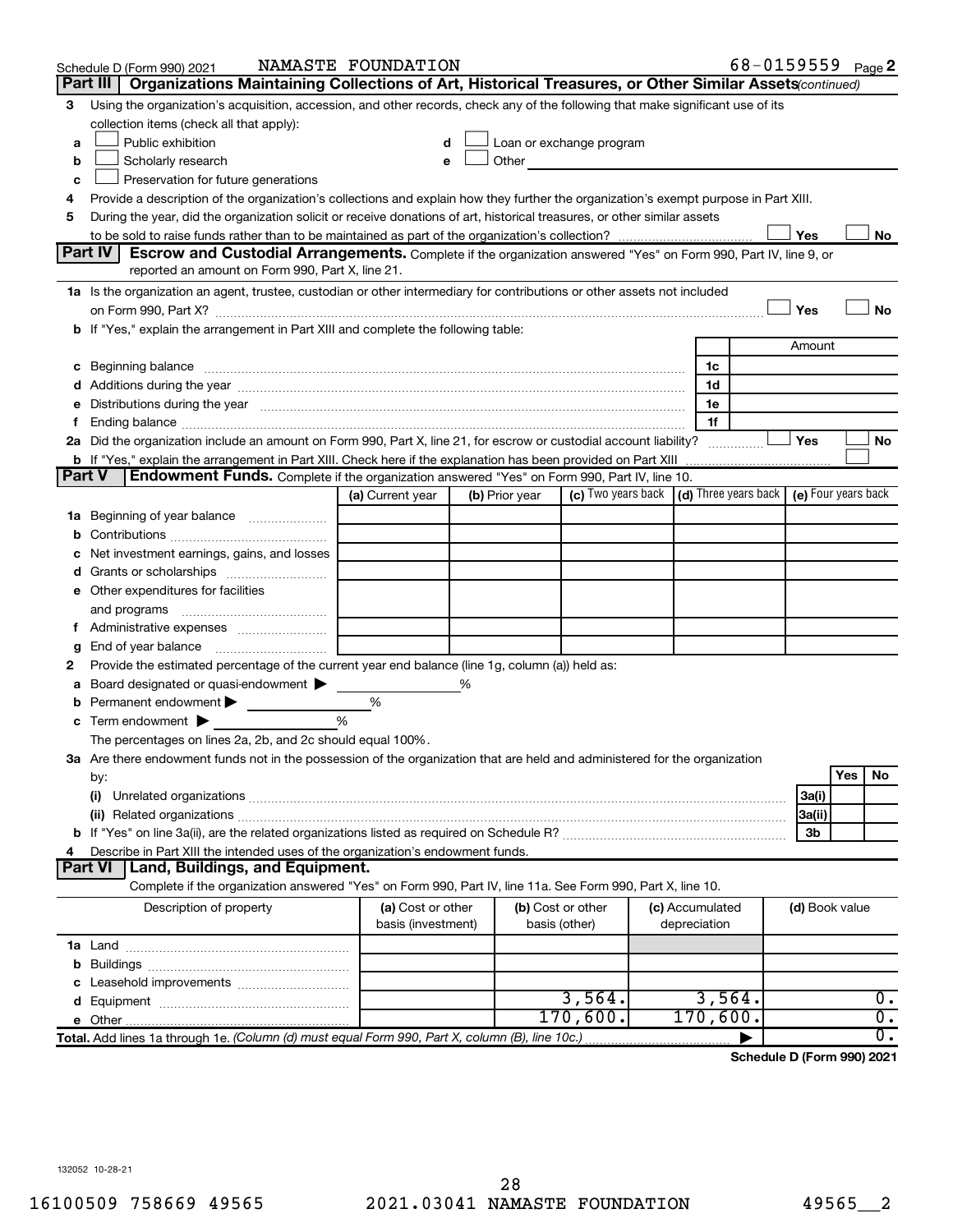| Schedule D (Form 990) 2021                      | NAMASTE FOUNDATION | 68-0159559<br>Page $3$ |
|-------------------------------------------------|--------------------|------------------------|
| <b>Dart VIII</b> Investments - Other Securities |                    |                        |

| (a) Description of security or category (including name of security)                                              | (b) Book value  | (c) Method of valuation: Cost or end-of-year market value |                |
|-------------------------------------------------------------------------------------------------------------------|-----------------|-----------------------------------------------------------|----------------|
| (1) Financial derivatives                                                                                         |                 |                                                           |                |
|                                                                                                                   |                 |                                                           |                |
| (3) Other                                                                                                         |                 |                                                           |                |
| (A)                                                                                                               |                 |                                                           |                |
| (B)                                                                                                               |                 |                                                           |                |
| (C)                                                                                                               |                 |                                                           |                |
| (D)                                                                                                               |                 |                                                           |                |
| (E)                                                                                                               |                 |                                                           |                |
| (F)                                                                                                               |                 |                                                           |                |
| (G)                                                                                                               |                 |                                                           |                |
| (H)                                                                                                               |                 |                                                           |                |
| Total. (Col. (b) must equal Form 990, Part X, col. (B) line 12.)                                                  |                 |                                                           |                |
| Part VIII Investments - Program Related.                                                                          |                 |                                                           |                |
| Complete if the organization answered "Yes" on Form 990, Part IV, line 11c. See Form 990, Part X, line 13.        |                 |                                                           |                |
| (a) Description of investment                                                                                     | (b) Book value  | (c) Method of valuation: Cost or end-of-year market value |                |
|                                                                                                                   |                 |                                                           |                |
| (1)                                                                                                               |                 |                                                           |                |
| (2)                                                                                                               |                 |                                                           |                |
| (3)                                                                                                               |                 |                                                           |                |
| (4)                                                                                                               |                 |                                                           |                |
| (5)                                                                                                               |                 |                                                           |                |
| (6)                                                                                                               |                 |                                                           |                |
| (7)                                                                                                               |                 |                                                           |                |
| (8)                                                                                                               |                 |                                                           |                |
| (9)                                                                                                               |                 |                                                           |                |
| Total. (Col. (b) must equal Form 990, Part X, col. (B) line 13.)                                                  |                 |                                                           |                |
| Part IX<br><b>Other Assets.</b>                                                                                   |                 |                                                           |                |
| Complete if the organization answered "Yes" on Form 990, Part IV, line 11d. See Form 990, Part X, line 15.        |                 |                                                           |                |
|                                                                                                                   | (a) Description |                                                           | (b) Book value |
| (1)                                                                                                               |                 |                                                           |                |
| (2)                                                                                                               |                 |                                                           |                |
| (3)                                                                                                               |                 |                                                           |                |
| (4)                                                                                                               |                 |                                                           |                |
| (5)                                                                                                               |                 |                                                           |                |
| (6)                                                                                                               |                 |                                                           |                |
| (7)                                                                                                               |                 |                                                           |                |
| (8)                                                                                                               |                 |                                                           |                |
| (9)                                                                                                               |                 |                                                           |                |
| Total. (Column (b) must equal Form 990, Part X, col. (B) line 15.)                                                |                 |                                                           |                |
| Part X<br><b>Other Liabilities.</b>                                                                               |                 |                                                           |                |
| Complete if the organization answered "Yes" on Form 990, Part IV, line 11e or 11f. See Form 990, Part X, line 25. |                 |                                                           |                |
| (a) Description of liability<br>1.                                                                                |                 |                                                           | (b) Book value |
|                                                                                                                   |                 |                                                           |                |
| Federal income taxes<br>(1)                                                                                       |                 |                                                           |                |
|                                                                                                                   |                 |                                                           |                |
| (2)                                                                                                               |                 |                                                           |                |
| (3)                                                                                                               |                 |                                                           |                |
| (4)                                                                                                               |                 |                                                           |                |
| (5)                                                                                                               |                 |                                                           |                |
| (6)                                                                                                               |                 |                                                           |                |
| (7)                                                                                                               |                 |                                                           |                |
| (8)                                                                                                               |                 |                                                           |                |
| (9)                                                                                                               |                 |                                                           |                |

**2.** Liability for uncertain tax positions. In Part XIII, provide the text of the footnote to the organization's financial statements that reports the organization's liability for uncertain tax positions under FASB ASC 740. Check here if the text of the footnote has been provided in Part XIII  $\perp$ 

**Schedule D (Form 990) 2021**

132053 10-28-21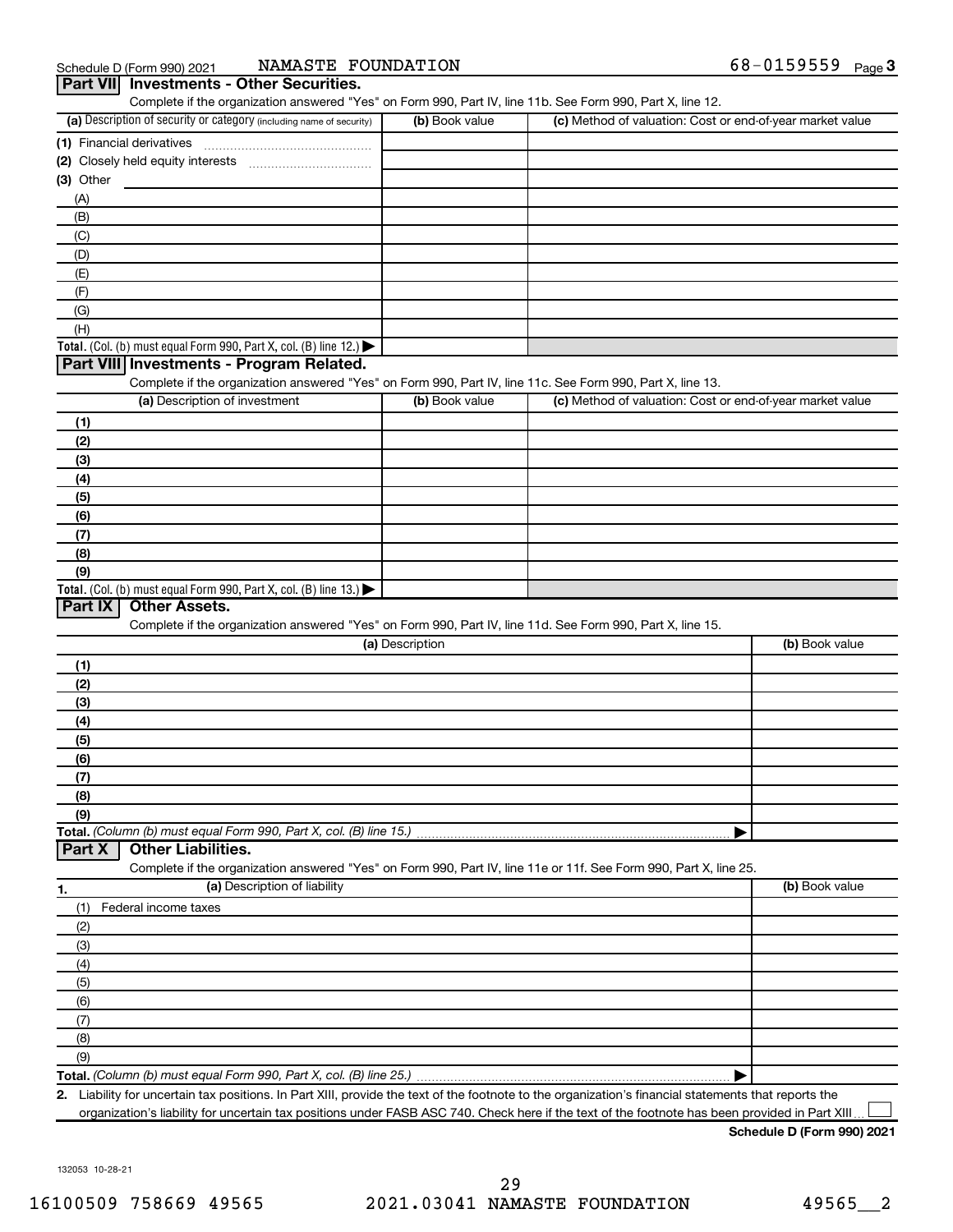|   | NAMASTE FOUNDATION<br>Schedule D (Form 990) 2021                                                                                                                                                                                    |                | 68-0159559 Page 4 |
|---|-------------------------------------------------------------------------------------------------------------------------------------------------------------------------------------------------------------------------------------|----------------|-------------------|
|   | Part XI   Reconciliation of Revenue per Audited Financial Statements With Revenue per Return.                                                                                                                                       |                |                   |
|   | Complete if the organization answered "Yes" on Form 990, Part IV, line 12a.                                                                                                                                                         |                |                   |
| 1 | Total revenue, gains, and other support per audited financial statements [11] [11] Total revenue, gains, and other support per audited financial statements                                                                         |                | $\blacksquare$    |
| 2 | Amounts included on line 1 but not on Form 990, Part VIII, line 12:                                                                                                                                                                 |                |                   |
| a |                                                                                                                                                                                                                                     | 2a             |                   |
| b |                                                                                                                                                                                                                                     | 2 <sub>b</sub> |                   |
| с |                                                                                                                                                                                                                                     | 2 <sub>c</sub> |                   |
| d |                                                                                                                                                                                                                                     | 2d             |                   |
| e | Add lines 2a through 2d <b>[10]</b> University contracts and the set of the set of the set of the set of the set of the set of the set of the set of the set of the set of the set of the set of the set of the set of the set of t |                | 2e                |
| з |                                                                                                                                                                                                                                     |                | 3                 |
|   | Amounts included on Form 990, Part VIII, line 12, but not on line 1:                                                                                                                                                                |                |                   |
| a |                                                                                                                                                                                                                                     | 4a l           |                   |
|   |                                                                                                                                                                                                                                     |                |                   |
|   | Add lines 4a and 4b                                                                                                                                                                                                                 |                | 4с                |
| 5 |                                                                                                                                                                                                                                     |                | 5                 |
|   | Part XII Reconciliation of Expenses per Audited Financial Statements With Expenses per Return.                                                                                                                                      |                |                   |
|   | Complete if the organization answered "Yes" on Form 990, Part IV, line 12a.                                                                                                                                                         |                |                   |
| 1 |                                                                                                                                                                                                                                     |                | $\mathbf 1$       |
| 2 | Amounts included on line 1 but not on Form 990, Part IX, line 25:                                                                                                                                                                   |                |                   |
| a |                                                                                                                                                                                                                                     | 2a             |                   |
| b |                                                                                                                                                                                                                                     | 2 <sub>b</sub> |                   |
|   |                                                                                                                                                                                                                                     | 2c             |                   |
|   | Other (Describe in Part XIII.) (COLORGIAL CONSERVITY) (CONSERVITY) (CONSERVITY) (CONSERVITY) (CONSERVITY) (CONSERVITY)                                                                                                              | 2d             |                   |
| e | Add lines 2a through 2d <b>contained a contained a contained a contained a</b> contained a contained a contained a contained a contained a contained a contained a contained a contained a contained a contained a contained a cont |                | 2е                |
| З |                                                                                                                                                                                                                                     |                | 3                 |
| 4 | Amounts included on Form 990, Part IX, line 25, but not on line 1:                                                                                                                                                                  |                |                   |
| a |                                                                                                                                                                                                                                     | 4a             |                   |
|   |                                                                                                                                                                                                                                     | 4 <sub>b</sub> |                   |
|   | Add lines 4a and 4b                                                                                                                                                                                                                 |                | 4с                |
|   |                                                                                                                                                                                                                                     |                | 5                 |
|   | Part XIII Supplemental Information.                                                                                                                                                                                                 |                |                   |

Provide the descriptions required for Part II, lines 3, 5, and 9; Part III, lines 1a and 4; Part IV, lines 1b and 2b; Part V, line 4; Part X, line 2; Part XI, lines 2d and 4b; and Part XII, lines 2d and 4b. Also complete this part to provide any additional information.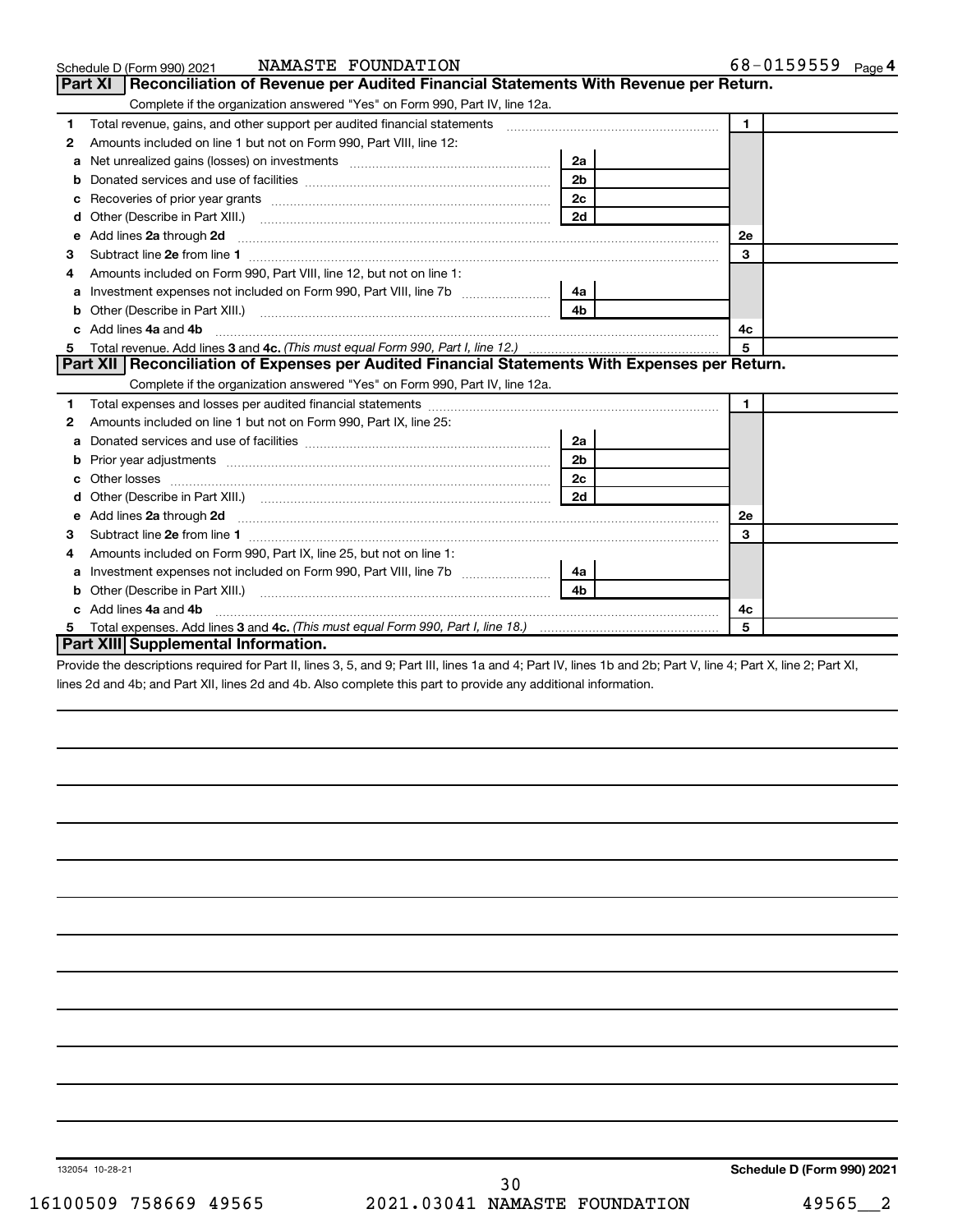## **F**  $\vert$  Statement of Activities Outside the United States

**| Complete if the organization answered "Yes" on Form 990, Part IV, line 14b, 15, or 16. | Attach to Form 990.**

 $\triangleright$  Go to www.irs.gov/Form990 for instructions and the latest information.

| res<br>. or 16.                       | U                     |  |  |  |  |  |
|---------------------------------------|-----------------------|--|--|--|--|--|
|                                       | <b>Open to Public</b> |  |  |  |  |  |
|                                       | Inspection            |  |  |  |  |  |
| <b>Employer identification number</b> |                       |  |  |  |  |  |

OMB No. 1545-0047

NAMASTE FOUNDATION 68-0159559

### **Part I** | General Information on Activities Outside the United States. Complete if the organization answered "Yes" on Form 990, Part IV, line 14b.

- **1 For grantmakers.**  Does the organization maintain records to substantiate the amount of its grants and other assistance, **Yes No** the grantees' eligibility for the grants or assistance, and the selection criteria used to award the grants or assistance? ~~ † † X
- **2 For grantmakers.**  Describe in Part V the organization's procedures for monitoring the use of its grants and other assistance outside the United States.

| (a) Region                                                                 | (b) Number of<br>offices<br>in the region | employees,<br>agents, and<br>independent<br>contractors<br>in the region | (c) Number of (d) Activities conducted in the region<br>(by type) (such as, fundraising, pro-<br>gram services, investments, grants to<br>recipients located in the region) | (e) If activity listed in (d)<br>is a program service,<br>describe specific type<br>of service(s) in the region | (f) Total<br>expenditures<br>for and<br>investments<br>in the region |
|----------------------------------------------------------------------------|-------------------------------------------|--------------------------------------------------------------------------|-----------------------------------------------------------------------------------------------------------------------------------------------------------------------------|-----------------------------------------------------------------------------------------------------------------|----------------------------------------------------------------------|
|                                                                            |                                           |                                                                          |                                                                                                                                                                             | PERSONAL BUSINESS                                                                                               |                                                                      |
|                                                                            |                                           |                                                                          |                                                                                                                                                                             | ADVISORS, FINANCIAL                                                                                             |                                                                      |
|                                                                            |                                           |                                                                          |                                                                                                                                                                             | LITERACY TRAINING, AND                                                                                          |                                                                      |
| CENTRAL AMERICA                                                            | 0                                         | 0                                                                        | PROGRAM SERVICES                                                                                                                                                            | SMALL BUSINESS LOANS.                                                                                           | 237,683.                                                             |
|                                                                            |                                           |                                                                          |                                                                                                                                                                             |                                                                                                                 |                                                                      |
|                                                                            |                                           |                                                                          |                                                                                                                                                                             |                                                                                                                 |                                                                      |
|                                                                            |                                           |                                                                          |                                                                                                                                                                             |                                                                                                                 |                                                                      |
|                                                                            |                                           |                                                                          |                                                                                                                                                                             |                                                                                                                 |                                                                      |
|                                                                            |                                           |                                                                          |                                                                                                                                                                             |                                                                                                                 |                                                                      |
|                                                                            |                                           |                                                                          |                                                                                                                                                                             |                                                                                                                 |                                                                      |
|                                                                            |                                           |                                                                          |                                                                                                                                                                             |                                                                                                                 |                                                                      |
|                                                                            |                                           |                                                                          |                                                                                                                                                                             |                                                                                                                 |                                                                      |
|                                                                            |                                           |                                                                          |                                                                                                                                                                             |                                                                                                                 |                                                                      |
|                                                                            |                                           |                                                                          |                                                                                                                                                                             |                                                                                                                 |                                                                      |
|                                                                            |                                           |                                                                          |                                                                                                                                                                             |                                                                                                                 |                                                                      |
|                                                                            |                                           |                                                                          |                                                                                                                                                                             |                                                                                                                 |                                                                      |
|                                                                            |                                           |                                                                          |                                                                                                                                                                             |                                                                                                                 |                                                                      |
|                                                                            |                                           |                                                                          |                                                                                                                                                                             |                                                                                                                 |                                                                      |
|                                                                            |                                           |                                                                          |                                                                                                                                                                             |                                                                                                                 |                                                                      |
|                                                                            |                                           |                                                                          |                                                                                                                                                                             |                                                                                                                 |                                                                      |
|                                                                            |                                           |                                                                          |                                                                                                                                                                             |                                                                                                                 |                                                                      |
|                                                                            |                                           |                                                                          |                                                                                                                                                                             |                                                                                                                 |                                                                      |
|                                                                            |                                           |                                                                          |                                                                                                                                                                             |                                                                                                                 |                                                                      |
|                                                                            |                                           |                                                                          |                                                                                                                                                                             |                                                                                                                 |                                                                      |
|                                                                            |                                           |                                                                          |                                                                                                                                                                             |                                                                                                                 |                                                                      |
|                                                                            |                                           |                                                                          |                                                                                                                                                                             |                                                                                                                 |                                                                      |
|                                                                            |                                           |                                                                          |                                                                                                                                                                             |                                                                                                                 |                                                                      |
|                                                                            |                                           |                                                                          |                                                                                                                                                                             |                                                                                                                 |                                                                      |
|                                                                            |                                           |                                                                          |                                                                                                                                                                             |                                                                                                                 |                                                                      |
|                                                                            |                                           |                                                                          |                                                                                                                                                                             |                                                                                                                 |                                                                      |
| 3 a Subtotal<br>.                                                          | $\overline{0}$                            | $\mathbf{0}$                                                             |                                                                                                                                                                             |                                                                                                                 | 237,683.                                                             |
| <b>b</b> Total from continuation                                           |                                           |                                                                          |                                                                                                                                                                             |                                                                                                                 |                                                                      |
| sheets to Part I                                                           | $\overline{0}$                            | $\overline{0}$                                                           |                                                                                                                                                                             |                                                                                                                 | $\mathbf 0$ .                                                        |
| c Totals (add lines 3a                                                     |                                           |                                                                          |                                                                                                                                                                             |                                                                                                                 |                                                                      |
| and 3b)                                                                    | 0                                         | $\mathbf 0$                                                              |                                                                                                                                                                             |                                                                                                                 | 237,683.                                                             |
| LHA For Paperwork Reduction Act Notice, see the Instructions for Form 990. |                                           |                                                                          |                                                                                                                                                                             |                                                                                                                 | Schedule F (Form 990) 2021                                           |

| <b>SCHEDULE F</b> |  |
|-------------------|--|
|                   |  |
| (Form 990)        |  |

Department of the Treasury Internal Revenue Service

Name of the organization

**3**

Activities per Region. (The following Part I, line 3 table can be duplicated if additional space is needed.)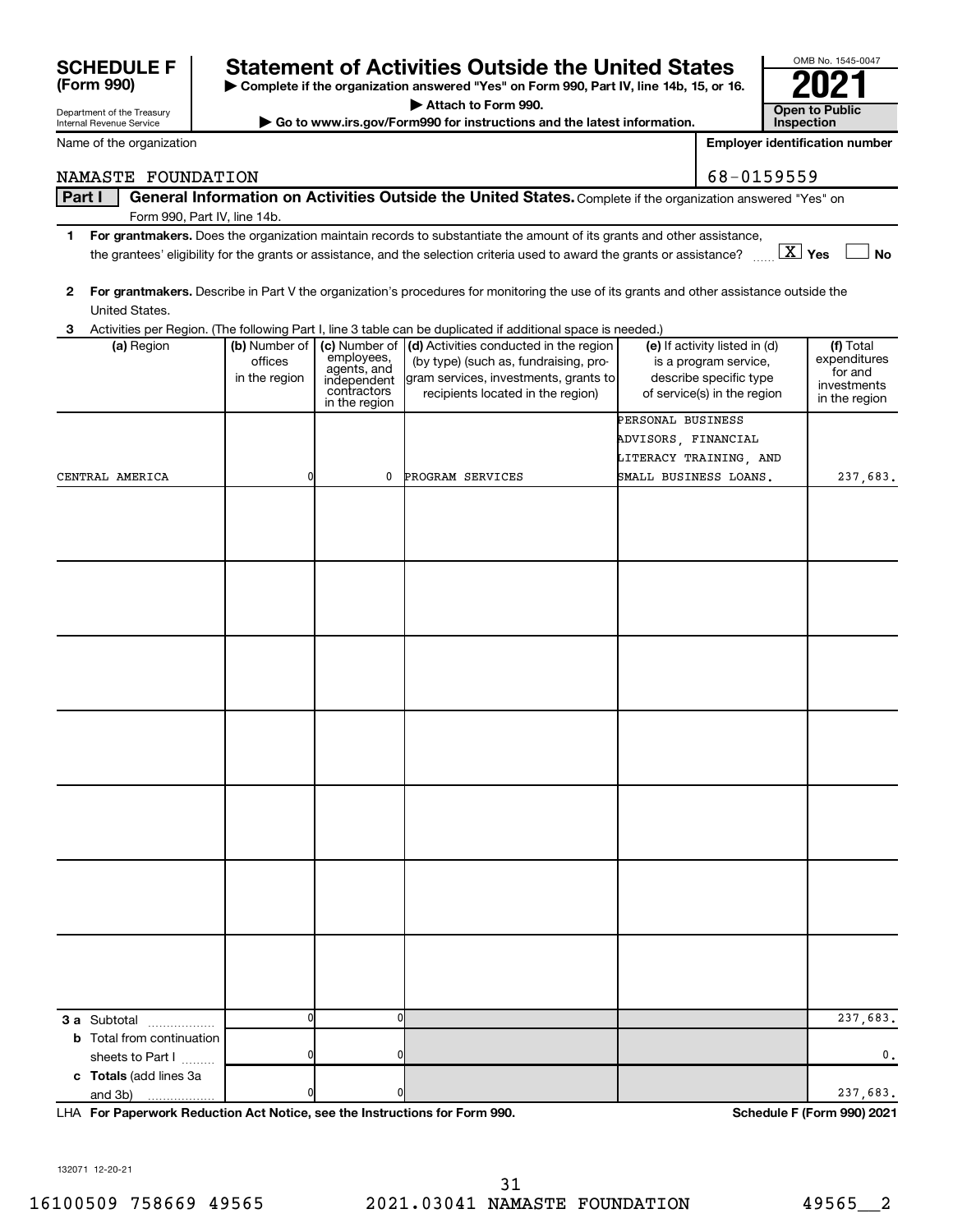132072 12-20-21

| 1<br>(a) Name of organization                              | (b) IRS code section<br>and EIN (if applicable) | (c) Region      | (d) Purpose of<br>grant                                                                                                                 | (e) Amount<br>of cash grant | (f) Manner of<br>cash disbursement | (g) Amount of<br>noncash<br>assistance | (h) Description<br>of noncash<br>assistance | (i) Method of<br>valuation (book, FMV,<br>appraisal, other) |
|------------------------------------------------------------|-------------------------------------------------|-----------------|-----------------------------------------------------------------------------------------------------------------------------------------|-----------------------------|------------------------------------|----------------------------------------|---------------------------------------------|-------------------------------------------------------------|
|                                                            |                                                 |                 |                                                                                                                                         |                             |                                    |                                        |                                             |                                                             |
|                                                            |                                                 | CENTRAL AMERICA | WOMEN'S BUSINESS                                                                                                                        |                             | 132,625. WIRE TRANSFER             | $\mathbf 0$ .                          |                                             |                                                             |
|                                                            |                                                 |                 |                                                                                                                                         |                             |                                    |                                        |                                             |                                                             |
|                                                            |                                                 |                 |                                                                                                                                         |                             |                                    |                                        |                                             |                                                             |
|                                                            |                                                 |                 |                                                                                                                                         |                             |                                    |                                        |                                             |                                                             |
|                                                            |                                                 |                 |                                                                                                                                         |                             |                                    |                                        |                                             |                                                             |
|                                                            |                                                 |                 |                                                                                                                                         |                             |                                    |                                        |                                             |                                                             |
|                                                            |                                                 |                 |                                                                                                                                         |                             |                                    |                                        |                                             |                                                             |
|                                                            |                                                 |                 |                                                                                                                                         |                             |                                    |                                        |                                             |                                                             |
|                                                            |                                                 |                 |                                                                                                                                         |                             |                                    |                                        |                                             |                                                             |
|                                                            |                                                 |                 |                                                                                                                                         |                             |                                    |                                        |                                             |                                                             |
|                                                            |                                                 |                 |                                                                                                                                         |                             |                                    |                                        |                                             |                                                             |
|                                                            |                                                 |                 |                                                                                                                                         |                             |                                    |                                        |                                             |                                                             |
|                                                            |                                                 |                 |                                                                                                                                         |                             |                                    |                                        |                                             |                                                             |
|                                                            |                                                 |                 |                                                                                                                                         |                             |                                    |                                        |                                             |                                                             |
|                                                            |                                                 |                 |                                                                                                                                         |                             |                                    |                                        |                                             |                                                             |
| $\mathbf{2}$                                               |                                                 |                 | Enter total number of recipient organizations listed above that are recognized as charities by the foreign country, recognized as a tax |                             |                                    |                                        |                                             |                                                             |
| Enter total number of other organizations or entities<br>3 |                                                 |                 |                                                                                                                                         |                             |                                    |                                        |                                             | 1                                                           |
|                                                            |                                                 |                 |                                                                                                                                         |                             |                                    |                                        |                                             |                                                             |

Schedule F (Form 990) 2021 NAMASTE FOUNDATION Page 368-0159559

recipient who received more than \$5,000. Part II can be duplicated if additional space is needed.

Part II | Grants and Other Assistance to Organizations or Entities Outside the United States. Complete if the organization answered "Yes" on Form 990, Part IV, line 15, for any

**2**

**Schedule F (Form 990) 2021**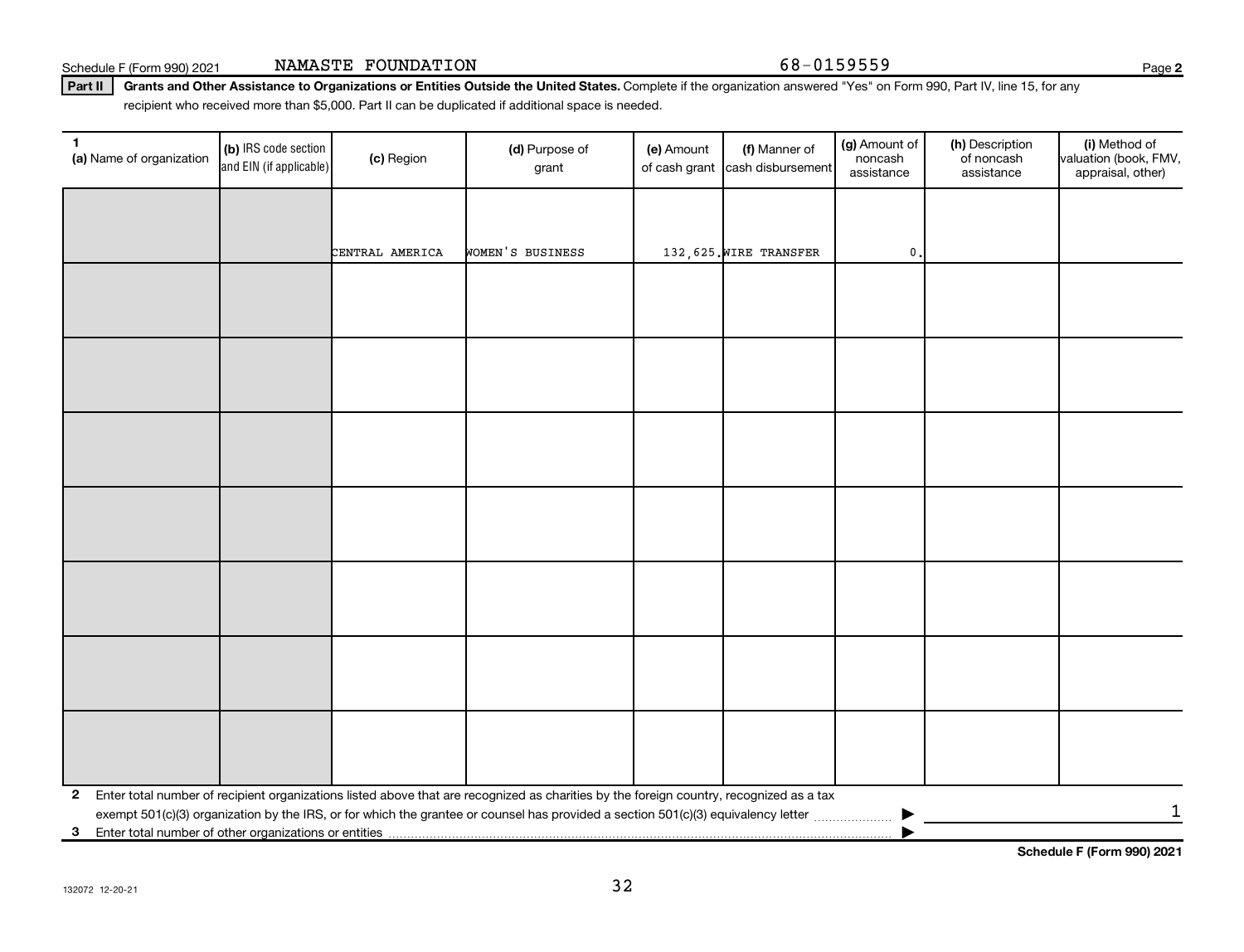Schedule F (Form 990) 2021 NAMASTE FOUNDATION Page 368-0159559

**3**

Part III Grants and Other Assistance to Individuals Outside the United States. Complete if the organization answered "Yes" on Form 990, Part IV, line 16. Part III can be duplicated if additional space is needed.

| Talem can be deploated in additional space is necessar.<br>(a) Type of grant or assistance | (b) Region | (c) Number of (d) Amount of<br>recipients cash grant | (e) Manner of<br>cash disbursement | (f) Amount of<br>noncash<br>assistance | (g) Description of<br>noncash assistance | (h) Method of<br>valuation<br>(book, FMV,<br>appraisal, other) |
|--------------------------------------------------------------------------------------------|------------|------------------------------------------------------|------------------------------------|----------------------------------------|------------------------------------------|----------------------------------------------------------------|
|                                                                                            |            |                                                      |                                    |                                        |                                          |                                                                |
|                                                                                            |            |                                                      |                                    |                                        |                                          |                                                                |
|                                                                                            |            |                                                      |                                    |                                        |                                          |                                                                |
|                                                                                            |            |                                                      |                                    |                                        |                                          |                                                                |
|                                                                                            |            |                                                      |                                    |                                        |                                          |                                                                |
|                                                                                            |            |                                                      |                                    |                                        |                                          |                                                                |
|                                                                                            |            |                                                      |                                    |                                        |                                          |                                                                |
|                                                                                            |            |                                                      |                                    |                                        |                                          |                                                                |
|                                                                                            |            |                                                      |                                    |                                        |                                          |                                                                |
|                                                                                            |            |                                                      |                                    |                                        |                                          |                                                                |

**Schedule F (Form 990) 2021**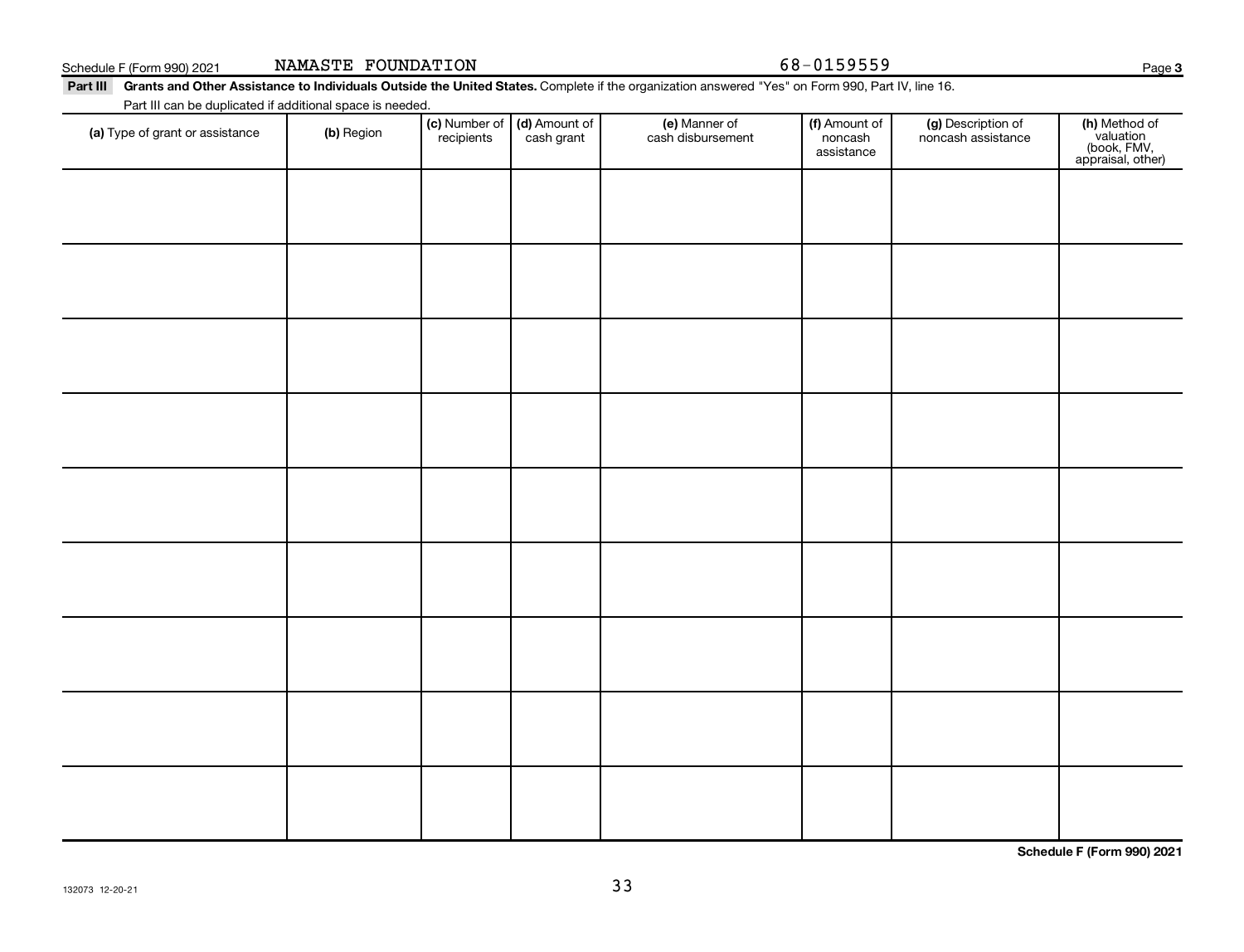| $\mathbf{1}$   | Was the organization a U.S. transferor of property to a foreign corporation during the tax year? If "Yes,"<br>the organization may be required to file Form 926, Return by a U.S. Transferor of Property to a Foreign                                                                                                             | Yes | $ X _{\mathsf{No}}$ |
|----------------|-----------------------------------------------------------------------------------------------------------------------------------------------------------------------------------------------------------------------------------------------------------------------------------------------------------------------------------|-----|---------------------|
| $\overline{2}$ | Did the organization have an interest in a foreign trust during the tax year? If "Yes," the organization may<br>be required to separately file Form 3520, Annual Return To Report Transactions With Foreign Trusts and<br>Receipt of Certain Foreign Gifts, and/or Form 3520-A, Annual Information Return of Foreign Trust With a | Yes | $\sqrt{X}$ No       |
| 3              | Did the organization have an ownership interest in a foreign corporation during the tax year? If "Yes,"<br>the organization may be required to file Form 5471, Information Return of U.S. Persons With Respect to                                                                                                                 | Yes | ∣X I <sub>No</sub>  |
| 4              | Was the organization a direct or indirect shareholder of a passive foreign investment company or a<br>qualified electing fund during the tax year? If "Yes," the organization may be required to file Form 8621,<br>Information Return by a Shareholder of a Passive Foreign Investment Company or Qualified Electing             | Yes | $X_{\text{No}}$     |
| 5              | Did the organization have an ownership interest in a foreign partnership during the tax year? If "Yes,"<br>the organization may be required to file Form 8865, Return of U.S. Persons With Respect to Certain<br>Foreign Partnerships (see Instructions for Form 8865) manufactured contains and contained a manufactured conta   | Yes | ∣ X   <sub>N∩</sub> |
| 6              | Did the organization have any operations in or related to any boycotting countries during the tax year? If<br>"Yes," the organization may be required to separately file Form 5713, International Boycott Report (see                                                                                                             | Yes |                     |

**Schedule F (Form 990) 2021**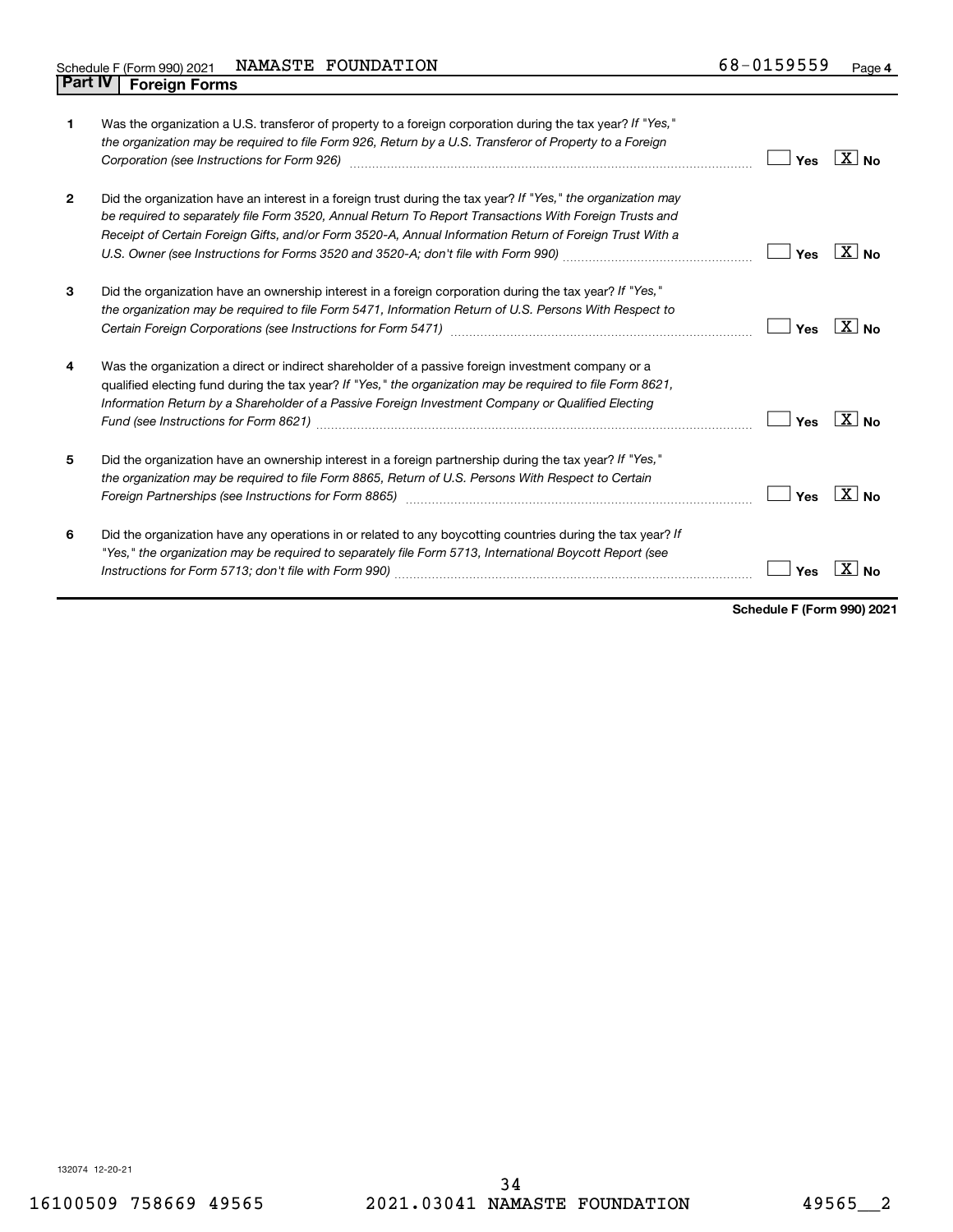### **Part V Supplemental Information**

Provide the information required by Part I, line 2 (monitoring of funds); Part I, line 3, column (f) (accounting method; amounts of investments vs. expenditures per region); Part II, line 1 (accounting method); Part III (accounting method); and Part III, column (c) (estimated number of recipients), as applicable. Also complete this part to provide any additional information. See instructions.

PART I, LINE 2:

THE ORGANIZATION IS GOVERNED BY A BOARD OF DIRECTORS THAT SETS POLICY AND

IS RESPONSIBLE FOR THE REVIEW AND APPROVAL OF GRANTS. THE MONITORING

PROCESS CONSISTS OF SITE VISITS, INTERNET FACILITATED COMMUNICATION, AND

### MONTHLY REPORTING.

132075 12-20-21